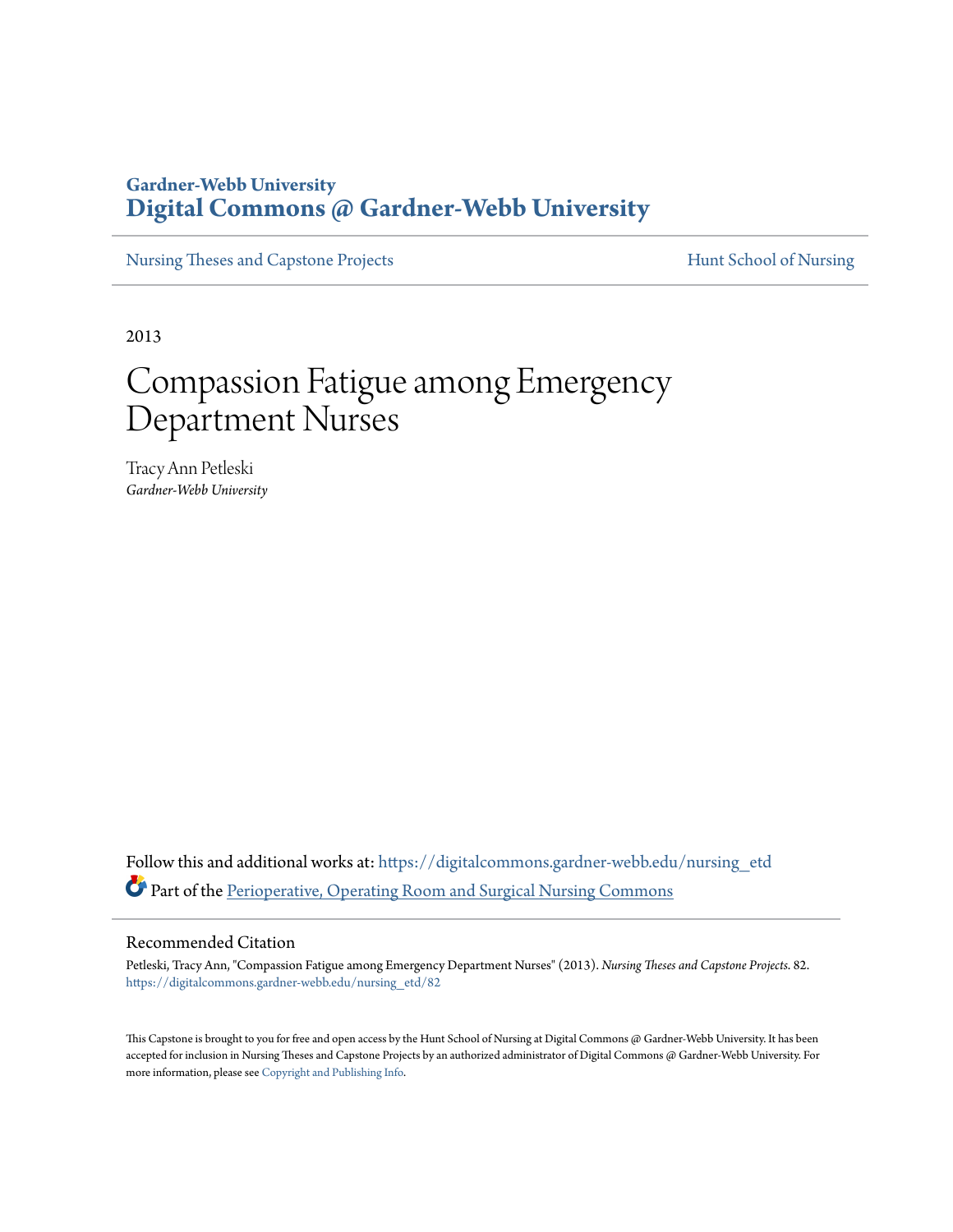Compassion Fatigue among Emergency Department Nurses

by

Tracy A. Petleski

A capstone project submitted to the faculty of Gardner-Webb University School of Nursing in partial fulfillment of the requirements for the degree of Doctorate of Nursing Practice

Boiling Springs

2013

\_\_\_\_\_\_\_\_\_\_\_\_\_\_\_\_\_\_\_\_\_\_\_\_ \_\_\_\_\_\_\_\_\_\_\_\_\_\_\_\_\_\_\_\_\_\_\_\_\_\_\_

\_\_\_\_\_\_\_\_\_\_\_\_\_\_\_\_\_\_\_\_\_\_\_\_ \_\_\_\_\_\_\_\_\_\_\_\_\_\_\_\_\_\_\_\_\_\_\_\_\_\_\_

Submitted by: Approved by:

Tracy A. Petleski Mary Alice Hodge, PhD, RN

Date Date Date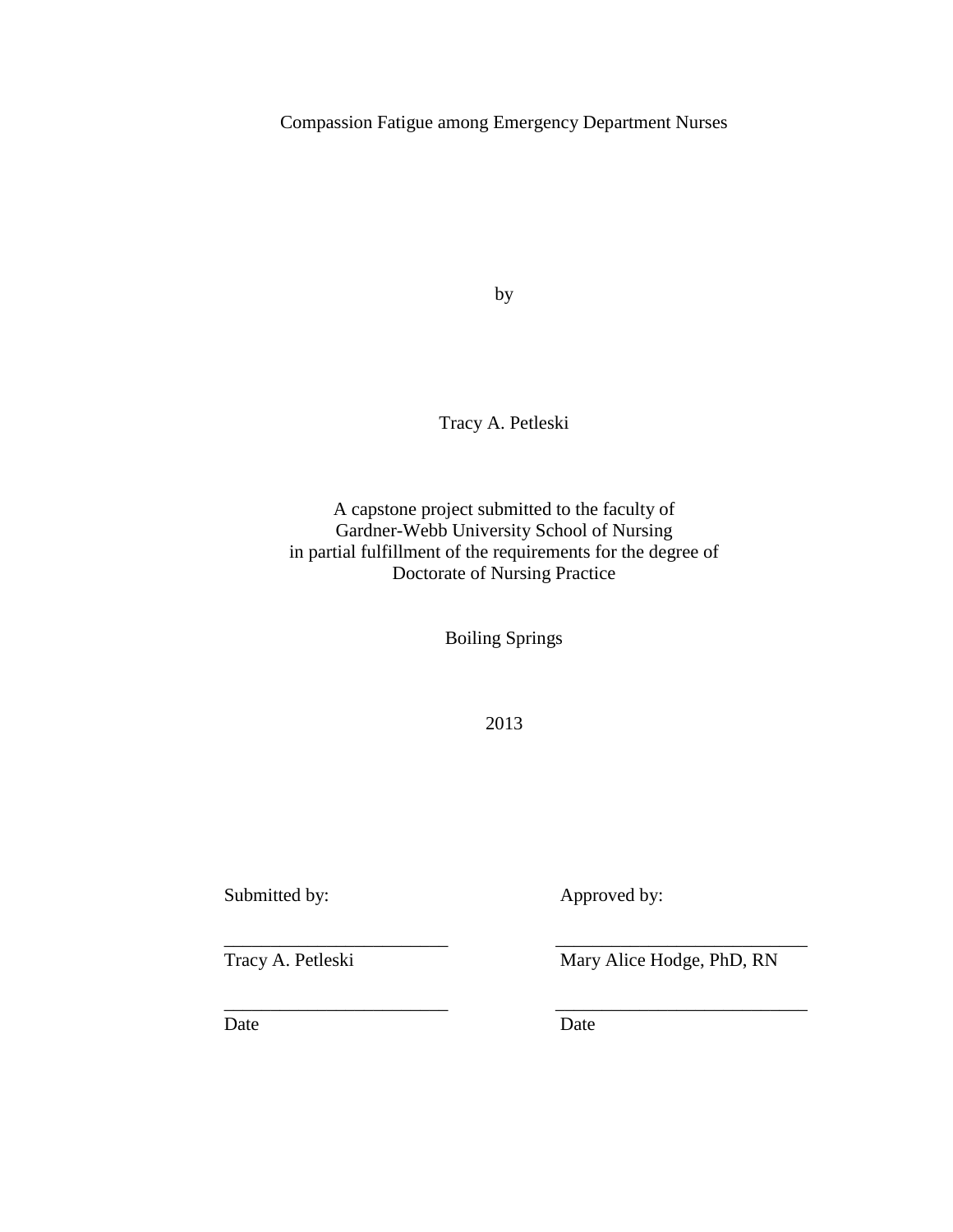# Approval Page

 This capstone project has been approved by the following committee of the Faculty of The Graduate School at Gardner-Webb University.

Approved by:

| Janie Carlton, EdD, RN<br><b>Committee Member</b>    | Date |
|------------------------------------------------------|------|
| Reimund Serafica, PhD, RN<br><b>Committee Member</b> | Date |
| Vickie Walker, DNP, RN<br>Graduate Program Chair     | Date |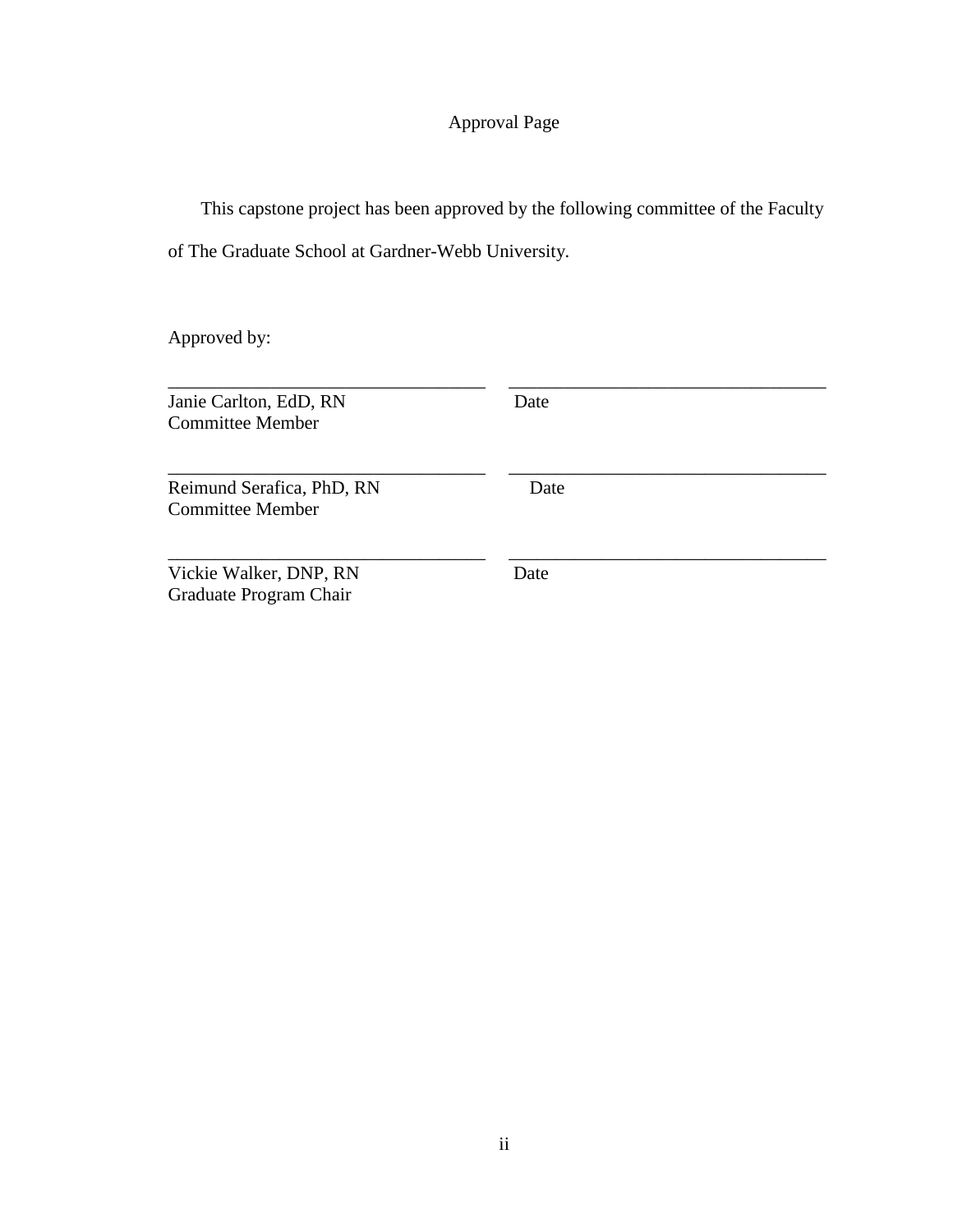#### Abstract

Title: Compassion fatigue among emergency department nurses.

Aim: The purpose of this capstone project, was to determine the prevalence of compassion fatigue among emergency department nurses.

Background: Healthcare workers especially nurses working in high acuity areas are at high risk for developing compassion fatigue, burnout, and secondary stress. A concern is nurses working in the emergency department are at risk for developing compassion fatigue and should be aware of the concept, self-care activities, and available resources to improve compassion satisfaction scores and to reduce the effects of compassion fatigue burnout, and secondary stress on nurses' working in stressful environments.

Method: The project was carried out at a large urban emergency department in a Level Two Trauma Center located in the Southeast United States. A total of 24 nurses working full time in the emergency department completed a one hour education module and a Pro QOL version, V Stamm (2009) questionnaire, (100%) of nurses completed the education module and questionnaire.

Findings: The nurses who chose to participate in this project completed the 30-item Pro QOL (Stamm, 2009) and self-scored as part of the education session. Raw scores were converted by the project administrator to t-scores after the education sessions using the raw score to t-score conversion table published by Stamm (2009) in the Pro QOL manual. Average to high compassion satisfaction was reported by 87.5% of respondents, while all participants reported average to high burnout and average to high secondary trauma stress. High burnout was reported by 29.2% of participants and high secondary trauma by 91.7% of participants. Male subjects reported higher levels of burnout and secondary

iii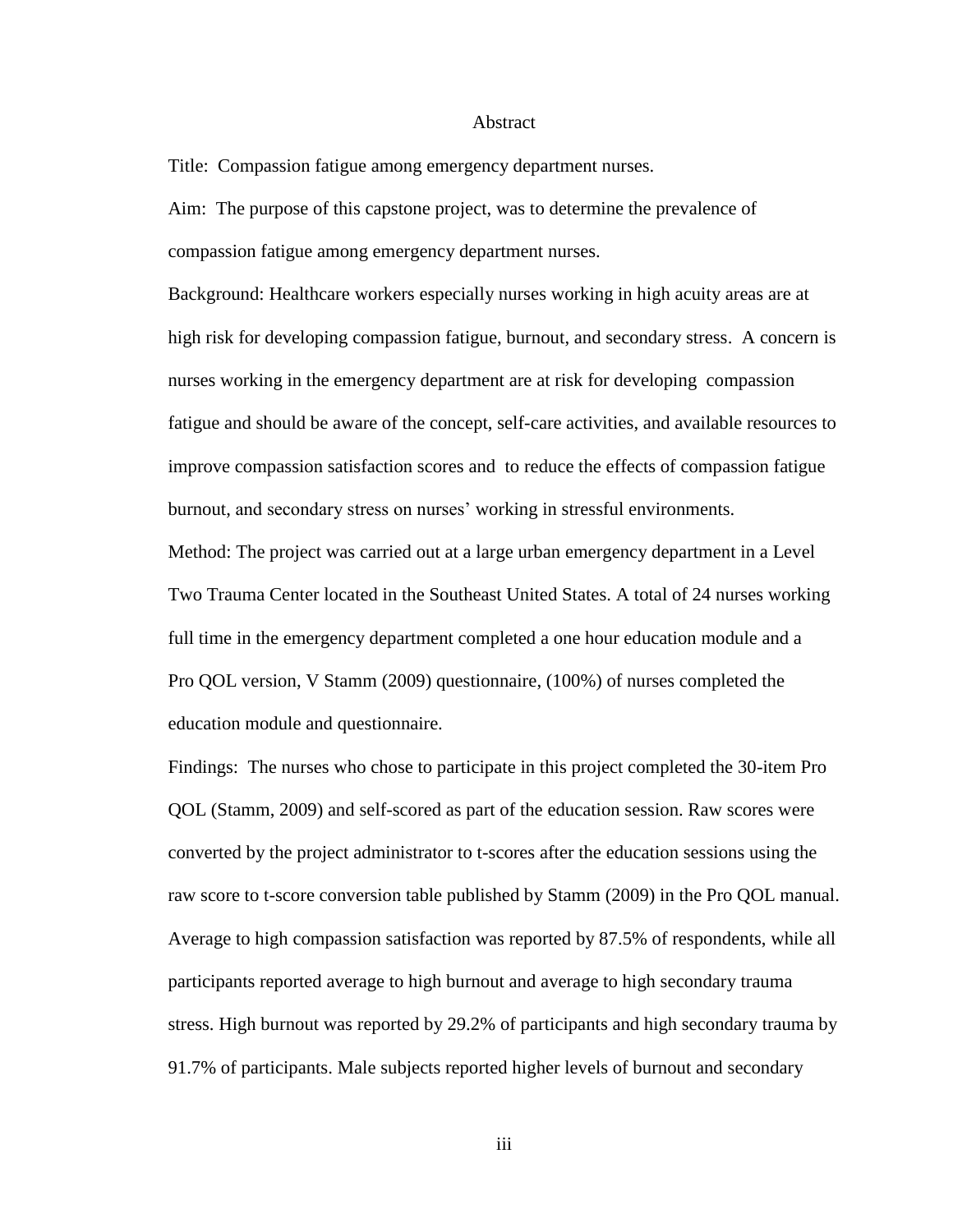stress than was reported by the female subjects. Compassion satisfaction mean score was 53.25 (S.D. 9.07), burnout mean score was 53.54 (S.D. 5.43), and secondary trauma mean score was 65.83 (S.D. 6.87). There was no significant correlation between years of experience as a nurse and years of experience as an emergency department nurse on three different variables compassion satisfaction, burnout, and secondary trauma experienced by emergency department nurses. There was a significant correlation in gender. Male subjects reported higher t-scores than female respondent with burnout and secondary stress.

*Keywords*: Compassion fatigue, compassion, conveying compassion, qualities of compassion, self-compassion, burnout, and emergency department.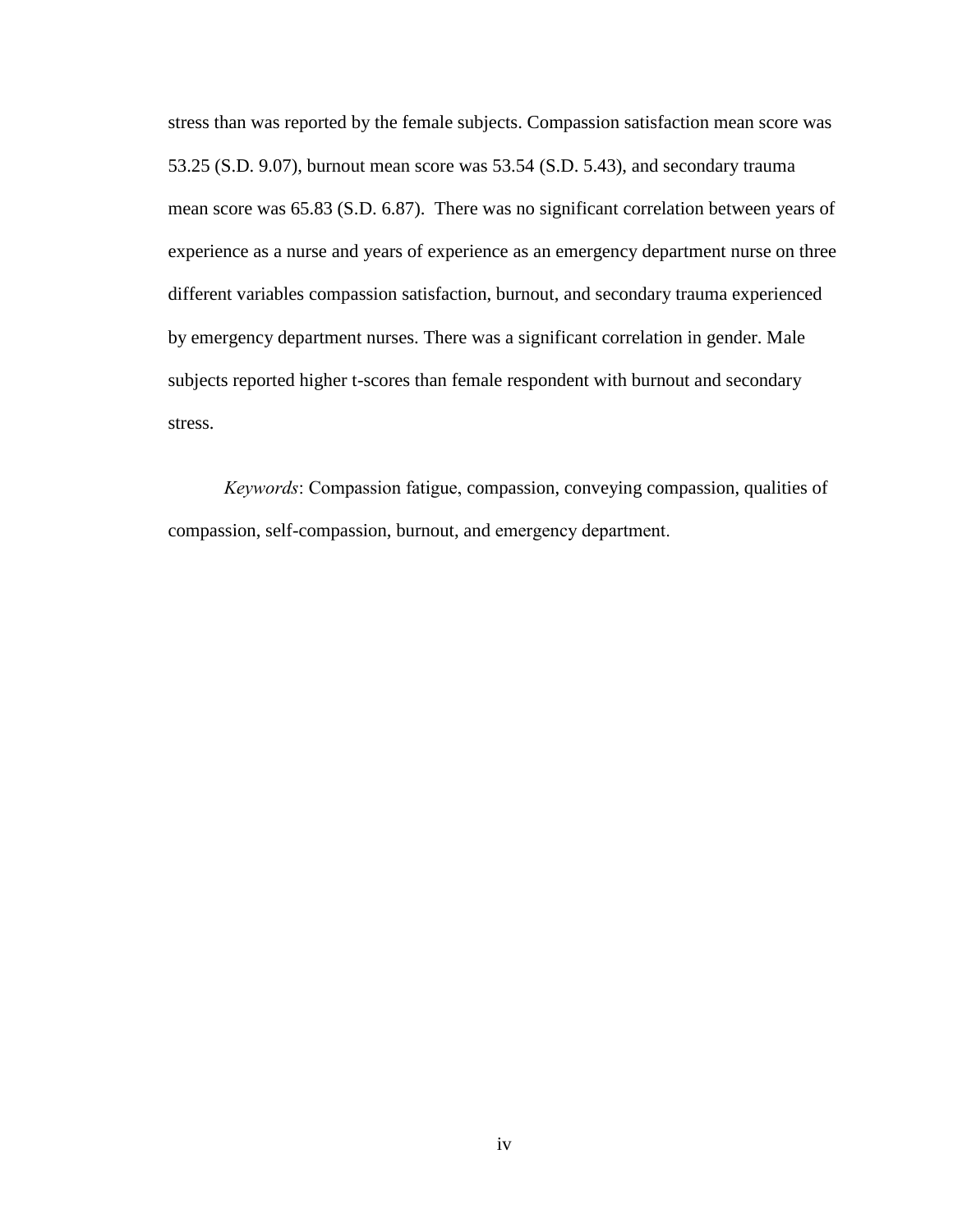#### Acknowledgments

A special thanks to those extraordinary individuals who have helped me in the achievement of my academic endeavors.

To Dr. Mary Alice Hodge for your knowledge, wisdom, and encouragement which provided me with strength and direction in facing the daunting task of completing my research. Thank you, for your guidance and support which was very valuable in the research process. You gave me the power and motivation to pursue my research interest as well to persevere when I felt that I could no longer keep going.

To Dr. Vickie Walker for your knowledge, wisdom, and encouragement which provided me with strength and direction in facing the daunting task of completing my research.

To Dr. Reimund Serafica for your support, guidance, and words of encouragement throughout the research process.

To Dr. Janie Carlton for your support of my research focus and willingness to assist me in my research endeavors.

To Dr. Julie Bell for your positive attitude and words of encouragement and wisdom which were a tremendous help throughout the research process. For all of the endless hours of editorial support you gave me.

It is with my deepest gratitude that I have completed my project with all of your support throughout this arduous process.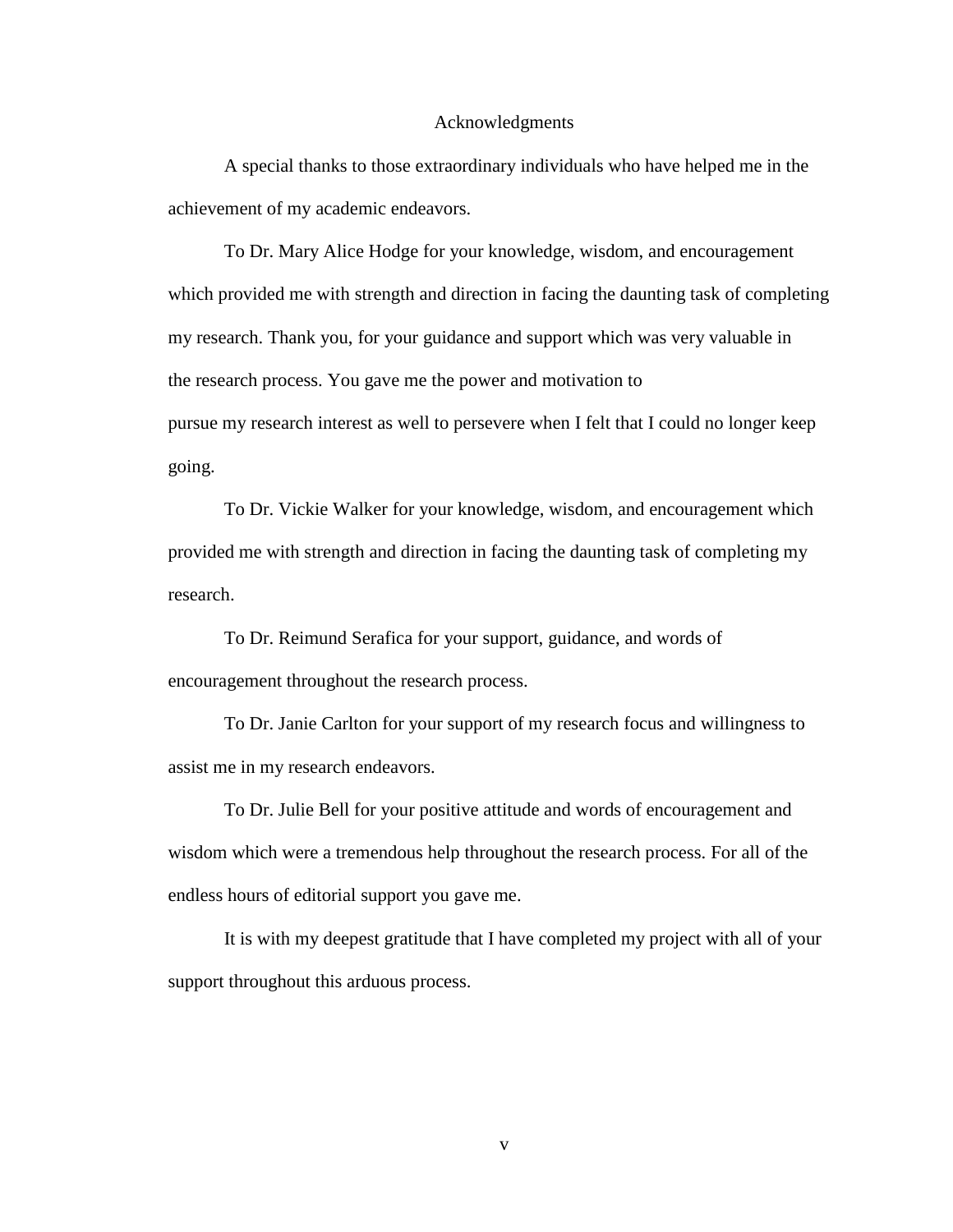**©** Tracy A. Petleski 2013

All Rights Reserved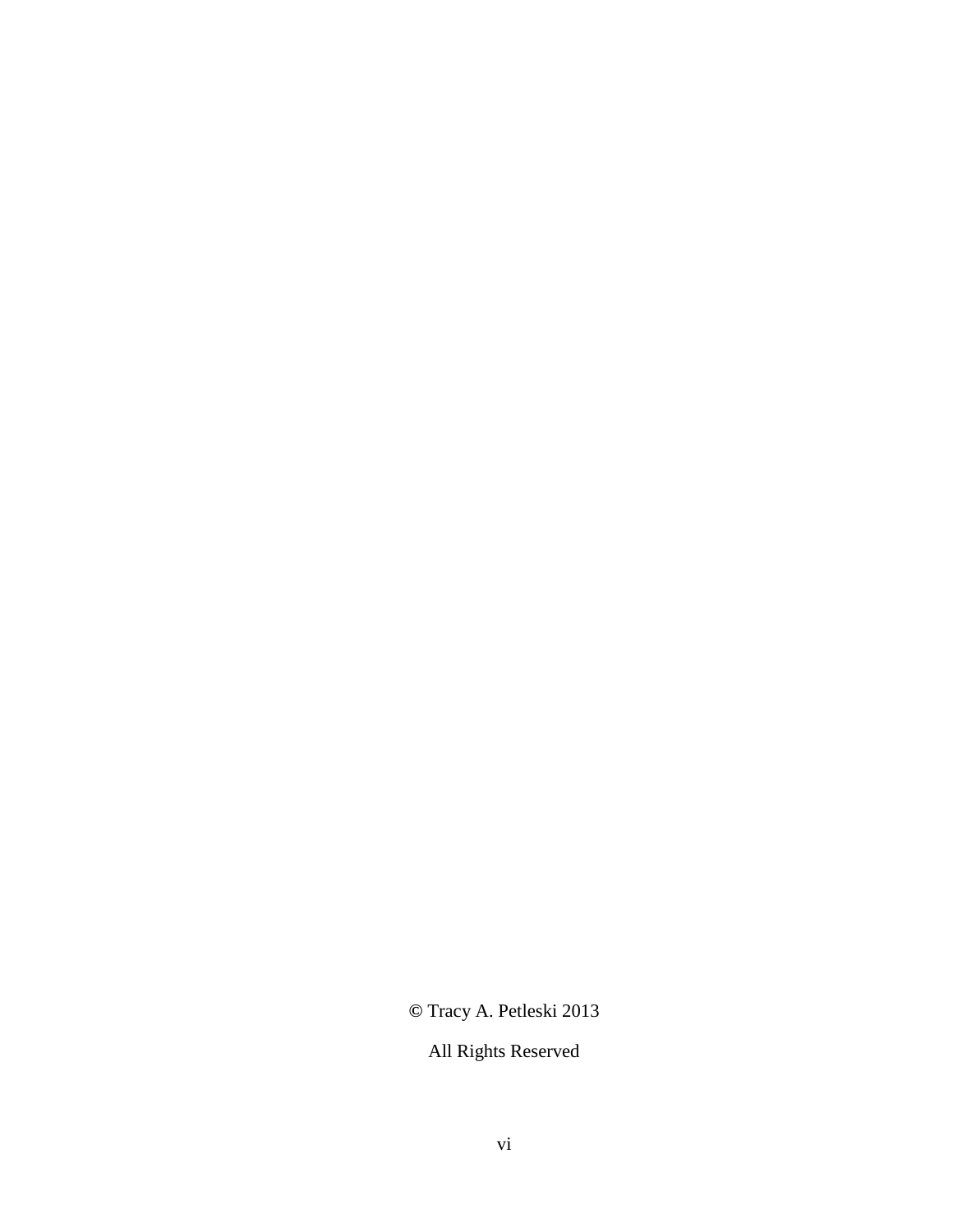# **TABLE OF CONTENTS**

# **CHAPTER 1: INTRODUCTION**

| CHAPTER II: REVIEW OF LITERATURE |
|----------------------------------|
|                                  |
|                                  |
|                                  |
|                                  |
|                                  |
|                                  |
|                                  |
|                                  |
|                                  |
|                                  |
| <b>CHAPTER III: METHODS</b>      |
| .25                              |
|                                  |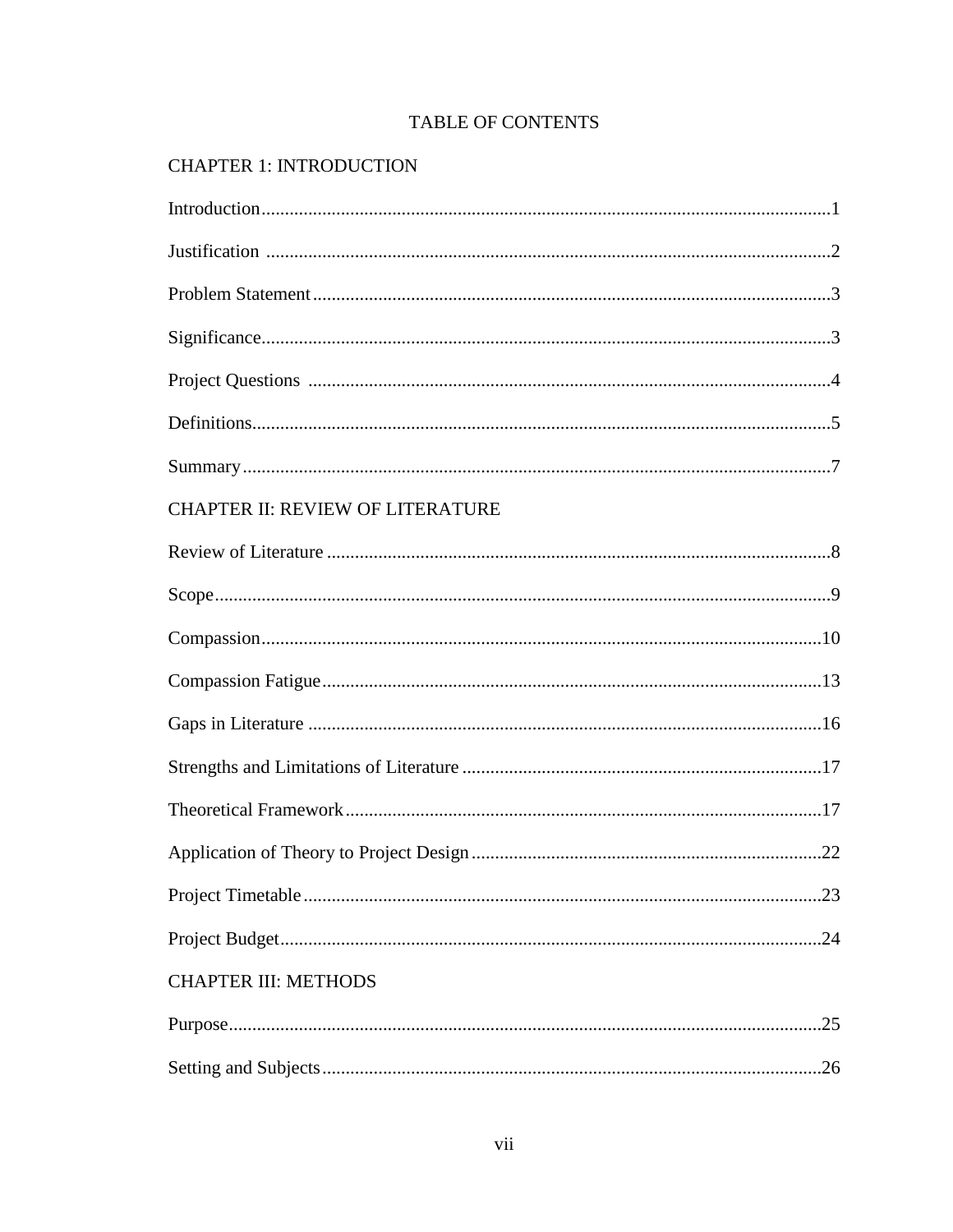| <b>CHAPTER IV: RESULTS</b>                                                    |  |
|-------------------------------------------------------------------------------|--|
|                                                                               |  |
|                                                                               |  |
| Self-perception of Compassion Satisfaction, Compassion Fatigue (Burnout), and |  |
|                                                                               |  |
|                                                                               |  |
| Evaluation of a Coping with Compassion Fatigue Education Session 36           |  |
| <b>CHAPTER V: DISCUSSION</b>                                                  |  |
|                                                                               |  |
| Self-perception of Compassion Satisfaction, Compassion Fatigue (Burnout), and |  |
|                                                                               |  |
|                                                                               |  |
| Evaluation of a Coping with Compassion Fatigue Education Session 40           |  |
|                                                                               |  |
|                                                                               |  |
|                                                                               |  |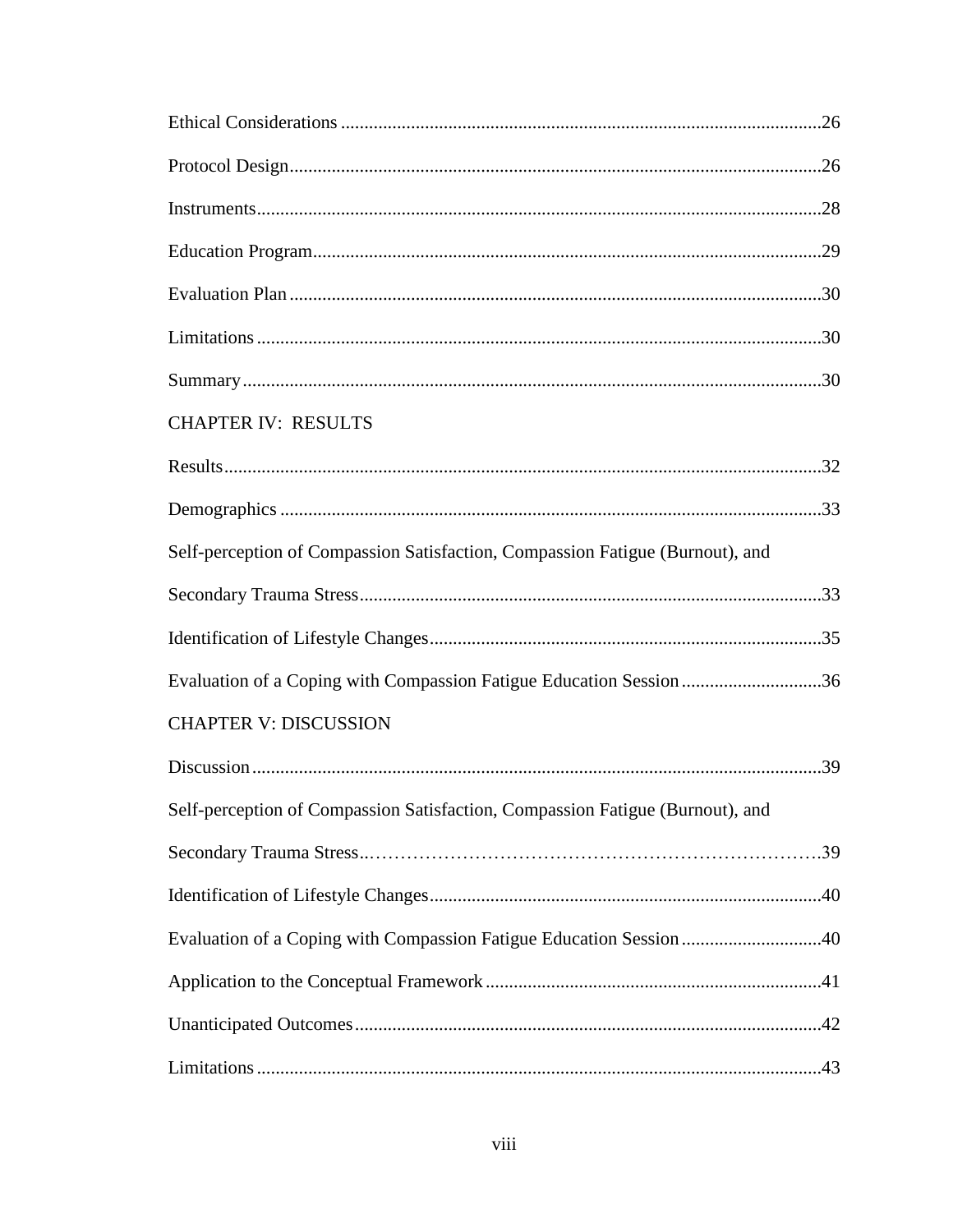|  | <b>APPENDICES</b> |  |
|--|-------------------|--|
|  |                   |  |
|  |                   |  |
|  |                   |  |
|  |                   |  |
|  |                   |  |
|  |                   |  |
|  |                   |  |
|  |                   |  |
|  |                   |  |
|  |                   |  |
|  |                   |  |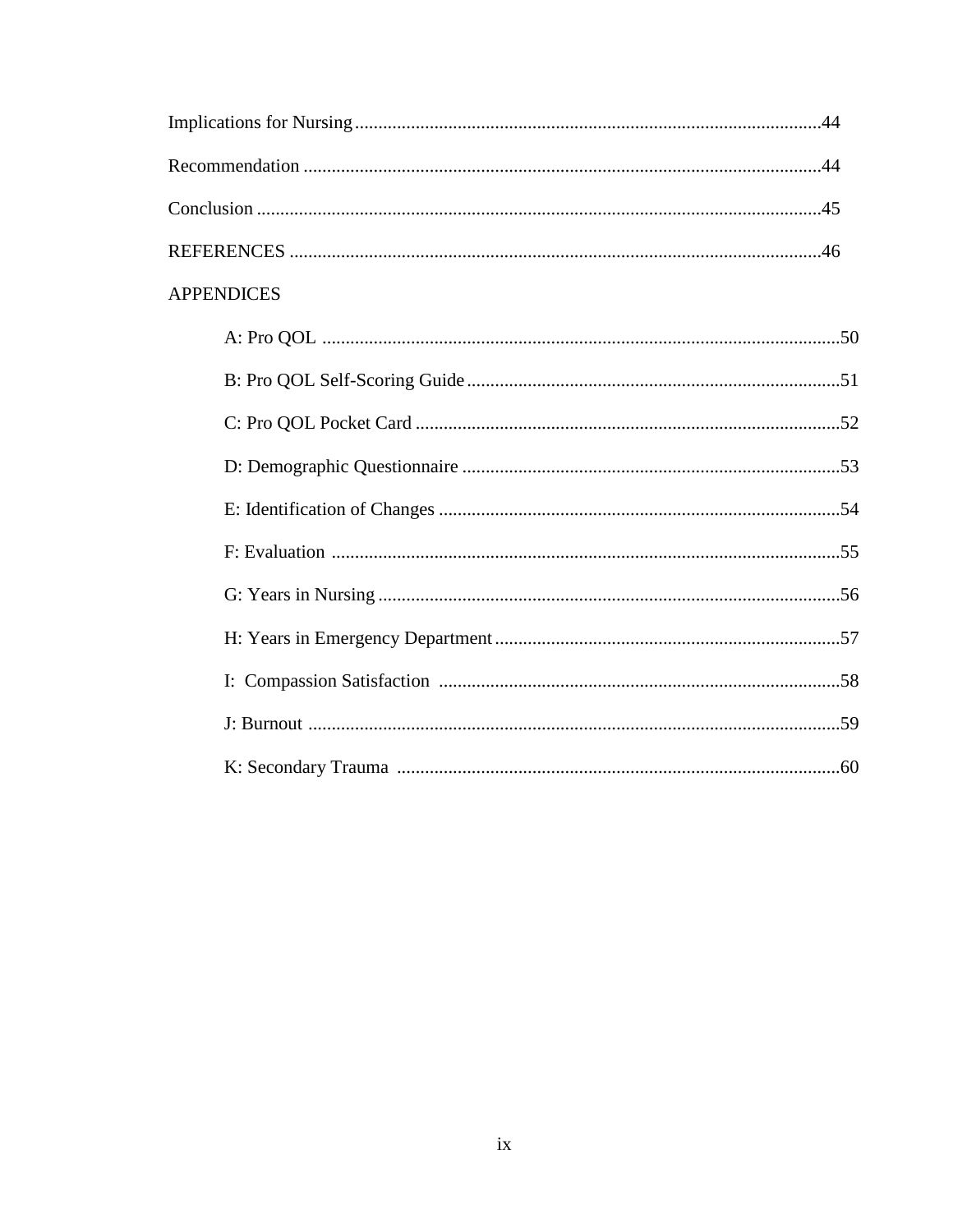# List of Figures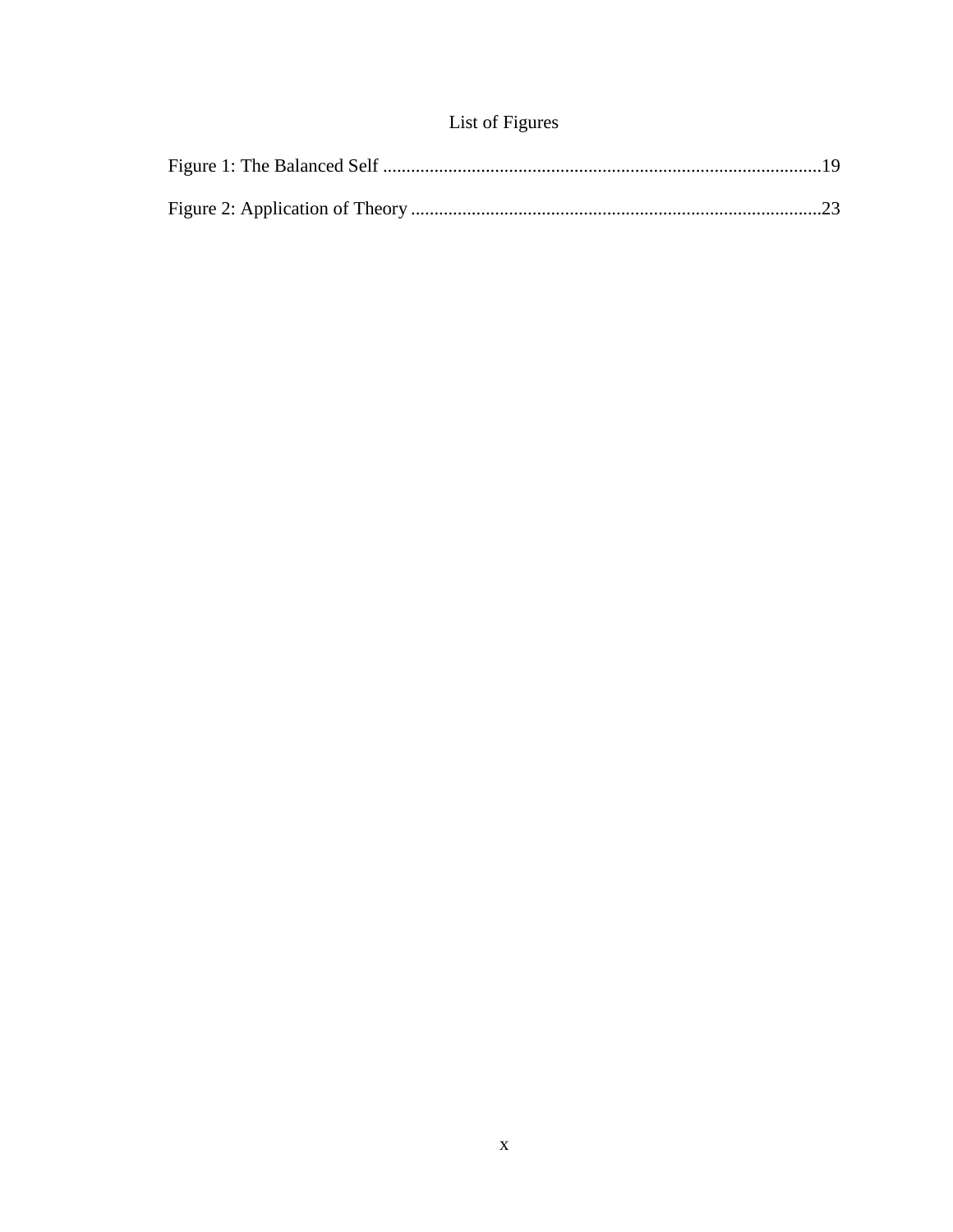# List of Tables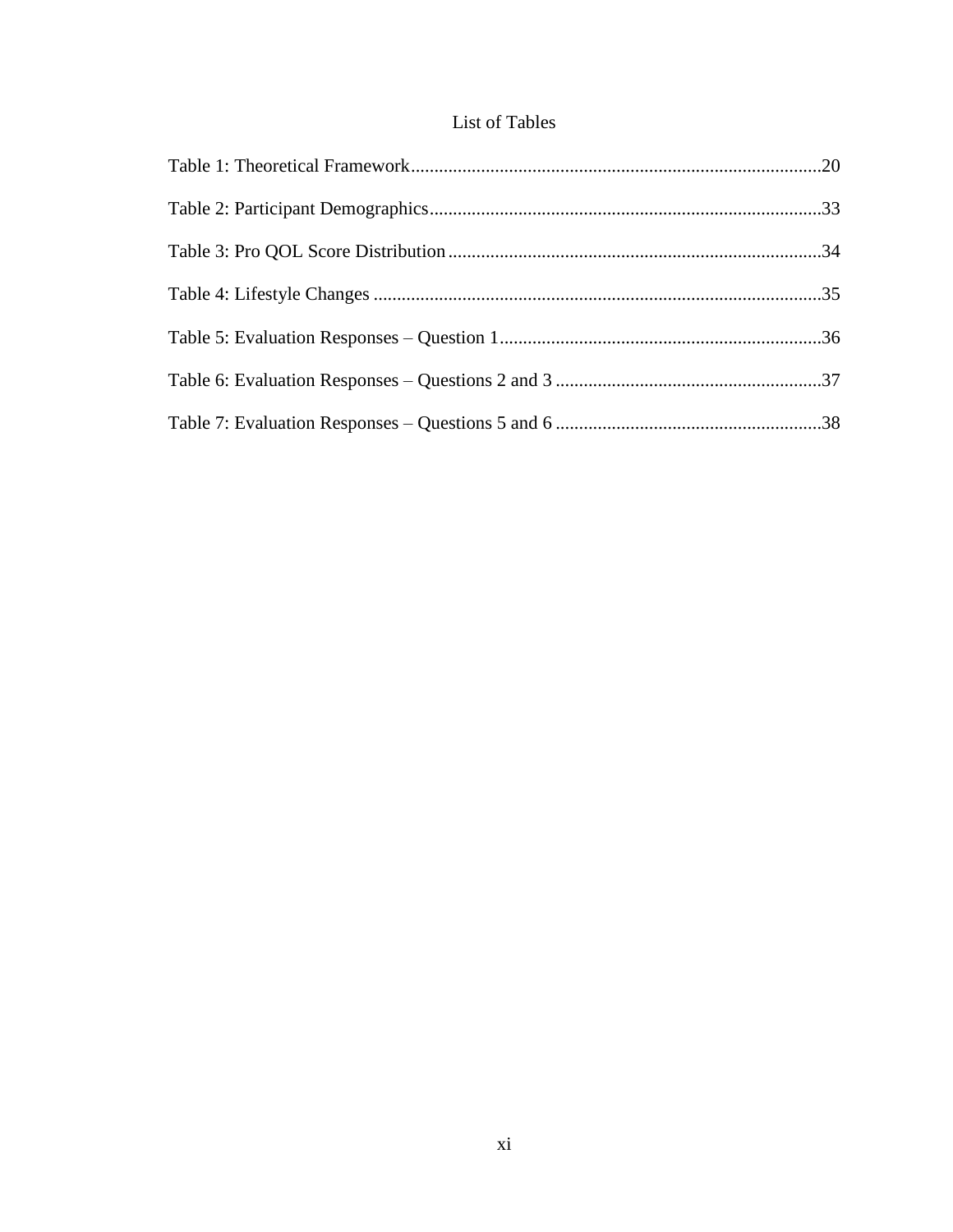### **CHAPTER I**

### **Introduction**

Workplace challenges that nurse face today can have long term negative consequences for the nurse and the patient (Dunn, 2009). The physical, emotional, and intellectual demands of contemporary nursing are far greater as patients are living longer with chronic illnesses and advances in technology create continual change. With these challenges, today's nurses are more likely to be exposed to secondary stress and are more likely to develop compassion fatigue in the workplace.

 Compassion fatigue (CF) is a term originally coined in 1992 by a nurse manager working with emergency department nurses who had lost their ability to nurture patients (Cortzee, 2010). Figley (1995) described CF as the cost of caring for others experiencing trauma. He also characterized compassion fatigue as a secondary form of post-traumatic stress disorder (PTSD).

 Young, Cicchillo, and Bressier (2011) found nurses are at risk for becoming emotionally dulled by their caring work. It is at this point when nurses learn to turn off emotionally to their patients that they are at risk for developing CF. Emergency Department (ED) nurses who consistently witness human suffering, pain, traumatic injuries, violence, and death are at high risk for developing CF. The intense nature of the relationships that occur between ED nurses and their patients can often become the source of CF as the nurse becomes both the witness to, and participant in, the patient's traumatic event (Rourke, 2006).

The literature reveals no nursing research on CF among ED nurses. Research exists on CF among oncology nurses, pediatric palliative care nurses, and social workers.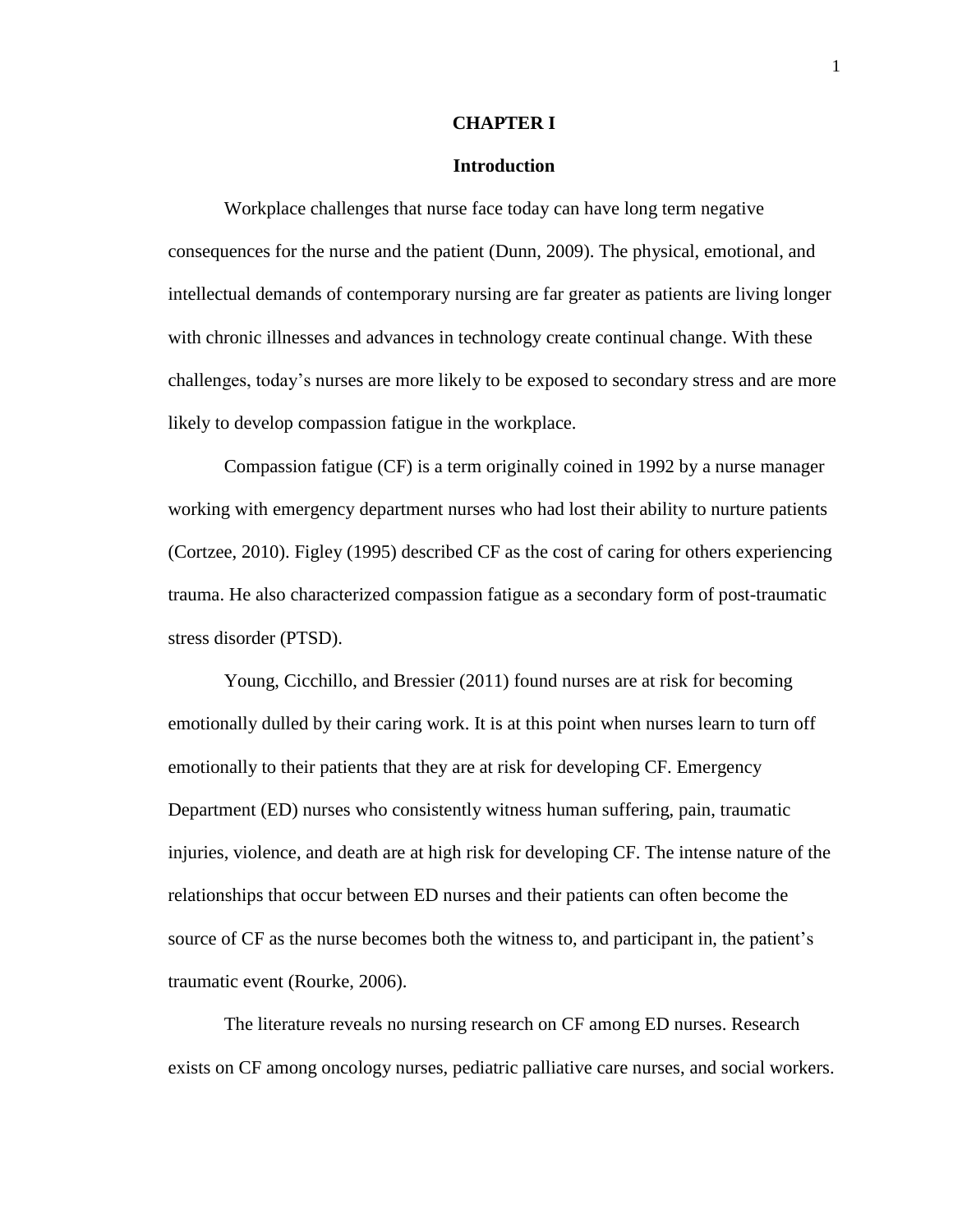There has been no research identifying if secondary trauma is present among ED nurses. There is sufficient evidence to suggest that CF may be a workplace hazard for ED nurses who provide daily care to patients experiencing traumatic events.

# **Justification**

All caregivers are at risk for emotional exhaustion from their work (Bush, 2009). Nurses are expected to be empathetic and caring towards patients and sympathetic to loss or death of a patient. The capacity for compassion and empathy is at the core of a nurse's ability to do the work; however, they may also become wounded by the work of caring (Stamm, 2009). ED nurses are at high risk of being exposed to secondary trauma and for the development of CF. Figley (1995) described secondary trauma as the consequence of caring for patients suffering from extreme emotional or physical pain, acute and chronic illnesses, and traumatic injuries. Edmonds and Hooker (20002) described CF as the process of "checking out" or distancing oneself from the emotional effects of being indirectly traumatized by caring for someone experiencing trauma. This secondary trauma can lead to physical or emotional symptoms interfering with the nurse's ability to provide care, sleep, concentrate, and enjoy life (Figley, 1995).

Compassion has long been identified as a core value in nursing (Duffy, 2009). Moses, Kolorutis and Ydarraga (2011) describe caring as an essential part of nursing practice. The researchers stated that caring is essential to the nurse's overall sense of well-being, emotional safety, and satisfaction. According to Patterson (2011), the absence of compassion in healthcare has been increasingly remarked upon.

Edmonds and Hooker (2002) states compassion fatigue is a form of burnout. This leads to feelings of guilt and distress in nurses who feel that they cannot rescue or save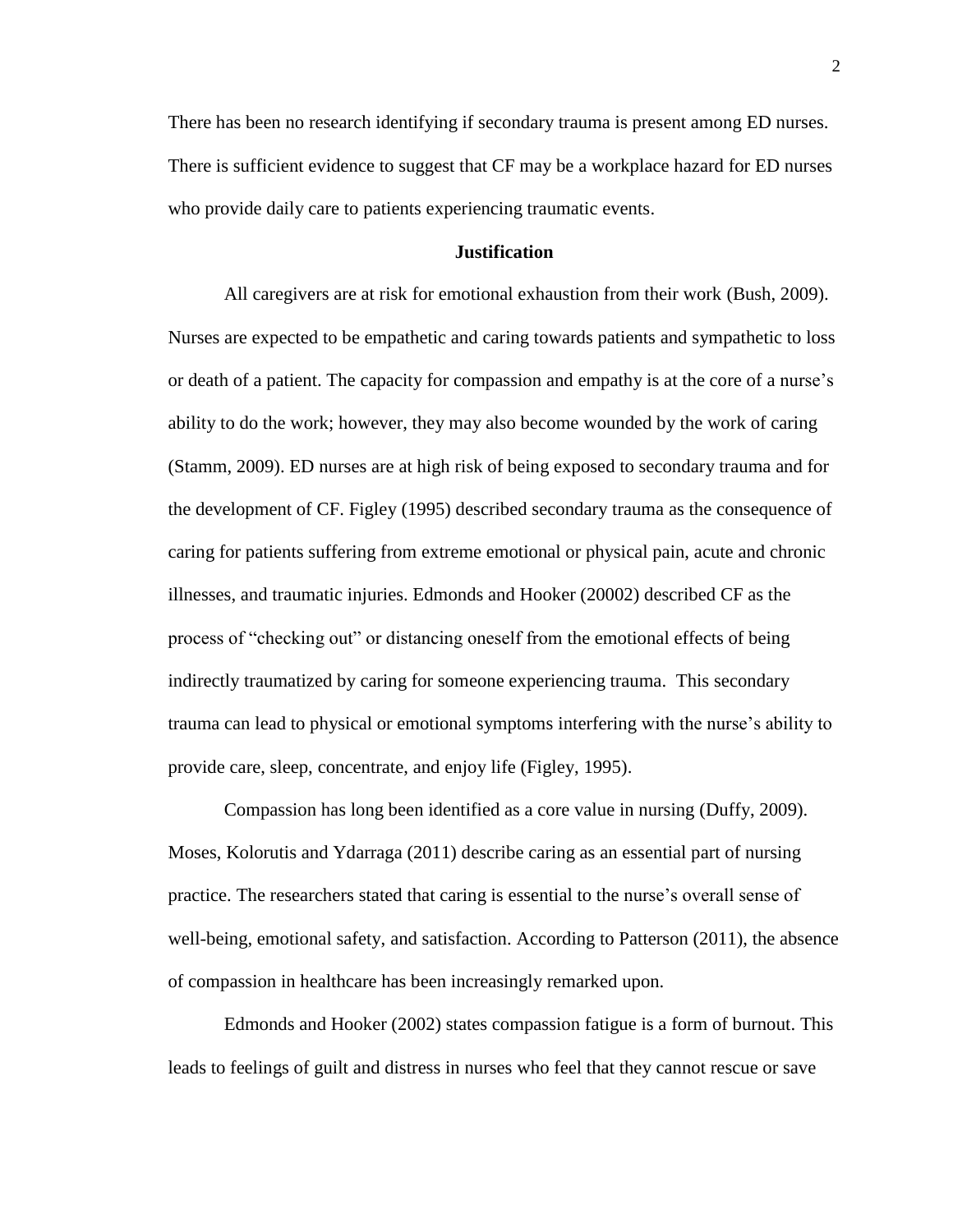their patients from harm or pain. Many ED nurses repeatedly find themselves immersed in the care of patients experiencing a traumatic event. They have no choice but to find a way to deal with the pain of others or dismiss that pain away into a maladaptive coping mechanism. The result is the ED nurse becomes distant when caring for patients; avoiding the pain and suffering of the very people that need the nurse the most.

It is exactly this sensitivity that makes the nurse vulnerable. Over time, compassion can exact an emotional toll on the nurse as caregiver; compassion comes with a price to the caregiver. Caring for others can deplete the nurse, leading to emotional, physical, and spiritual exhaustion. Nurses often care for others before caring for themselves; for example, putting off their need to take a break or eat a meal during their shift so that they can be available to meet the needs of their patients (Duffy, 2009).

#### **Problem Statement**

The purpose of this capstone project, "Compassion Fatigue among Emergency Department Nurses", was to determine the prevalence of compassion fatigue among ED nurses. The capstone project will be a two-step process. In step one the project administrator will provide a teaching session to educate ED nurses about compassion fatigue and identify institutional resources available to the nurses. Recommendations will be made to identify positive lifestyles changes that will maximize the nurses' ability to cope with the physical and emotional symptoms of compassion fatigue.

#### **Significance**

The social impact of CF is profound as patients value compassionate nursing care, yet concerns have been expressed in the literature that compassion is absent in current health care systems across the world. As more Americans face a difficult economy, a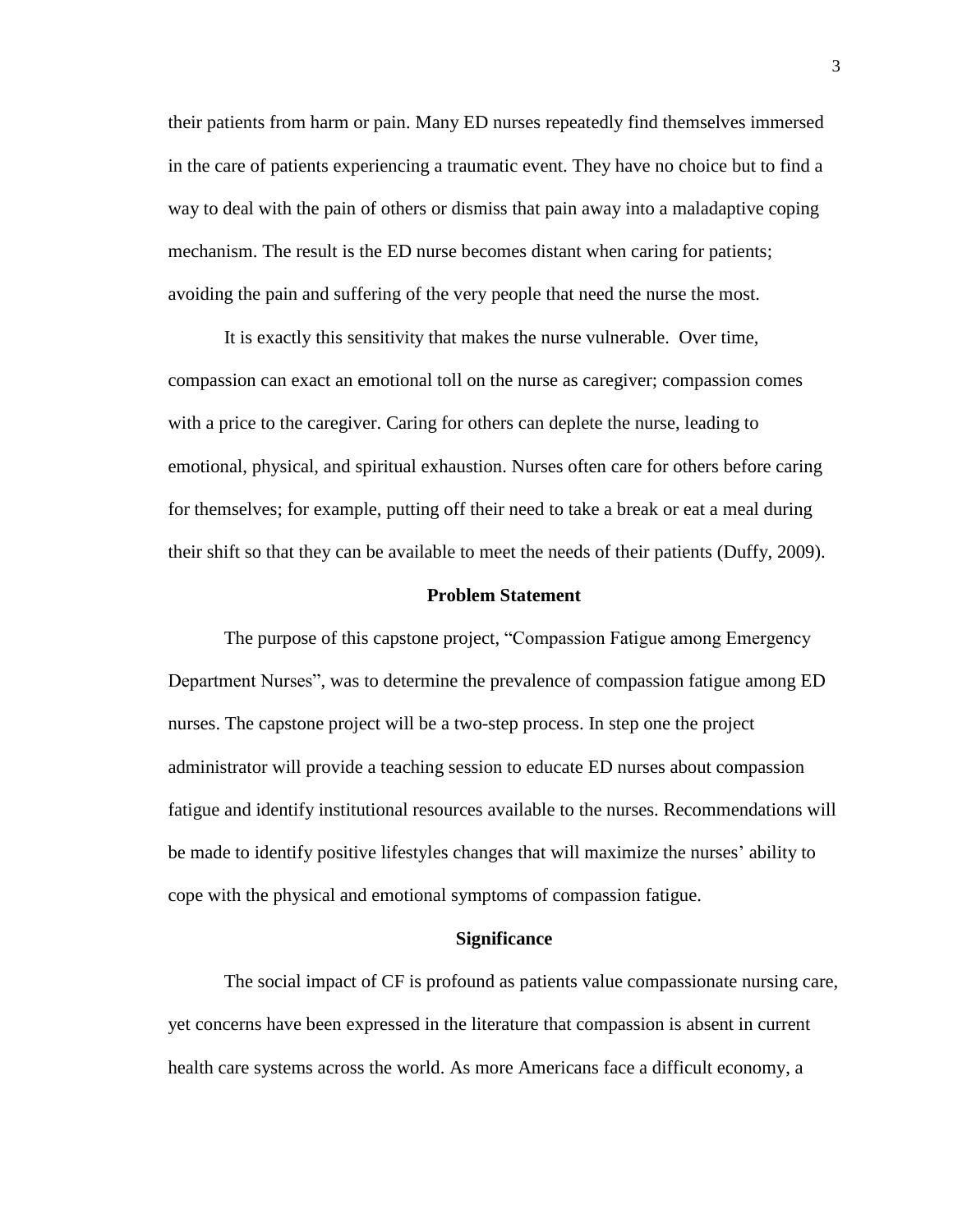shrinking work force, reductions in available jobs, and loss of insurance coverage, they are increasingly forced to seek primary care in EDs across the United States. Therefore, addressing CF among ED nurses is significant, as they cope with the increased numbers and acuity of ED patients.

Professionally, CF may have long term negative effects on ED nurses such as difficulty sleeping, concentrating, and enjoying life. Compassion fatigue may result in nurses leaving the ED to work in another patient care area or to leave nursing entirely. When nurses become aware of the presence and risks associated with being exposed to secondary trauma and the potential for developing CF, nurses can better prepare themselves to recognize it and effectively cope with the emotions related to caring for traumatized patients. Therefore, this project is significant in assisting ED nurses to recognize and minimize the effects of CF. Although CF among ED nurses may be not be preventable, the lasting effects of secondary trauma can be identified and a plan of recovery can be initiated (Joinson, 1992).

### **Project Questions**

1. What is the RN working in the ED's self-perception of compassion, burnout, and stress related to secondary trauma?

2. What changes in lifestyle behavior do RN's working in the ED identify during a Coping with Compassion Fatigue session?

3. What is the effect of a Coping with Compassion Fatigue session for an RN working in the ED?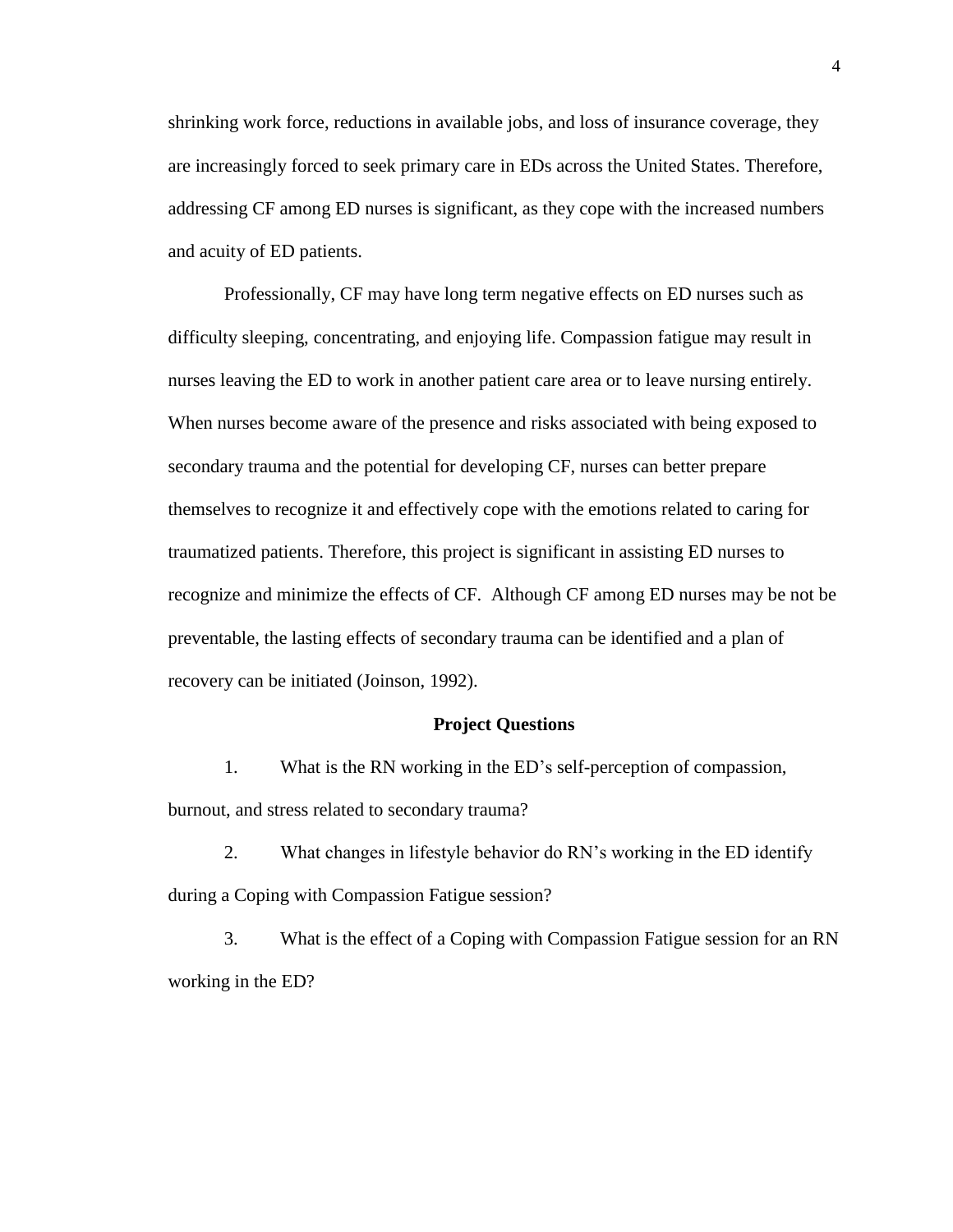# **Definitions**

### **Compassion**

The word compassion is used frequently in hospital advertising, mission and vision statements, and nursing care delivery models, yet a clear conceptualization of the term compassion is lacking (Burnell, 2010). According to Diggins (2010), compassion is founded on recognizing the equality of another person; compassion leads to empathy, and empathy can enable the nurse to *feel* the needs of the patient. Compassion should be a spontaneous accepting of the patient as they are. Compassion is the foundation of the caring relationship, which results in trust between the nurse and the patient, who ultimately experiences the sense of being cared for, heard, and understood.

McHolm (2006) describes the ability to be compassionate as a desirable quality that contributes to establishing a trusting therapeutic effectiveness with patients. It is exactly this sensitivity that makes the nurse vulnerable. Compassion leads to empathy which enables the nurse to feel the needs of others. Compassion should be a spontaneous acceptance of the patient and response to their needs. It is the foundation of the caring relationship, which if present, results in trust between the nurse and the patient. The patient ultimately experiences the sense of being nurtured, feeling understood, and cared for by the nurse. The nurse's ability to be compassionate is a desirable quality that contributes to establishing a trusting therapeutic effectiveness with patients (McHolm, 2006).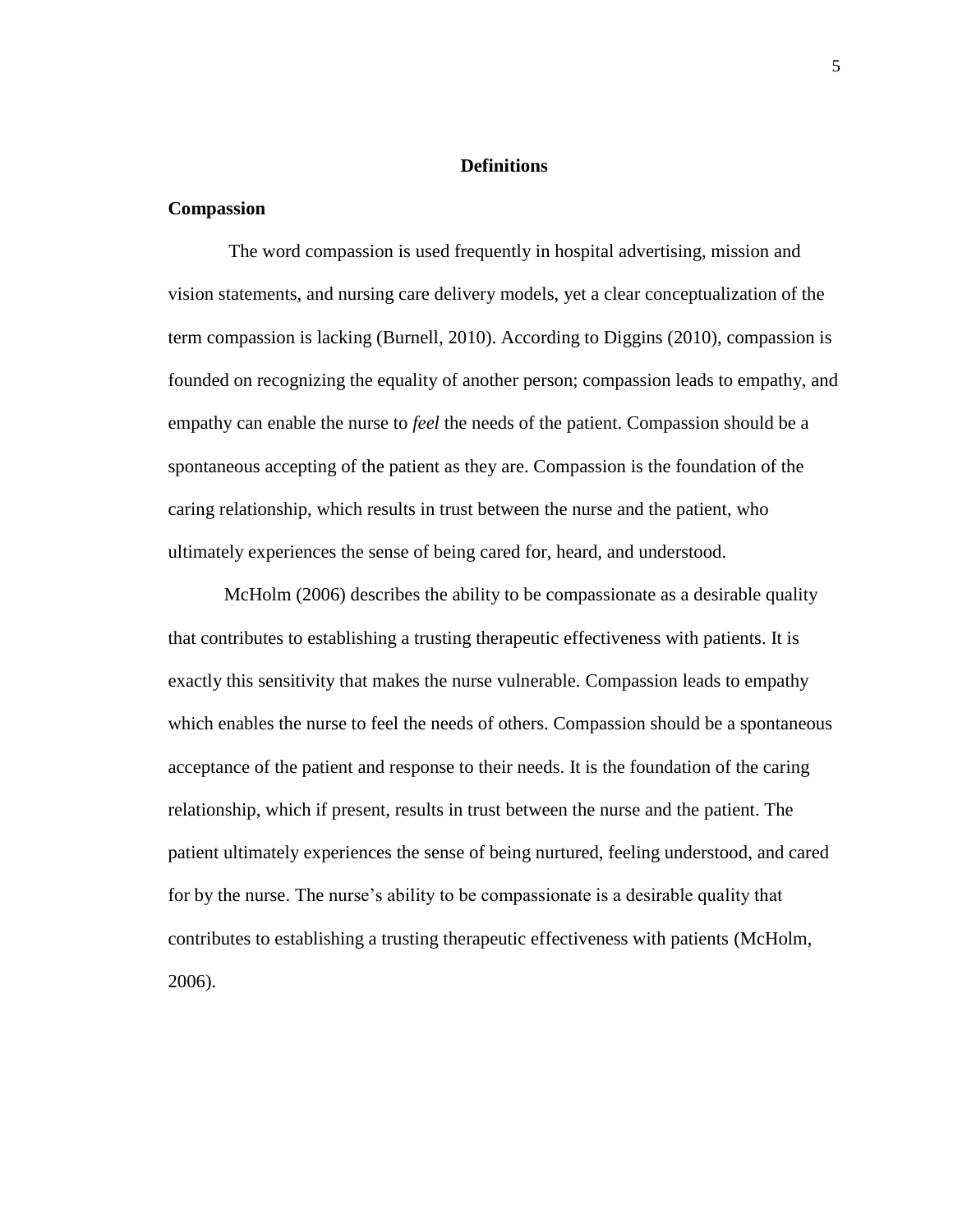# **Compassion Fatigue**

Newsome (2010) defines compassion fatigue as the natural behaviors and emotions experienced by the nurse from caring and knowing about a traumatizing event experienced by others. Newsome described a growing body of research evaluating the true calling of nursing, long hours, stressful work environments, staff shortages, increased patient case loads, and the compelling need to help others. These all place nurses at risk for developing compassion fatigue, secondary stress syndrome, and burnout.

Compassion fatigue in nursing was first described by Joinson (1992) as an expanded form of burnout caused by the unique stressors and their effects on healthcare professionals caring for patients in post-traumatic stress disorder clinics and emergency departments. Compassion fatigue can lead to nurses experiencing underperformance, irritability, and somatic complaints such as headaches, sleep disturbances, and depression (Lester, 2010). Compassion requires the nurse to have self-awareness, to see others as human, to experience the pain and suffering of others, and to have the intention to alleviate that pain and suffering. Compassion Fatigue happens when nurses no longer have the desire or intention to alleviate pain and suffering of others. Bush (2009) described research of compassion fatigue in mental health nursing, oncology nursing, and in palliative caregivers. McHolm (2006) referred to compassion fatigue as a natural behavioral and emotional response that results from caring for patients' suffering from pain and trauma.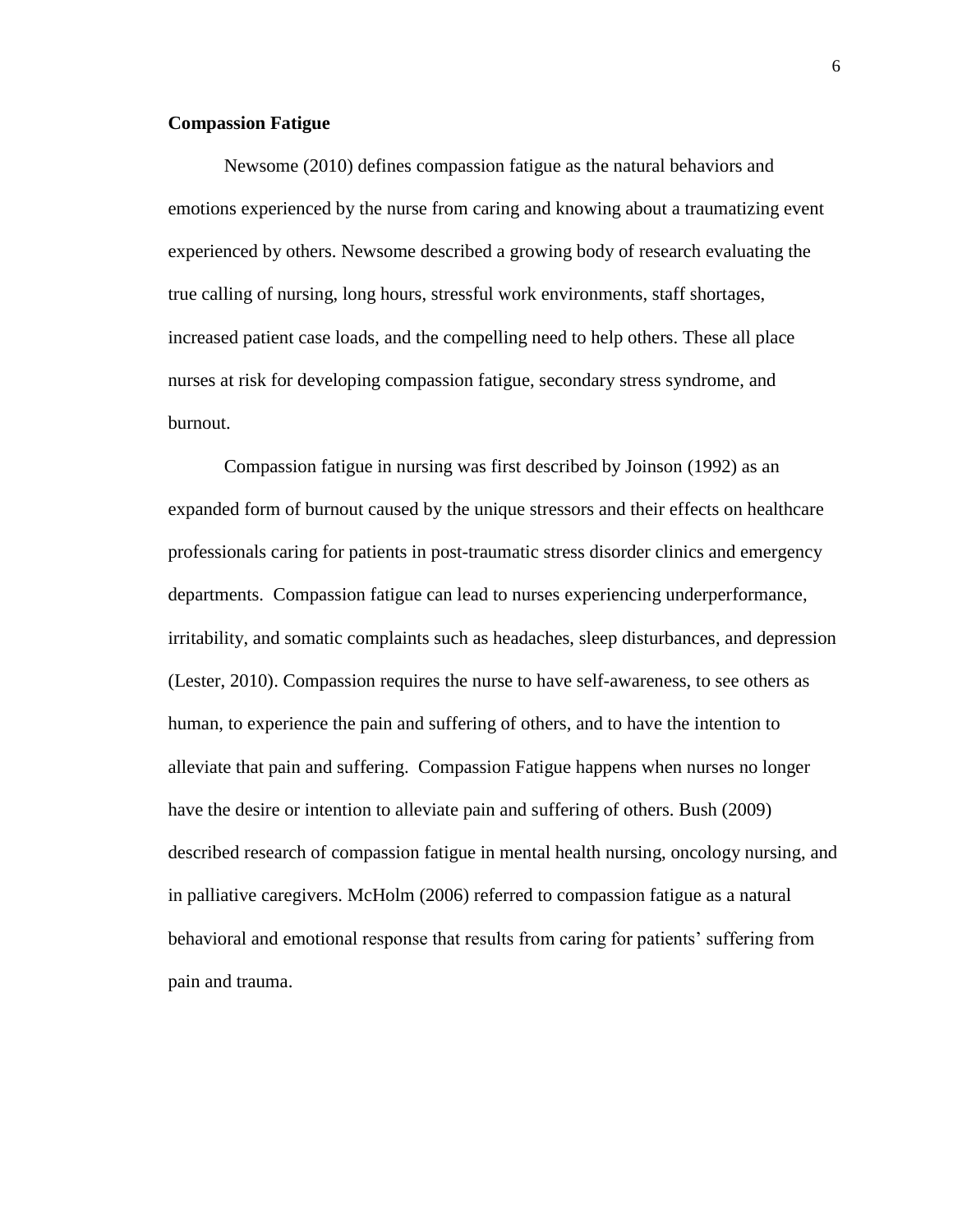# **Secondary Trauma**

Figley (1995) described Compassion Fatigue and secondary stress disorder as being equivalent to post-traumatic stress disorder (PTSD) and burnout. He referred to compassion fatigue as the cost of caring for patients in emotional or physical pain, with the price being the emotional toll that compassion can take over time. Caring for others can lead to emotional, physical, and spiritual exhaustion for nurses, who often care for others before caring for themselves.

### **Summary**

The focus of this project is to identify compassion fatigue among emergency department nurses. Compassion fatigue among emergency department nurses is a concept first identified in the nursing literature during the 1990s. Joinson (1992) reported a concern about ED nurses who had lost their ability to nurture patients. According to Edmonds and Hooker (2010), compassion fatigue has been studied widely in non-nursing professionals, social workers, therapist, and counselors. Bush (2009) stated that compassion fatigue can be referred to as secondary posttraumatic stress disorder, vicarious secondary stress, secondary stress, and burnout.

During this project, "Compassion Fatigue among Emergency Department Nurses", compassion fatigue will be examined to identify if emergency department nurses are experiencing compassion fatigue. An education program will be developed and presented to ED nurses on compassion fatigue, the possible physical and emotional symptoms of the phenomenon, and available resources will be provided for nurses to use to cope with compassion fatigue.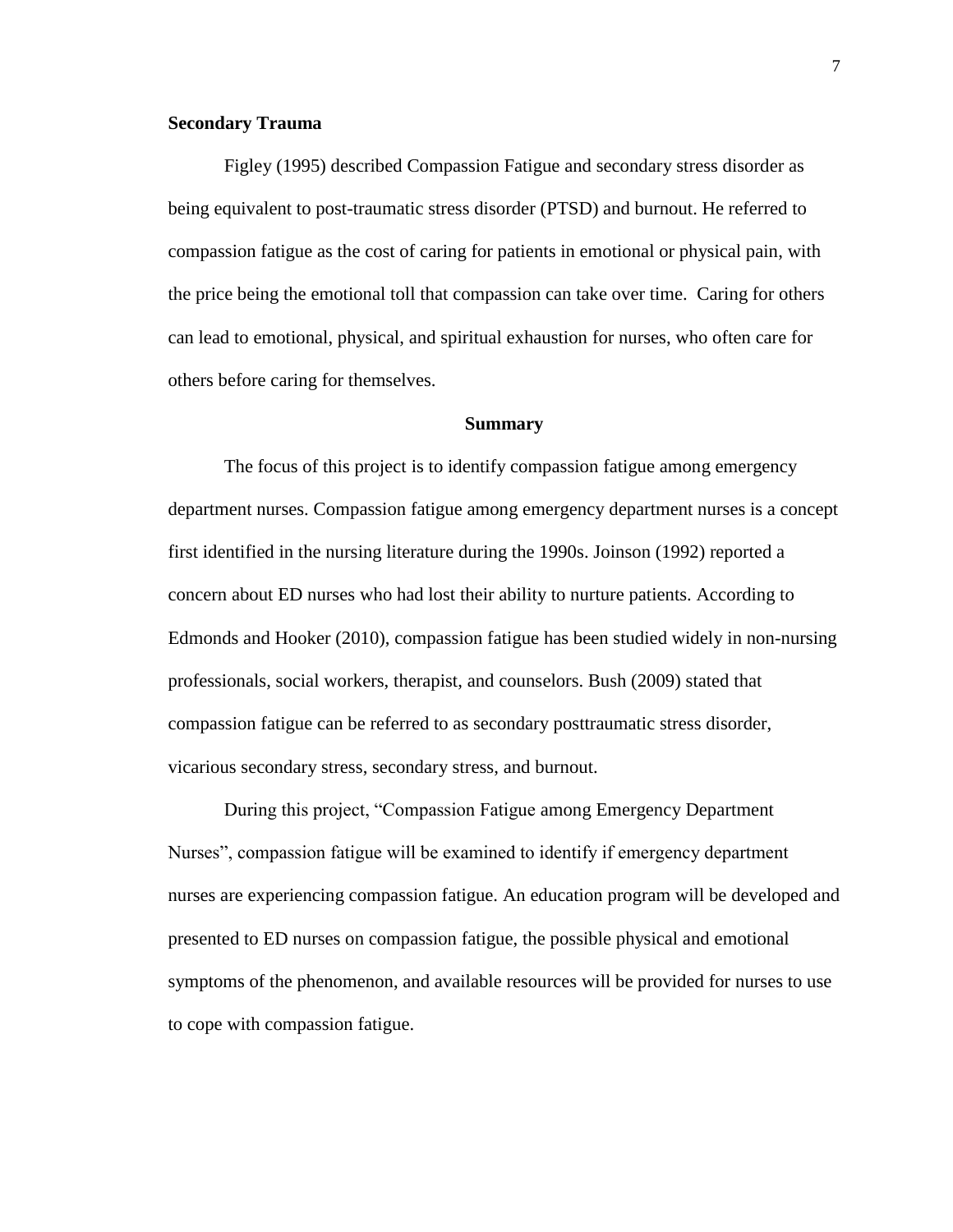#### **CHAPTER II**

#### **Review of the Literature**

Compassion motivates many to pursue a career in nursing. Yet, a recent survey of hospital nurses revealed that one in four nurses would leave the profession if they could (Sturgeon, 2008). Nurses are faced with meeting the physical and emotional needs of patients, while trying to balance the increasingly difficult demands of the healthcare environment, including cost management, systems driven by patient satisfaction scores, and expectations for improved healthcare outcomes. Meanwhile, nurses providing direct patient care are more likely to become exposed to chronic systematic stressors while coping with the compounded stress of caring for others.

 Duffy (2009) observed a shift in nurse's attitudes and level of practice, as nurses respond to the changes in their work environment, with the emphasis on the technical and managerial aspects of care rather than the delivery of care. This is significant as Duffy correlated a significant relationship between core nursing values and behaviors which can be linked to health care outcomes and nurses satisfaction scores. Meanwhile, the public is demanding better healthcare experiences and insisting that nursing provide more compassionate patient care. This trend has been reflected in the Johnson & Johnson campaign for nursing. It is this project administrator's interest to discover if CF is an identifiable problem in ED nurses as measured by the PRO QOL tool. The project administrator will measure the occurrence of CF in ED nurses and plan a teaching session to help nurses identify resources available to them and identify self-care activities to prevent future physical and emotional symptoms associated with compassion fatigue in emergency department nurses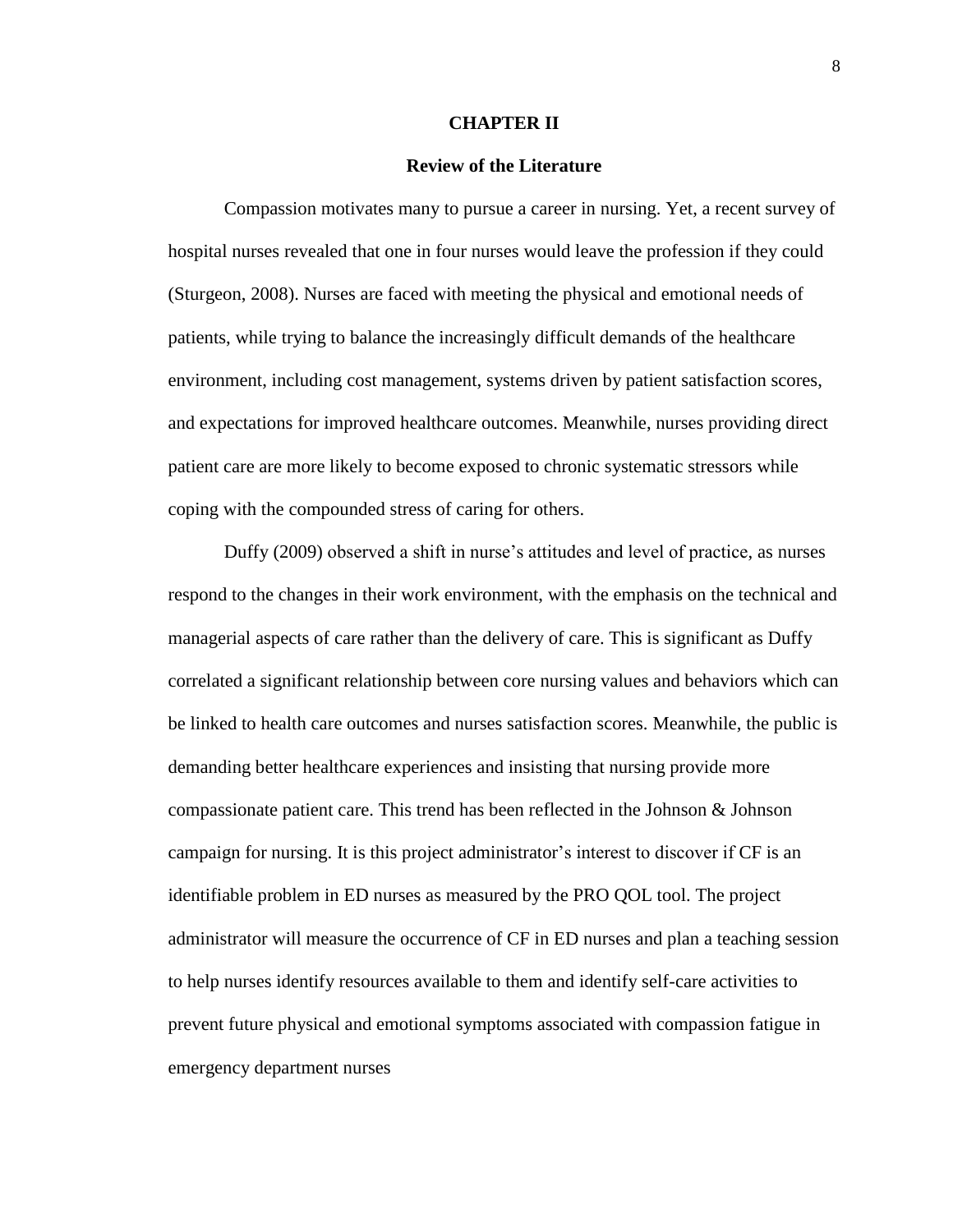#### **Scope**

 The literature review revealed that the concept of compassion fatigue is not new to nursing. The only seminal article identified relating to compassion fatigue was published in 1992. The literature revealed a gap in the research, the current body of research is aimed at specific areas of nursing such as critical care nursing, hospice nursing, and pediatric palliative care. There were no articles about emergency department nursing facing the issue of compassion fatigue. The purpose of this literature review is to confirm the need for new research to support the foundation of a project aimed at identifying if emergency department nurse experience compassion fatigue. To identify lifestyle changes and to identify self-care behaviors aimed at the nurse's ability to reduce their perceived stress levels, adding to the retention rates of nurses in the emergency department.

A literature review (2008-2013) was performed using the following databases: EBSCO HOST, Cumulative Index of Nursing and Allied Health (CINHAL), OVID and Medline. Keyword combinations were: "compassion", "compassionate nursing care", and "compassion fatigue". The search terms 'in' and 'and' were used to narrow the initial search to: "compassion and nursing," and "compassion fatigue in nursing." Current evidence reveals that there is a lack of evidence or supporting research about CF in ED nurses. Articles containing the words "compassion" and "compassion fatigue" in the title were categorized and used including "compassion", " conveying compassion", "qualities of compassion", "self-compassion", and "compassion fatigue".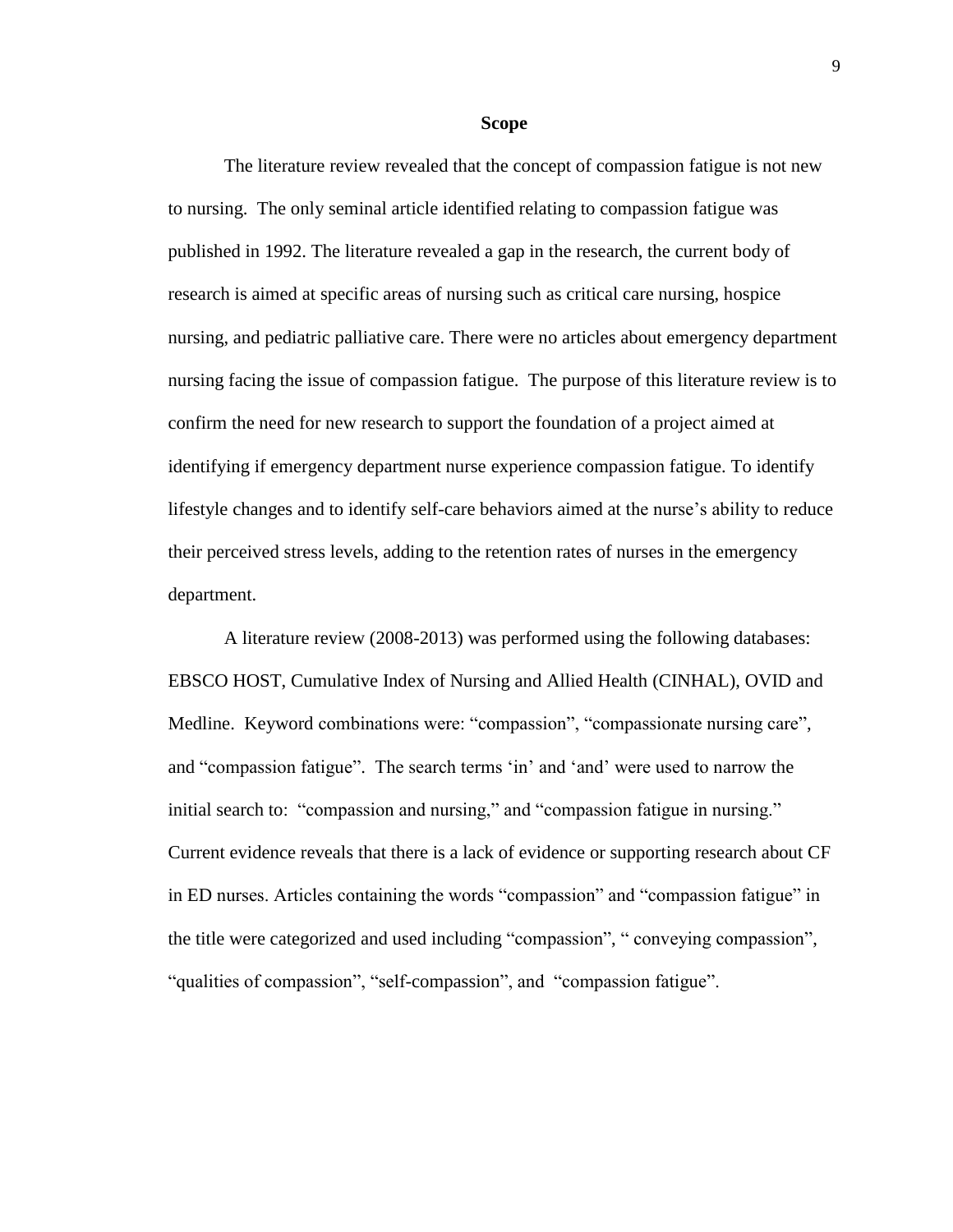### **Compassion**

 Schantz (2007) examined the use and meaning of the term compassion by performing a concept analysis of the research using the terms caring, empathy, sympathy, and compassionate care interchangeably. The author used concept analysis seeking to clarify the meaning of compassion and to examine its relevance in the context of everyday nursing. Schantz performed concept analysis by specifically different terms used to describe nursing in the research. Comparing different terms and their meanings: caring, empathy, and compassion, Schantz found that when these terms are used interchangeably, the information is inaccurate and can compromise the validity of nursing research. Schantz suggested a link between compassion and humanity nurses must consistently demonstrate intentional engagement of compassionate behaviors in order for compassion care to be delivered. The use of the terms caring, empathy, sympathy, and compassion are uniquely different and should be used separately. Compassion empowers a person, whereas empathy is condescending and disassociates the nurse from the patient. Compassion should be recognized, internalized, and intentionally used in everyday nursing care.

 Compassion was identified by Perry (2009) as the core value of nursing practice. If all nurses acted compassionately in the context of a caring relationship between the nurse and the patient, both parties would benefit from the therapeutic relationship. Perry insisted that staffing and nursing retention rates would improve if nurses could work in a clinical setting where compassion is valued, recognized, and encouraged. Compassionate nurses convey caring to patients by being with dying patients or by *anticipating* the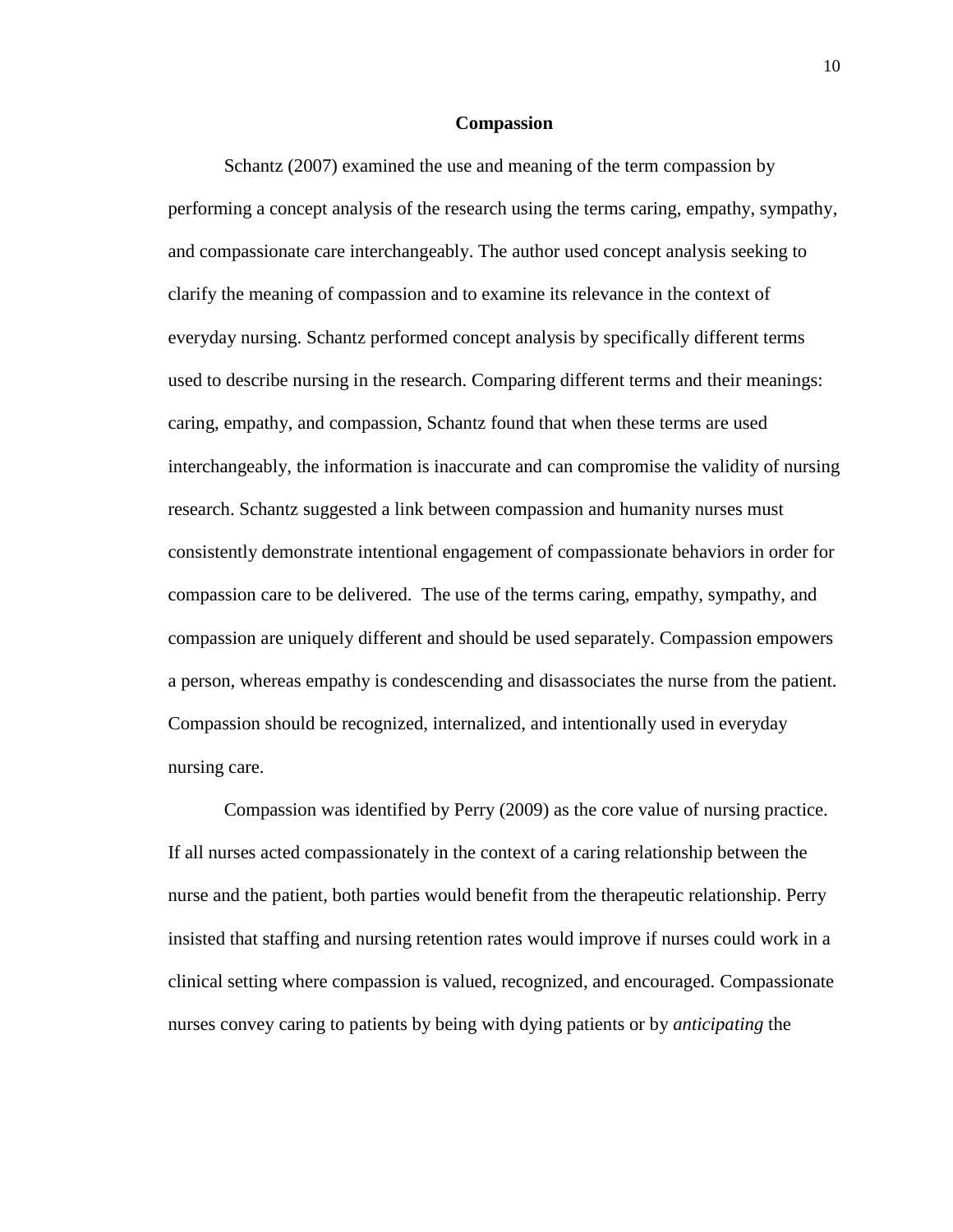patient's needs, as both of these behaviors are consistent and reflective of compassionate nursing care.

 Tuckett (1999) examined the benefits to the nurse, patient, and community as a result of receiving compassionate care. Tuckett described compassion as the internal goodness in nursing. The result is an intensive form of benevolence that is the foundation of compassionate care. The author further explored the relationship between the concepts of caring and compassion, as they relate to the story of the Good Samaritan. Nurses should demonstrate virtuous caring and intentional compassion as the center of every patient interaction.

 Kret (2011) performed a descriptive study to analyze the concept of compassion by identifying compassion as a behavioral quality to be acknowledged, understood, and applied to medical-surgical nursing care. Kret defined compassion as the result of a deep and emotional therapeutic relationship between the nurse and patient. Compassion is a reaction to the patient's suffering, and therefore the nurse must be sensitive to suffering in order for compassion to be present. Caring is defined as the actions and activities directed toward assisting, supporting, or enabling a patient through the phase of illness. When compassion is experienced, it is the reflection of deep caring.

 Sturgeon (2008) responded to the public outcry that nurses do not care about patients anymore. Sturgeon utilized a survey to ask patients to describe their experiences with hospital nurses. The author compiled data and developed the compassion index to measure nurses' behavior. Sturgeon suggested publishing the data on an official website set up for consumers of healthcare. The author acknowledged the difficulties and complexities associated with daily nursing practice, but desired to improve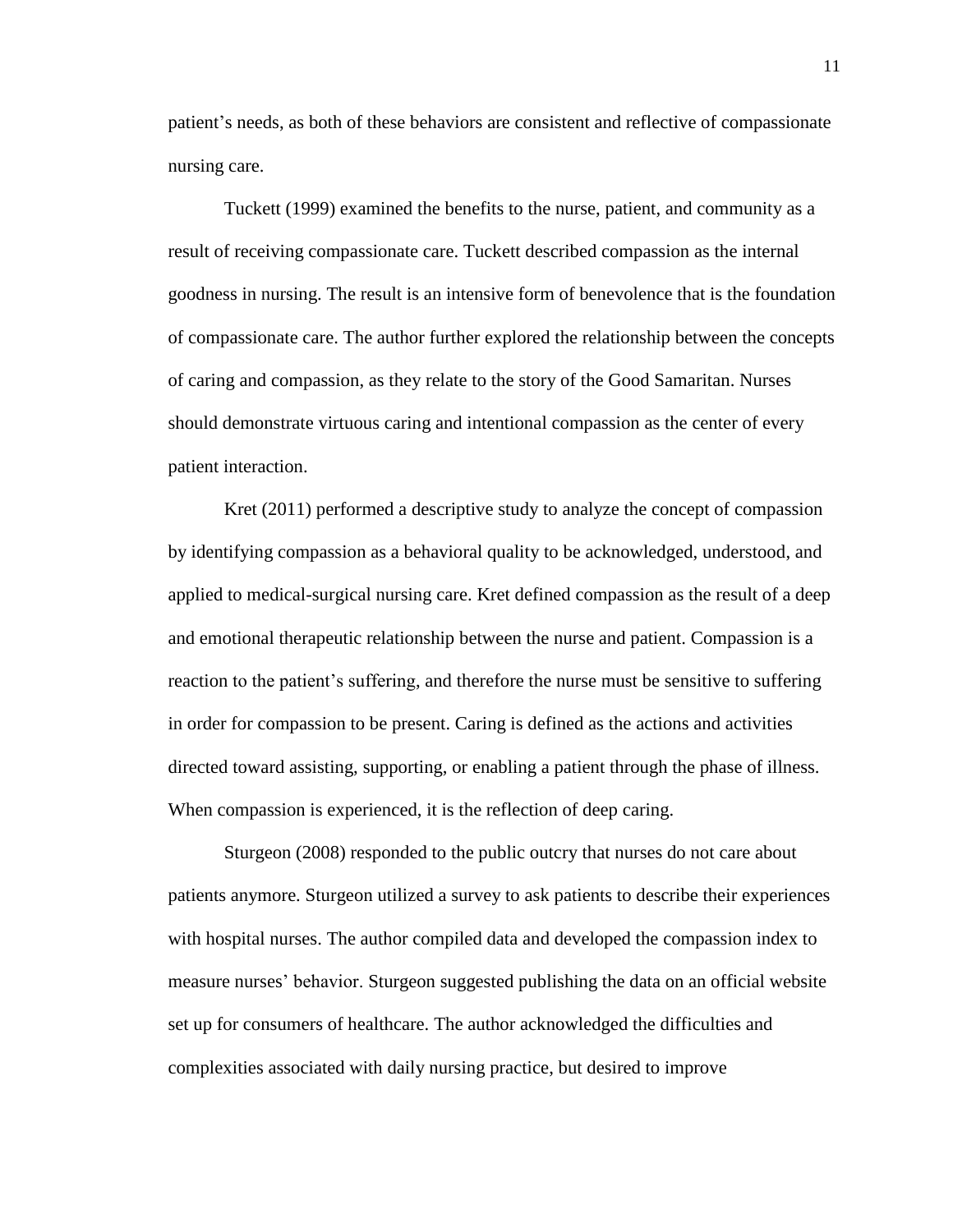communications between the nurse and patients. Sturgeon believes that patients are entitled to have expectations of their healthcare experience just like any other consumer based service.

 Heffernan, Griffin, McNutly, and Fitzpatrick (2010) examined the relationship between self-compassion and emotional intelligence in nurses in acute care settings. They examined the relationships among well-being, self-control, emotionality, and sociability as the four factors that influence the nurses' ability to feel happiness and experience self- esteem. Heffernan et al. (2010) found the research subjects reported being cheerful and satisfied. Nurses who perceive themselves as high achievers reported lower impulsivity, demonstrated the ability to manage job stressors, and demonstrated higher social competency skills which allow them to influence others, making them better able to express compassionate care. Although there is little known about emotional intelligence and self-compassion in nurses, a positive relationship existed between these two concepts. The data supported the notion that lower patient satisfaction scores were correlated with nurses who reported lower self-compassion and lower emotional intelligence scores.

 Torjuul, Elstad, and Sorlie (2007) interviewed 10 hospital nurses working in a surgical intensive care unit to determine if nurses were emotionally affected by providing care to surgical patients in difficult ethical situations. During interviews with nurses, the authors identified five themes with compassion being identified as a leading theme. Torjuul et al. (2007) concluded that nurses who expressed sensitivity to their patients' suffering increased their compassion towards their patients. The longer nurses are exposed to patients suffering, the more involved nurses became and the more difficult it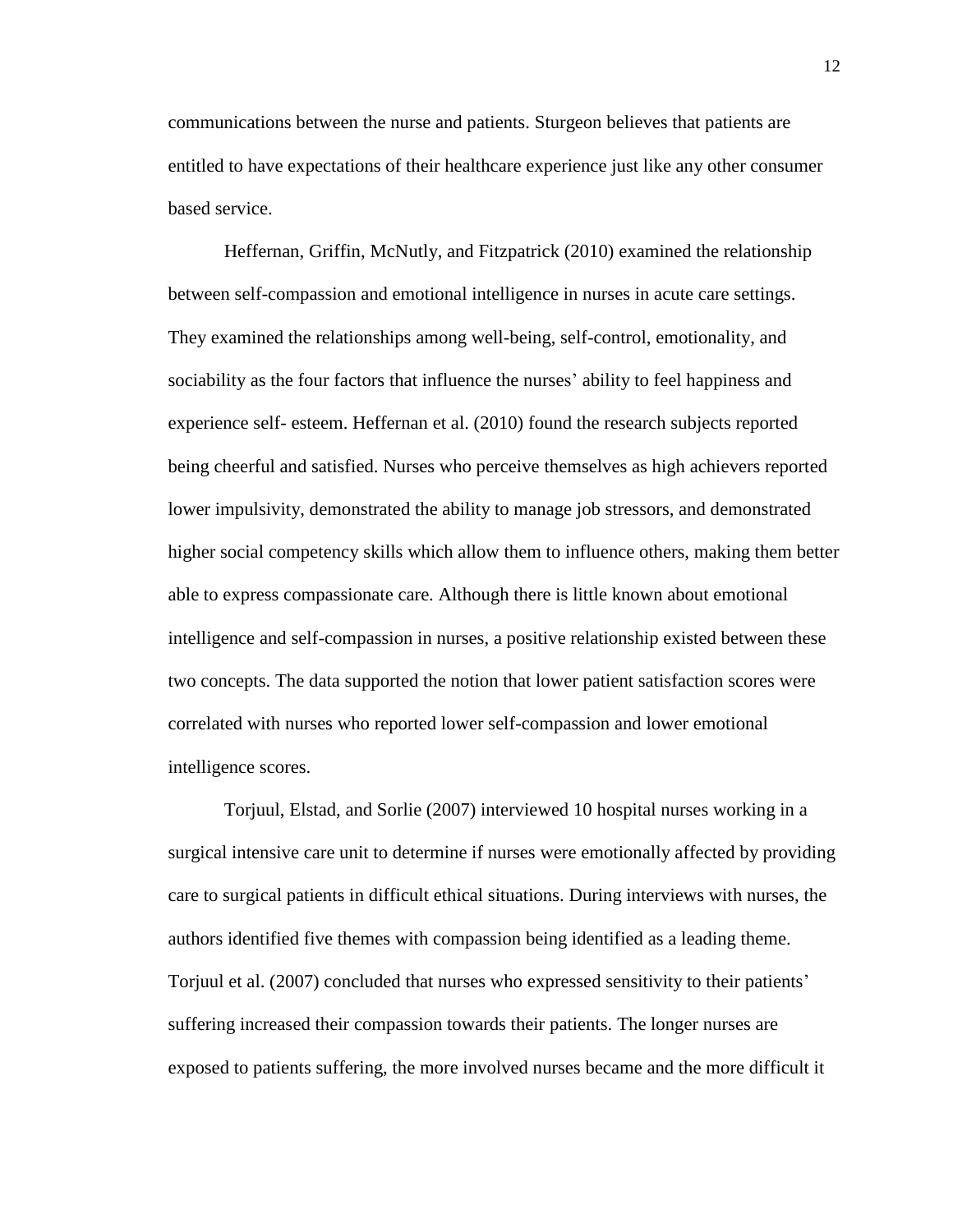was for the nurses to separate themselves from their work experiences. The nurse must consider the suffering of another as a significant part of nursing care. If there is suffering without hope then nurses internalize the burden of providing compassionate care and internally lose focus of professional boundaries between patient and self and nurses take on patients' pain and suffering.

 Cingel (2009) examined questions and contradictions of compassion and the different concepts that affect compassion, such as how compassion is defined, what motives must be present for compassion to take place, whether there is an issue of fault related to compassion, and whether compassion is an emotion. Cingel questioned why compassion is important to nursing and to patients who are suffering if compassion cannot take away suffering, and what conditions need to be present for a nurse to feel compassion. The author contended that nurses must have empathy and recognize suffering as a condition of compassion. Briefly, nurses must be able to set aside their own values and be able to recognize the seriousness of the suffering in order to assign meaning to the patient situation. Cingel described compassion as an emotion, strongly related to feelings which are difficult for the nurse to escape. Conditions of compassion were examined and found to be genuine only when the interests of others' suffering came first.

#### **Compassion Fatigue**

 McCloskey and Taggart (2010) explored the experience of occupational stressors of pediatric palliative home care nurses related to the emotional demands of providing palliative care to children in a local community. Factors identified were the effects of continued exposure to prolonged emotional stress, being witness to constant suffering,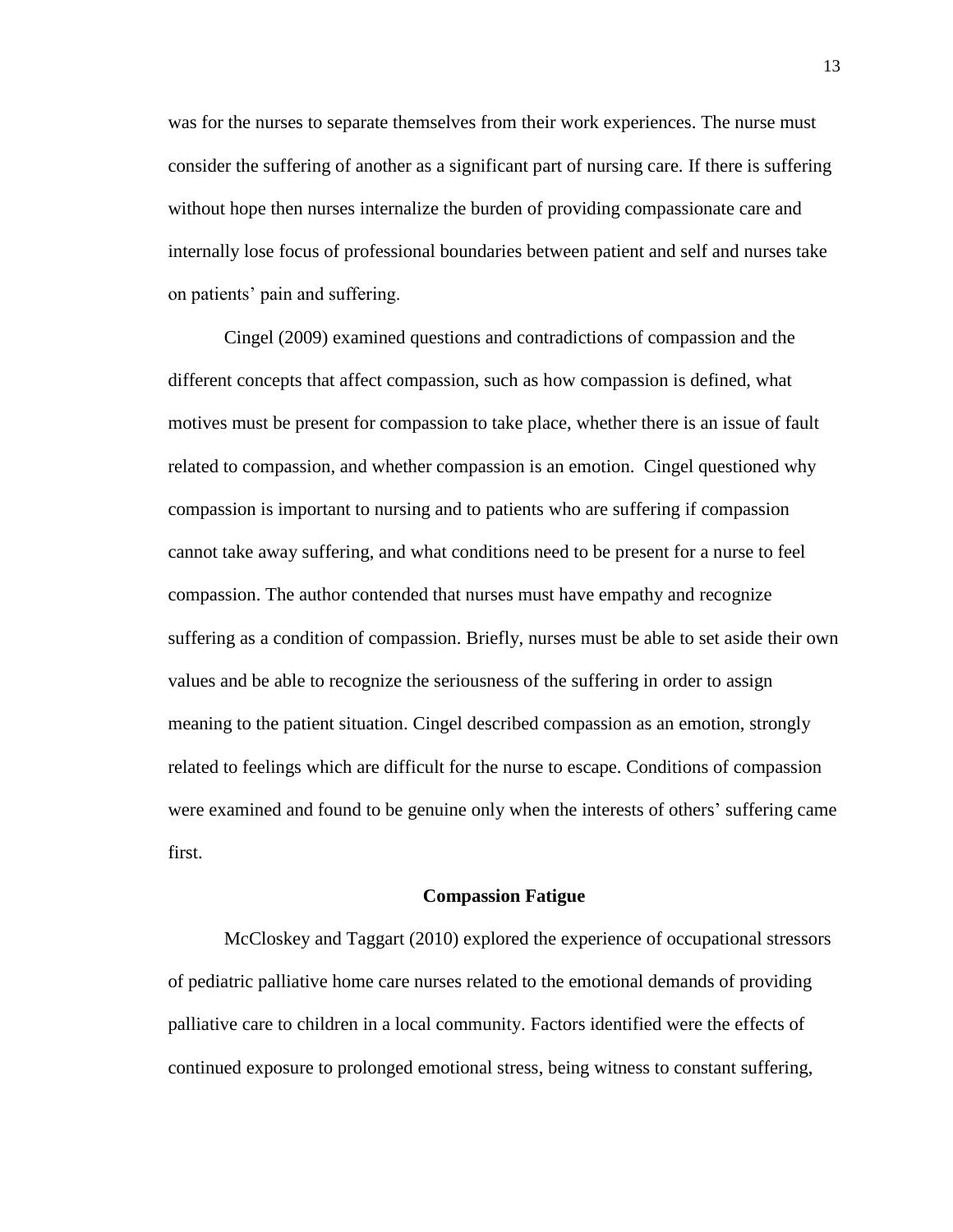and loss when a chronically ill child dies. Nurses reported difficulties protecting themselves from repeated emotional injuries and trauma. The nurses reported seeing the parents of a former patient who had suffered and died while in their care as an example of recurrent emotional distress. McCloskey and Taggart (2010) explored the emotional consequences of stressors these nurses experienced including reported negative effects on professional and personal lives as a result of their work. The nurses in this study reported behaviors associated with compassion fatigue including mood swings, irritability, and disruptions in sleep.

 Coetzee (2010) identified the categories of compassion fatigue, identifying the characteristics for each of the categories, constructing a connotative definition, and developing a case model with empirical indicators. The author established concept identification, definition, and analysis, suggesting the findings could be used for future research and education of nurses. Compassion fatigue is the final result of progressive and continued exposure to intense patient contact. Compassion fatigue is a cumulative process that results in the nurse developing compassion discomfort, which Coetzee identified as the nurse's inability to recover from the exposure to stressful events. Compassion fatigue is the stage when the nurse has exceeded the restorative process necessary to react to and deal with intense needs and is unable to provide compassionate care.

 The consequences nurses face from caring work was explored by Sabo (2006). Compassion fatigue was identified as compassion stress, a term closely associated with secondary traumatic stress disorder used to diagnose and treat healthcare workers who become victim to the stressor nurses face every day. Compassion fatigue is a combination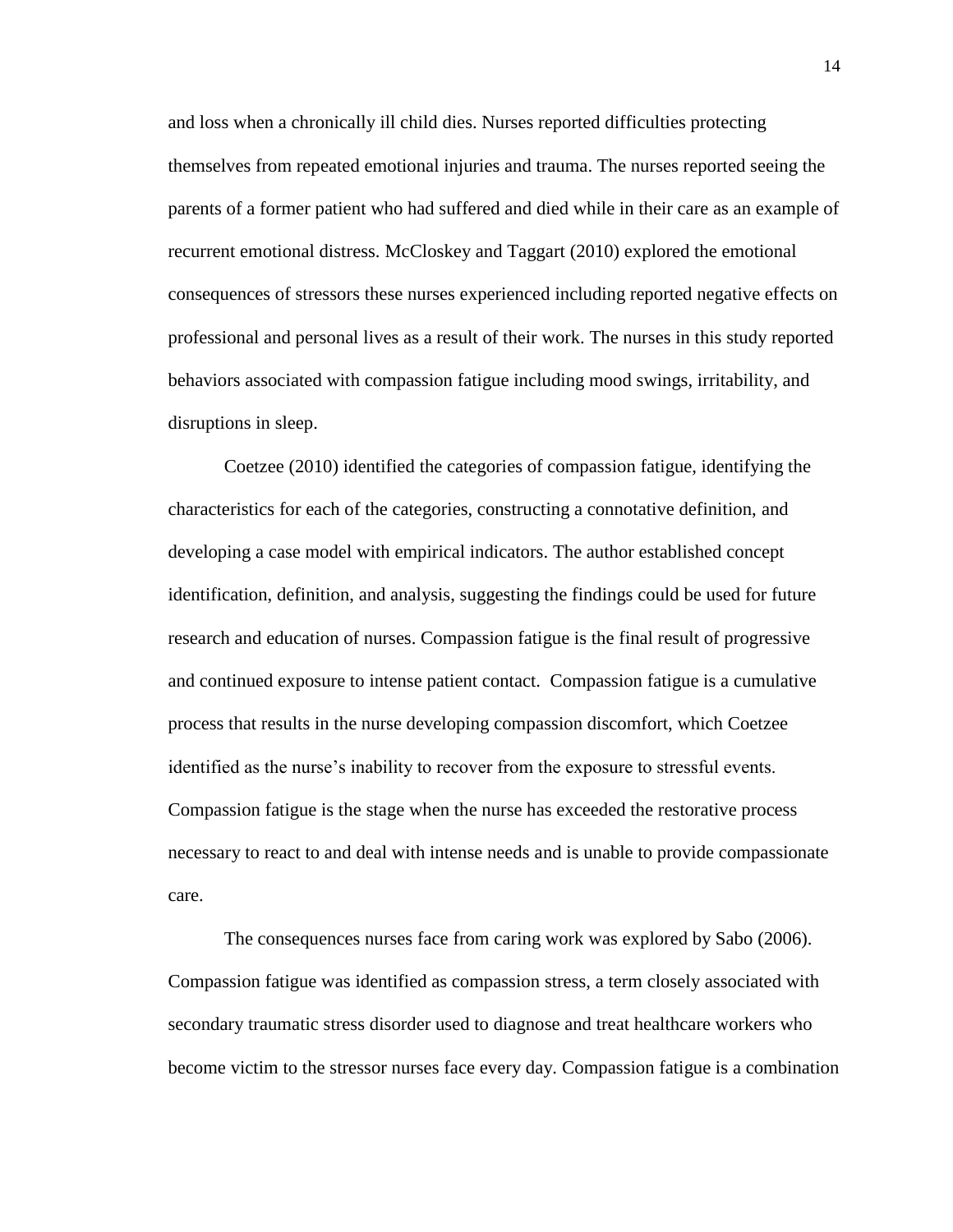of secondary trauma and burnout. A disconnect exists between the expectations in role performance and the failure of a healthcare system to support the nurse. Nurses exhibit signs of frustration, anxiety, and sleep disturbances which results in job strain. When the nurse is exposed to triggers of stress in the workplace, there is a manifestations of stress as evidenced by poor work performance.

 Young et al. (2011) examined the relationship between burnout in high acuity intensive care nurses and step-down intensive care unit nurses. The authors found that nurses in the high acuity intensive care unit experienced more burnout than those nurses in the step-down unit. Young et al. (2011) also defined the term compassion satisfaction. They found that the nurses working in the step-down intensive care unit reported higher levels of compassion satisfaction scores than did the nurses working in the high acuity intensive care unit. The research findings revealed the environment in the intensive care unit affected the nurses and was perceived as being more stressful, with more complex technology and constant monitoring of both equipment and patient changes.

 Bush (2009) performed a qualitative study examining the personal responses of one nurse's experience that described having prolonged periods of stress while at work. Bush identified that all caregivers are at risk for emotional exhaustion. The capacity to care is the very aspect that makes nurses vulnerable to becoming wounded by their work. The authors identified nurses working in oncology, burn centers, and trauma units as being at greatest risk for compassion fatigue. Nurses must practice self-care behaviors, such as establishing firm boundaries between self and patients, adjust their reactions to stressful events, and practice action-centered problem solving.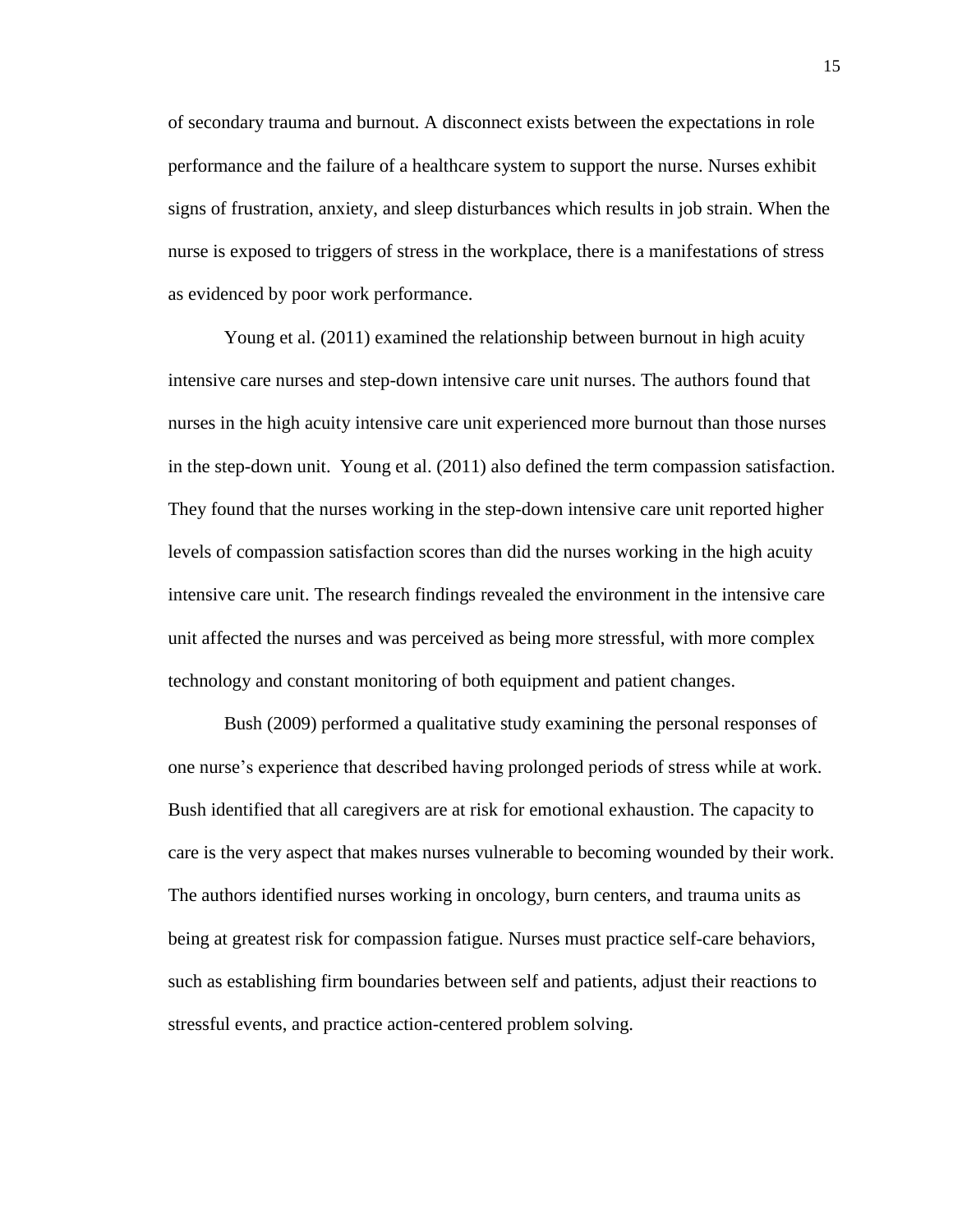Aycock and Boyle (2009) identified three different interventions that were used by oncology nurses to reduce their risk for compassion fatigue. Oncology nurses were surveyed to identify different resources that were readily available to them in their current practice settings. The respondents reported that they had access to support groups, employee assistance, and discounted counseling services. Educational programs were identified to help nurses develop coping skills, use adaptation, and learn about emotional self-care. Specialized retreats offered coping skills, stress management, motivation, and inspiration to help oncology nurses reduce their risk of work-related compassion fatigue.

 To explore the predisposition of middle age nurses for developing compassion fatigue, Frank and Adkinson (2007) interviewed a group of nurses on deployment caring for hurricane victims in Florida. The research findings revealed that nurses deployed for one to two week deployment periods of time were less likely to develop compassion fatigue than other nurses who were deployed for longer periods of time. The hurricane relief nurses all reported some level of stress related to the disruption in their personal or professional lives, the middle age nurses who had more life experience and seemed to have more effective coping skills reported less likelihood of developing compassion fatigue. Frank and Adkinson (2007) attributed developmental theories for the results of this study. Middle age hurricane relief nurses seems to adapt to the stressors associated with caring for victims of hurricane with less likelihood of compassion fatigue.

#### **Gaps in Literature**

There is a gap in the literature relating to compassion fatigue, specifically regarding ED nurses. Only one article was identified that sought to understand CF among emergency department nurses and the impact it may have on the ED nurses' ability to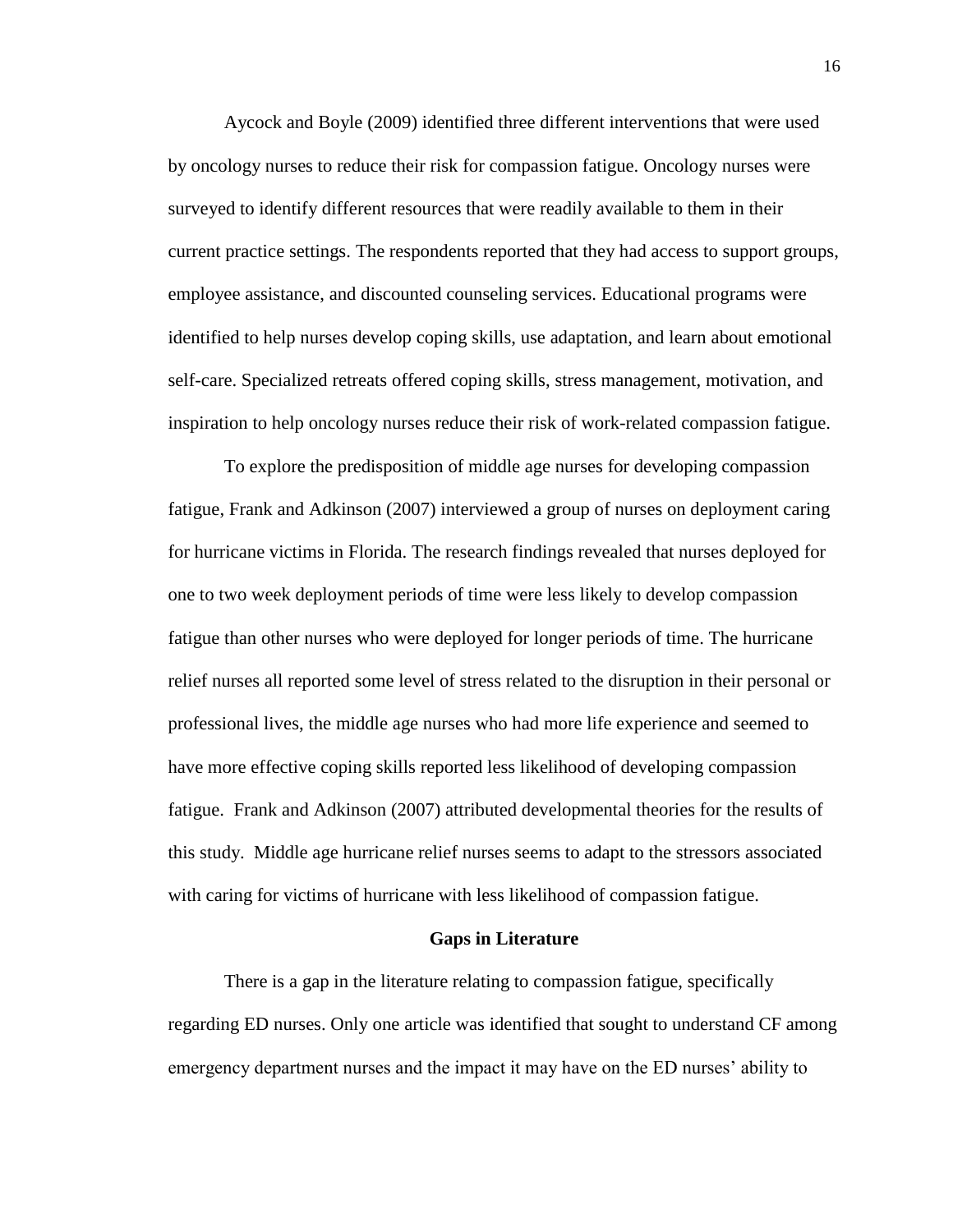provide basic care to patients suffering from emotional and physical pain, chronic illnesses, and victimized by trauma.

### **Strengths and Limitations of Literature**

An abundance of literature was found related to compassion, compassionate care, and compassion in nursing. The project administrator identified one research tool available that could be used to measure the concept of compassion, while noting the absences of tools specifically designed to measure the concept of compassion fatigue in nursing.

# **Theoretical Framework**

The Quality of Caring Model (Duffy, 2009) is a revision of Duffy's Quality-Caring theory which focused on the relationship between quality, caring, and human relationships. The Quality of Caring Model is a practice-based model which builds upon the Quality-Caring theory to describe a practice-based model of professional growth through research, professional practice, and understanding the importance of personal reflection.

The Quality of Caring Model assumes humans are capable of change and growth, evolving over time; humans exist in relationship to self, others, communities, nature, and the universe; and humans are inherently worthy. Further, it contends that caring is imbedded in the work of nursing; caring relationships benefit both those providing and receiving care as well as society; and caring relationships contribute to self-advancement of individuals, groups, and systems (Duffy, 2009).

In this model, humans interact with one another through relationships which evolve over time and include the environment. Caring relationships are necessary for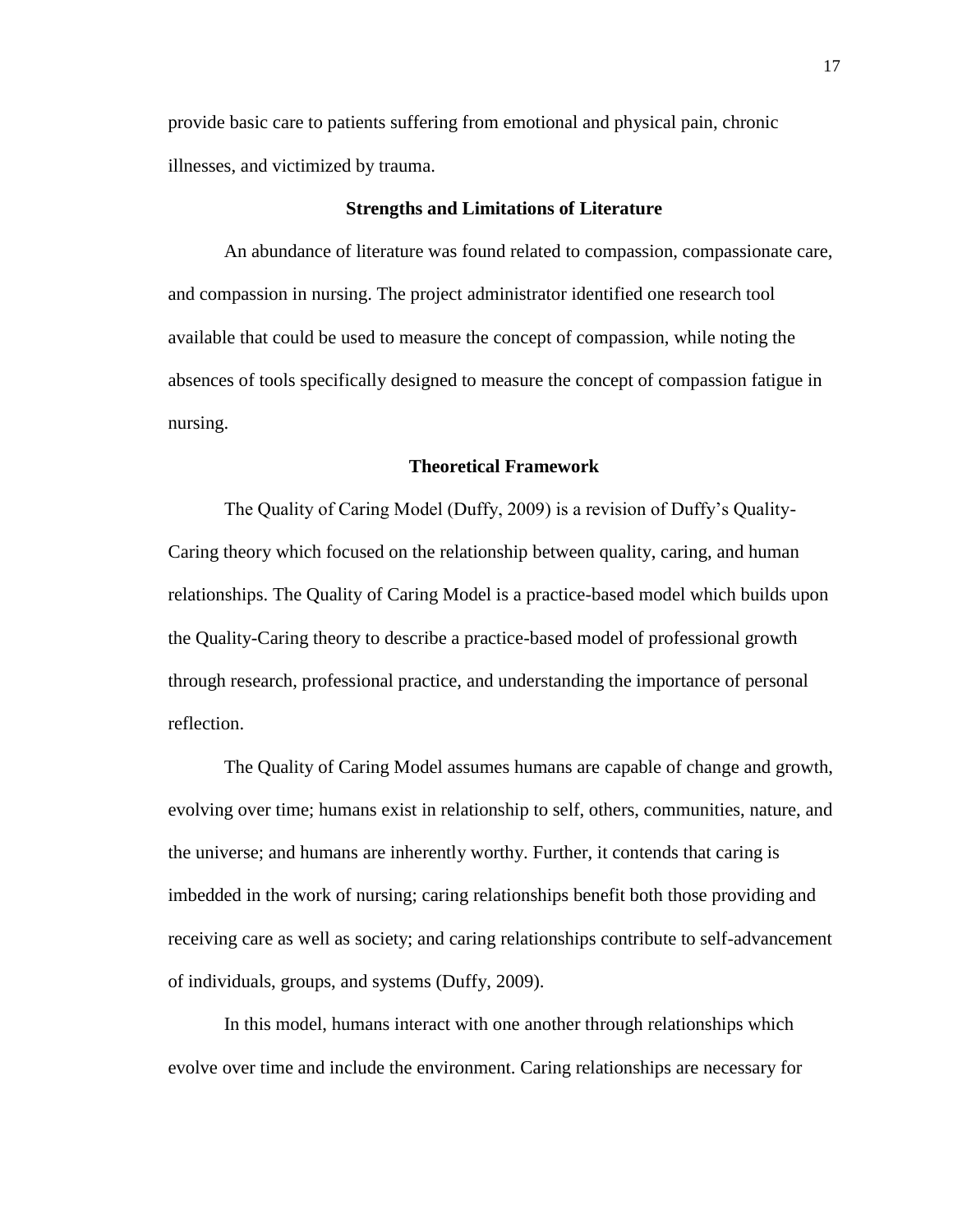relationship-centered care which is grounded in mutual problem-solving, human respect, attentive reassurance, encouraging manner, and basic human needs. Since humans are multidimensional, they must pay adequate attention to self in order to care for others (Duffy, 2009).

In order for the nurse to care for self and others – patients, families, and others on the health care team – the nurse must practice self-care. The revised Quality of Caring Model describes mind-body intelligence as a model of self-care for the nurse. Only after the nurse practices self-care and intentional reflection can the nurse reach a state of a balanced self from which the nurse can care for self and others.

The concept of the nurse as caring for self was used to examine how CF among ED nurses affects the nurse as caregiver. Education will be offered to ED nurses on symptoms of CF and how it affects both care for self and care for others. The Mind-Body Intelligence (MBI) approach (Duffy, 2009) was presented to offer nurses insight on effective balancing of stressors in order to work more effectively with patients. Learning and practicing the technique of self-reflective analysis, engaging in self-care activities, and using the MBI model can deepen the nurse's sense of self-awareness. From this, the nurse can understand self, identify patterns, build confidence, change behavior, and ultimately become a more fully integrated human (Figure 1).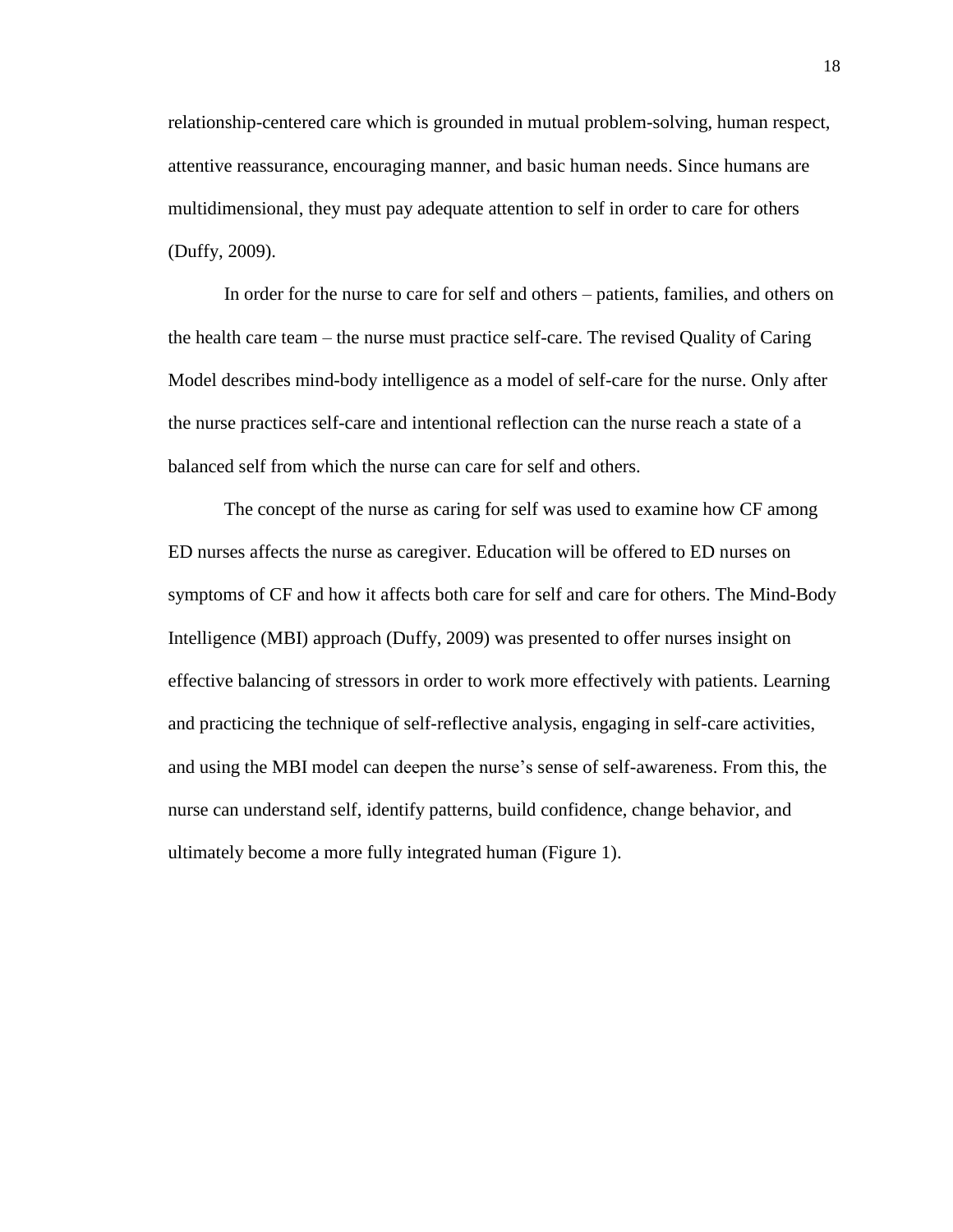

*Figure 1.* The Balanced Self

The theoretical framework for this study is outlined in Table 1. The metaparadigm was nursing practice with the philosophy of caring which is core to the nursing practice models at the hospital in this project. The conceptual model of compassion satisfaction and compassion fatigues were explored from the perspective of Duffy's Quality-Caring theory. Empirical indicators are the Professional Quality of Life (ProQOL) version 5, self-report of identified changes, and evaluation of the education program.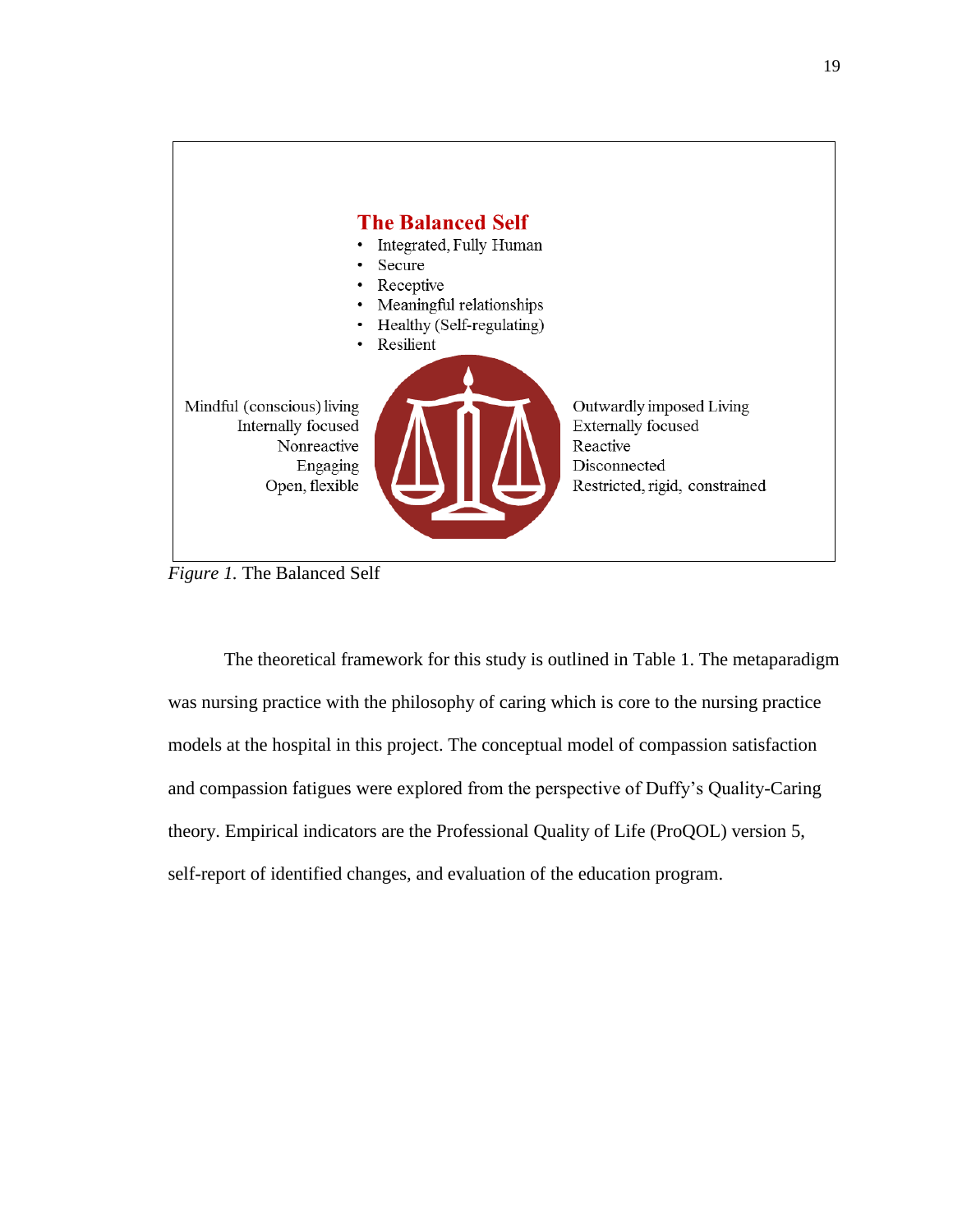# Table 1.

# *Theoretical Framework*

| Components                  | Components in Project                                                                                         |
|-----------------------------|---------------------------------------------------------------------------------------------------------------|
| Metaparadigm                | <b>Nursing Practice</b>                                                                                       |
| Philosophy                  | Caring                                                                                                        |
| Conceptual Model            | <b>Compassion Satisfaction and Compassion Fatigue</b>                                                         |
| Theory                      | Quality-Caring Theory (Duffy)                                                                                 |
| <b>Empirical Indicators</b> | Professional Quality of Life (ProQOL) version 5<br>Self-report of identified changes<br>Evaluation of program |

# **Philosophy**

The tertiary care hospital setting for this project identifies nursing as: the nurse as a member of the healthcare team who, in collaboration with other members of the healthcare team, is responsible for: treatments, safety, and recovery of acutely or chronically ill individuals; health promotion and maintenance (Keyser, 2012). Following the recommendations of the Institute of Medicine and the Robert Wood Johnson Foundation to improve the quality of healthcare, this facility is in the process of transforming the way that nursing delivers patient care. The goal is to improve the overall quality of care, increase the retention rates of the nursing staff, and engage and improve the patient and families healthcare experience.

# **Concept**

 The revised Quality – Caring Model includes the concepts of relationships with self and others. The concept of the nurse as caring for self was used to examine how CF among ED nurses affects the nurse as caregiver. Education will be offered to ED nurses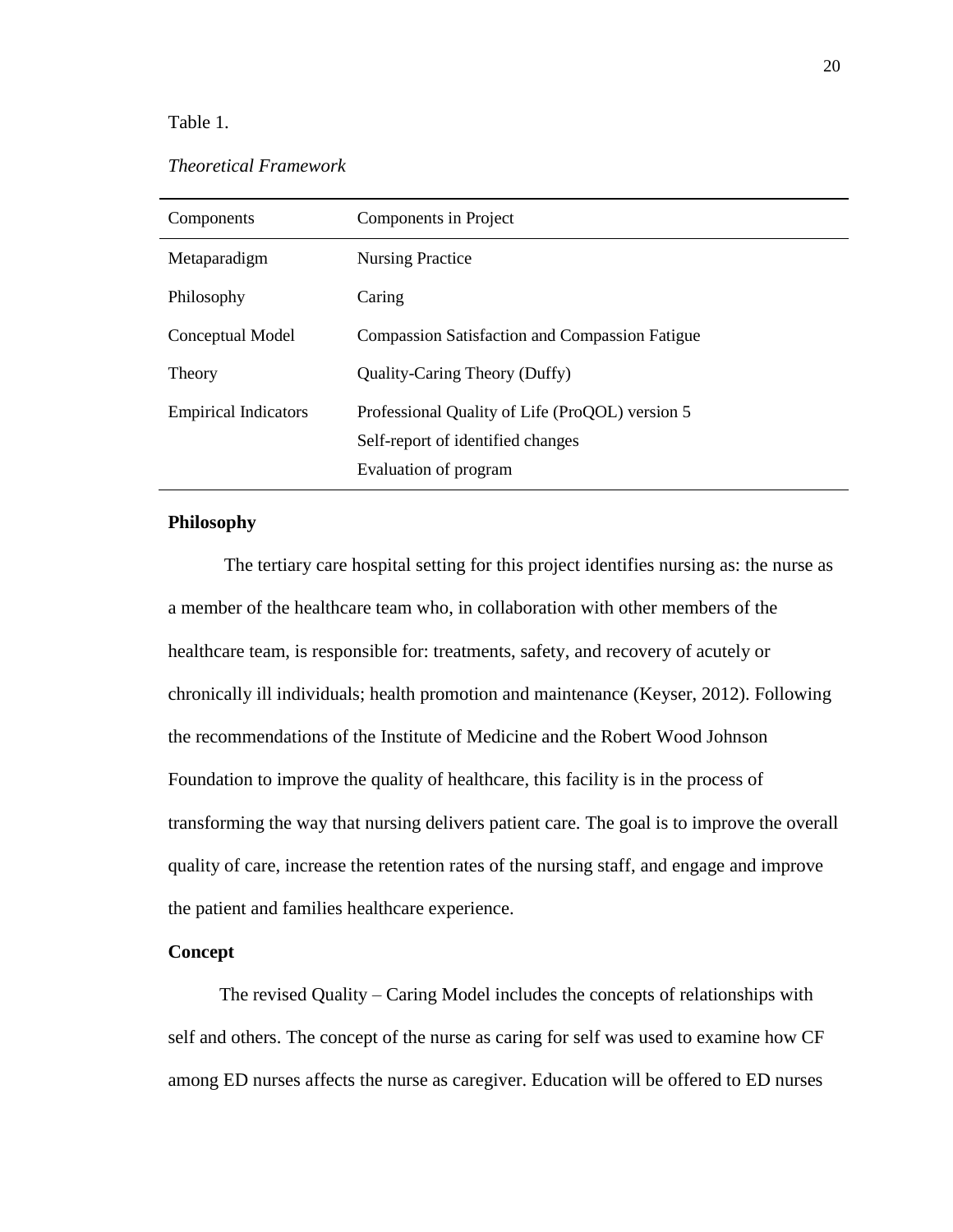on symptoms of CF and how it affects both care for self and care for others. The Mind-Body Intelligence (MBI) approach (Duffy, 2009) was presented to offer nurses insight on effective balancing of stressors in order to work more effectively with patients. Learning and practicing the technique of self-reflective analysis, engaging in self-care activities, and using the MBI model can deepen the nurse's sense of self-awareness. From this, the nurse can understand self, identify patterns, build confidence, change behavior, and ultimately become a more fully integrated human (Figure 1).

### **Theory**

Joanne Duffy has been a nurse for 38 years. She has identified the great divide in nursing as quality and caring. Duffy (2009) discussed the notion of quality advancement as an evolving, dynamic process requiring continuous evaluation and learning. When caring is present, quality improves. Quality improvement and caring are presented as an interactional relationship process. The human, social process of relating, when performed in a caring manner, can change the context of a situation or a department, positively affecting staff, patients and families.

#### **Empirical Indicators**

 The Professional Quality of Life Tool (Pro QOL) version 5 (Stamm, 2009) was used to identify the presence of compassion fatigue among emergency department nurses in a Level Two Trauma center in the Southeastern United States. The Pro QOL tool is a 30- item survey that measures the presence of compassion satisfaction and compassion fatigue. The identification of potential changes and class evaluation are tools developed by the project administrator to determine both class effectiveness and perceived usefulness of the program for further staff development.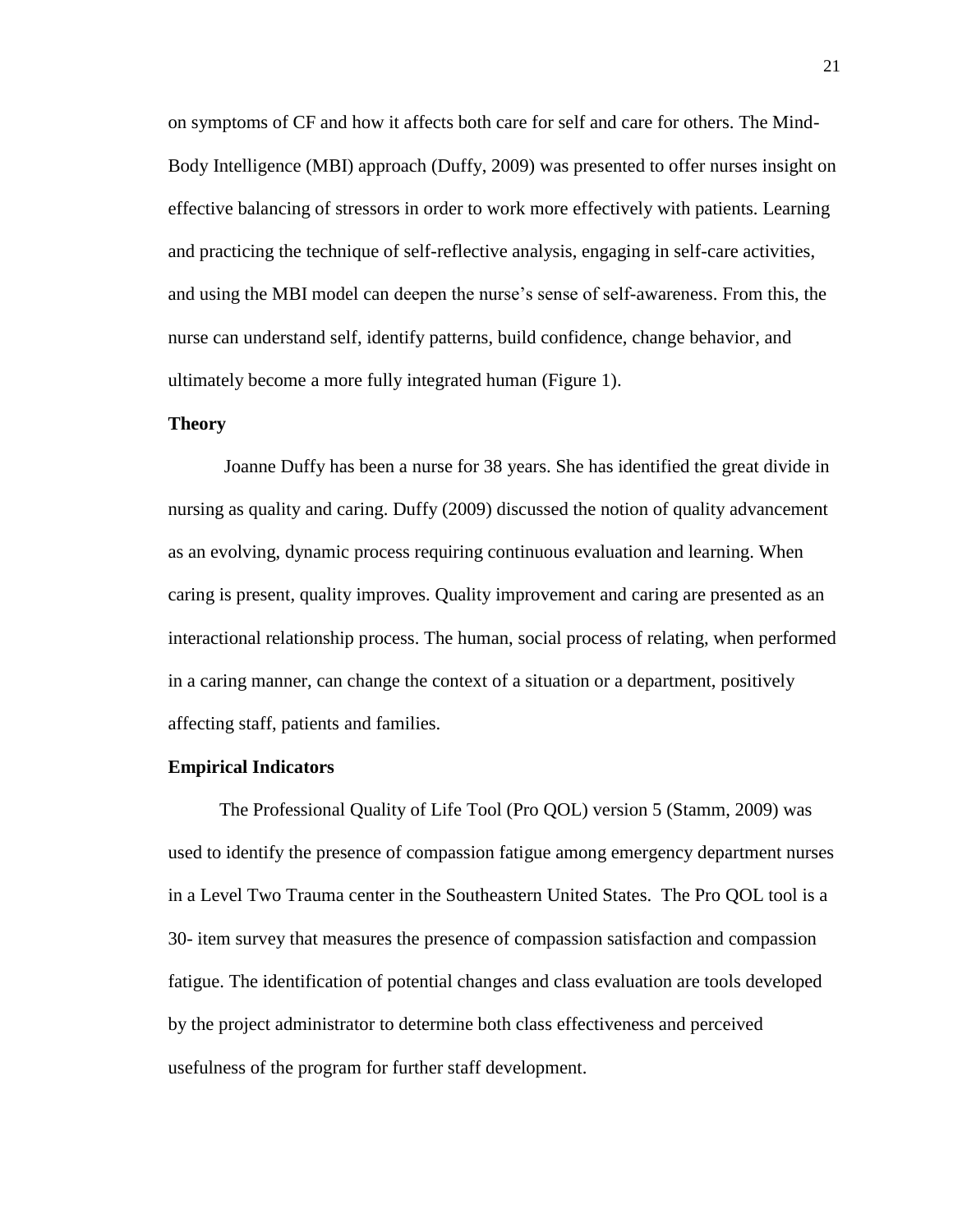### **Application of Theory to Project Design**

Duffy (2009) describes structure, process, and outcomes in the Quality-Caring theory. Structure includes emergency department as provider, any emergency department patient as patient and the emergency department as environment and system. Process is caring relationships, which was addressed in the education session. Outcomes to be measured by using the Stamm (2009) Pro QOL tool are compassion fatigue and compassion satisfaction level (Figure 2).

 Relationships with self and others are important for self- advancing theories. According to Butts and Rich (2011), caring relationships are essential for change, it is hypothesized that caring relationships with patients, families, and other healthcare providers benefit the nurse in terms of professional growth and work satisfaction. According to Roy (2000), understanding human consciousness, awareness of self and environment, and accountability for the integration of human and environment, the creative processes is basic to envision and plan for the future. Caring relationships are crucial for change to occur.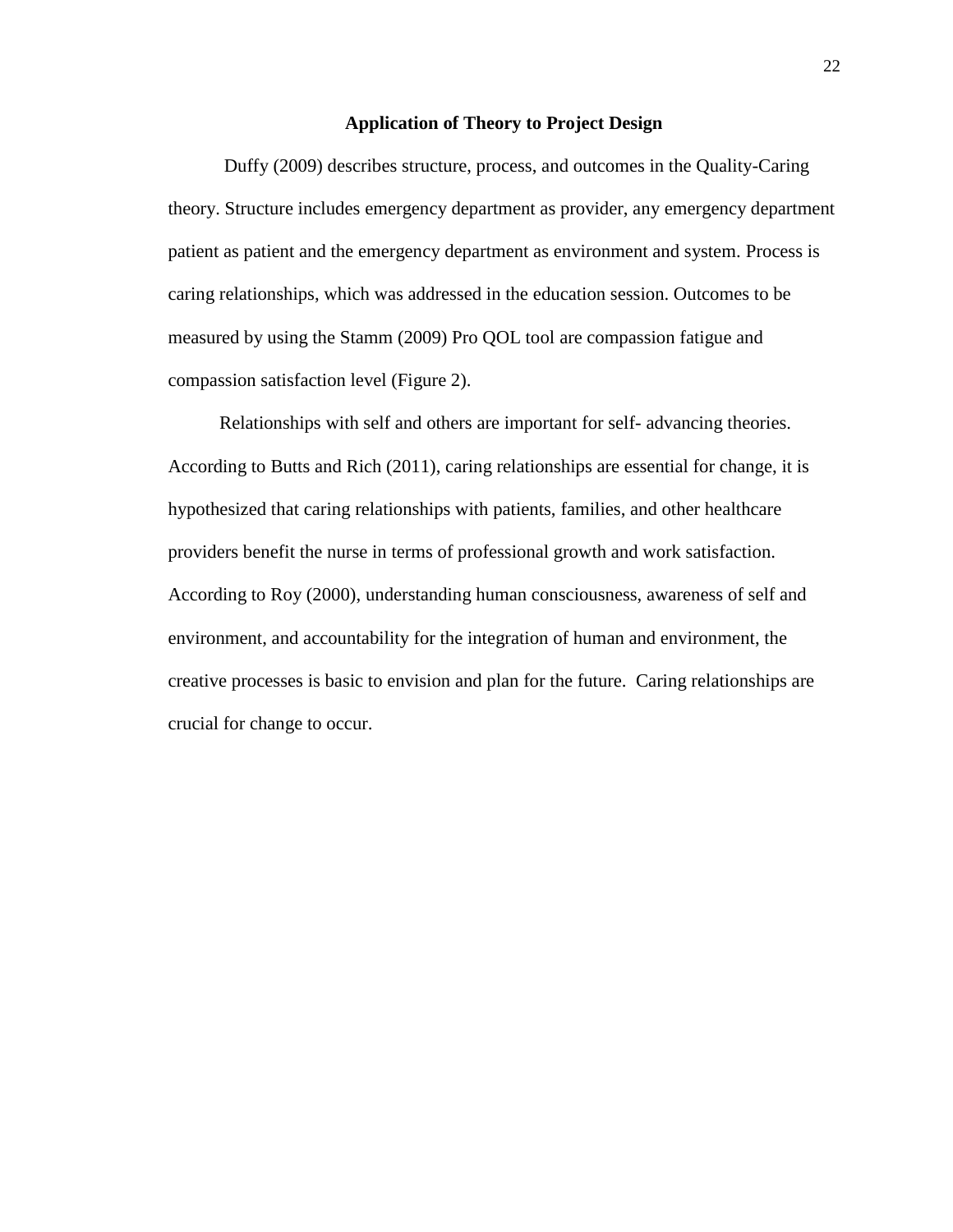

*Figure 2*. Application of Theory

# **Project Timetable**

# **January – December 2012:**

- Identify project chair, preceptor and content expert
- Literature review
- Submit proposal
- Create program content

# **May 2013:**

- Finalize proposal
- IRB approval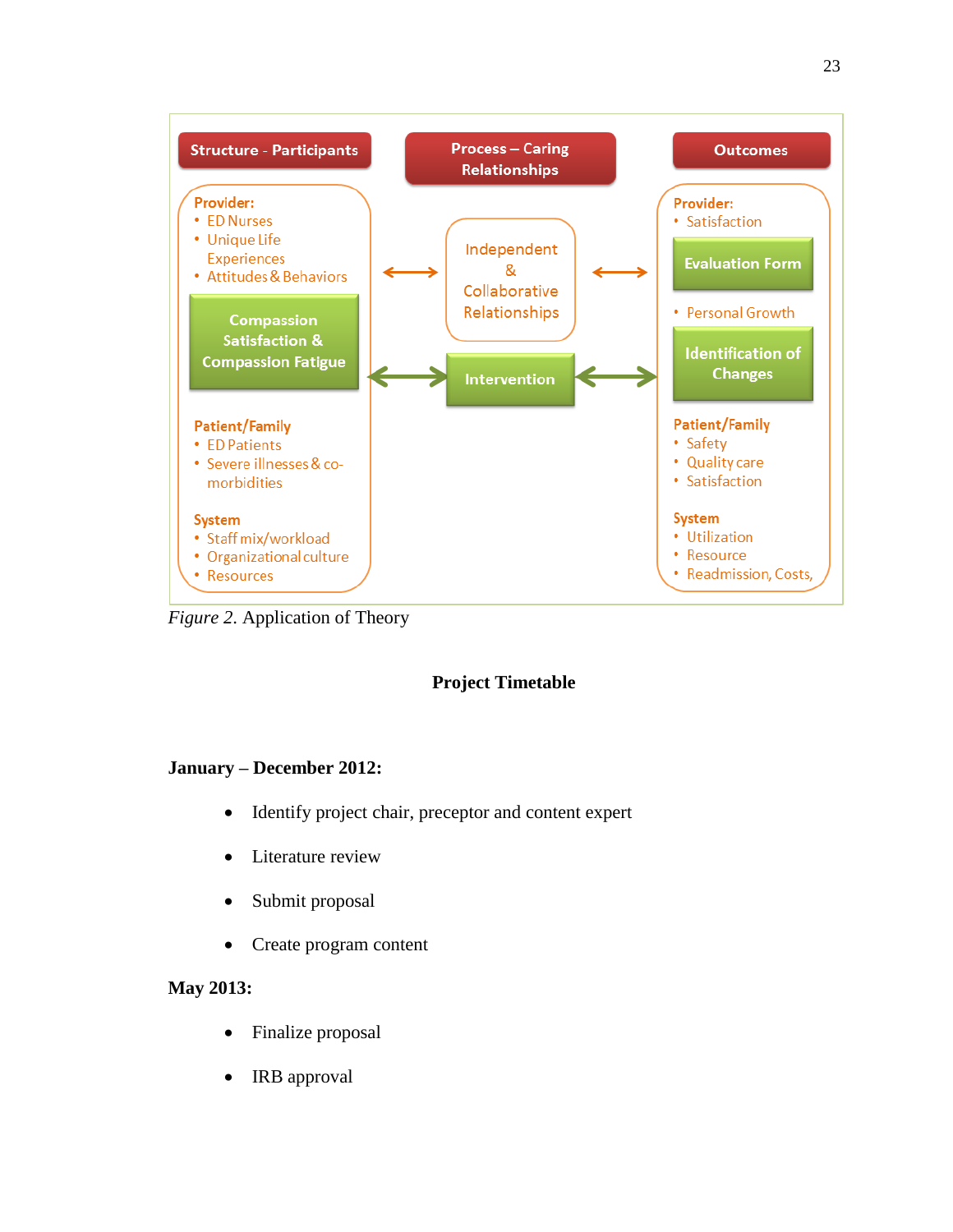• Present program

# **May- July 2013:**

- Analyze data
- Write results
- Finalize Capstone Project document
- Capstone Project presentation
- Preparation for publication of results

# **Project Budget**

 The resources needed to conduct this project were a supply of paper to print questionnaires and fees for copying research tools. The project administrator received no funding, grants, fees, or incentives for conducting this project. The project administrator coordinated the teaching program and data collection.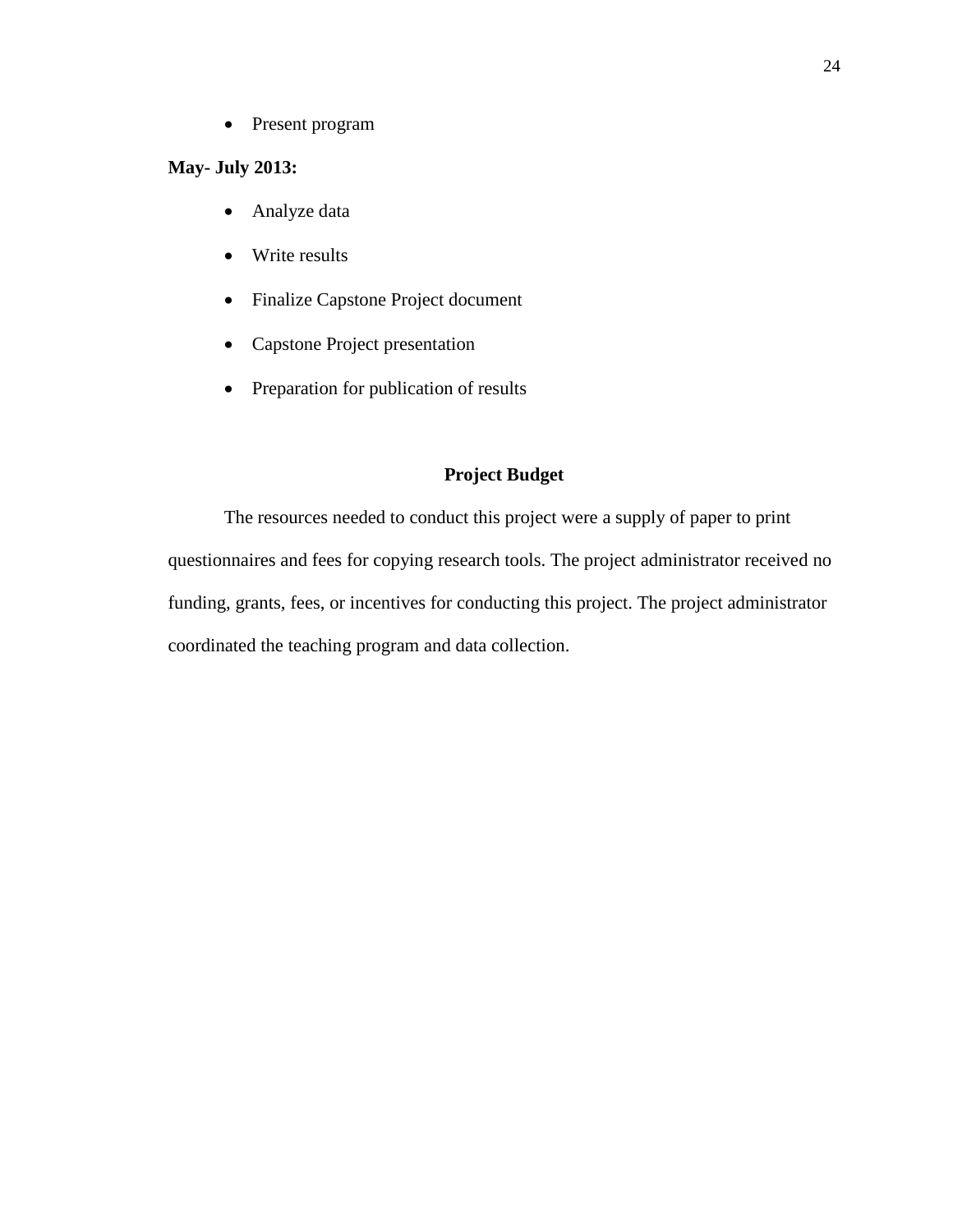#### **CHAPTER III**

#### **Methods**

Nurses have a duty to provide compassionate care for the sick, wounded, and traumatized patients in their care (Cotezee, 2010). Emergency department nurses are faced daily with caring for patients of trauma and violence, which may cause compassion fatigue (Newsome, 2010; Joinson, 1992) or secondary stress (Figley, 1995). Compassion fatigue may lead to nurses experiencing underperformance, irritability, or somatic complaints such as headaches, sleep disturbances, and depression (Lester, 2010).

This capstone project, "Compassion Fatigue among Emergency Department Nurses", was intended to identify whether emergency department nurses experience compassion fatigue. A second purpose was to educate ED nurses during a "Coping with Compassion Fatigue" class about the possibility of developing compassion fatigue as a result of caring for patients experiencing traumatic life events, the emotional and physical symptoms associated with compassion fatigue and to develop self-care activities that can be implemented at the first sign of compassion fatigue. Finally, the project sought to determine if participating ED nurses evaluated the program as valuable to themselves or of potential value to other ED nurses.

#### **Purpose**

The purpose of this project, "Compassion Fatigue among Emergency Department Nurses", was threefold. The first was to determine the proportion of compassion satisfaction, compassion fatigue, and secondary trauma in ED nurses before an education program about compassion fatigue; inform ED nurses about CS, CF, and ST; impart information about the balanced self so participants could identify potential changes in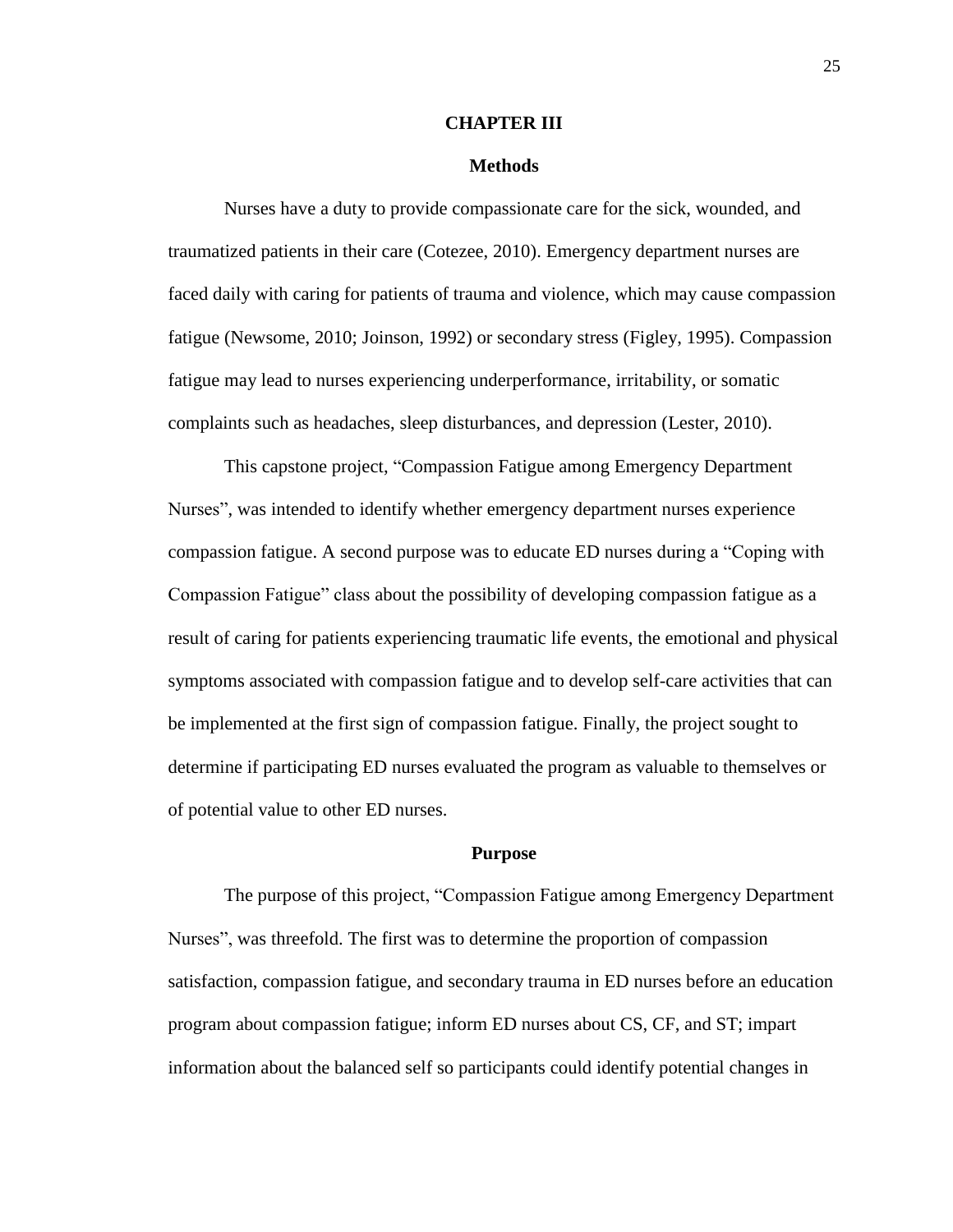behavior in response to identified compassion fatigue; and to evaluate the education program.

#### **Setting and Subjects**

Participants at an education program for ED nurses were invited to participate in this project at a large urban emergency department in a Level Two Trauma Center located in the Southeast United States. Invitations to the program included posted flyers and electronic mail to ED nursing staff. Those consenting to participate constituted a convenience sample for this project.

#### **Ethical Considerations**

This project was implemented with approval from the institutional review board at each facility involved in the capstone project: the enrolled university, the hospital where the capstone project was implemented, and the project administrator's university of employment. Consent for this project was obtained by the project administrator from each participant in the education program. All tools were kept anonymous with a random code known only to the participant. Tools were submitted to the school IRB chair upon completion of this capstone project. All data will be kept for 10 years in a secure, locked file in a locked office by the university. Data was entered into a password protected computer. Only the project administrator had access to the data. Confidentiality was maintained by the project administrator and data were stored in a locked file cabinet in the project administrator's home office.

#### **Protocol Design**

This capstone project used a non-randomized, quasi-experimental design to identify self-reported compassion fatigue, program evaluation, and identification of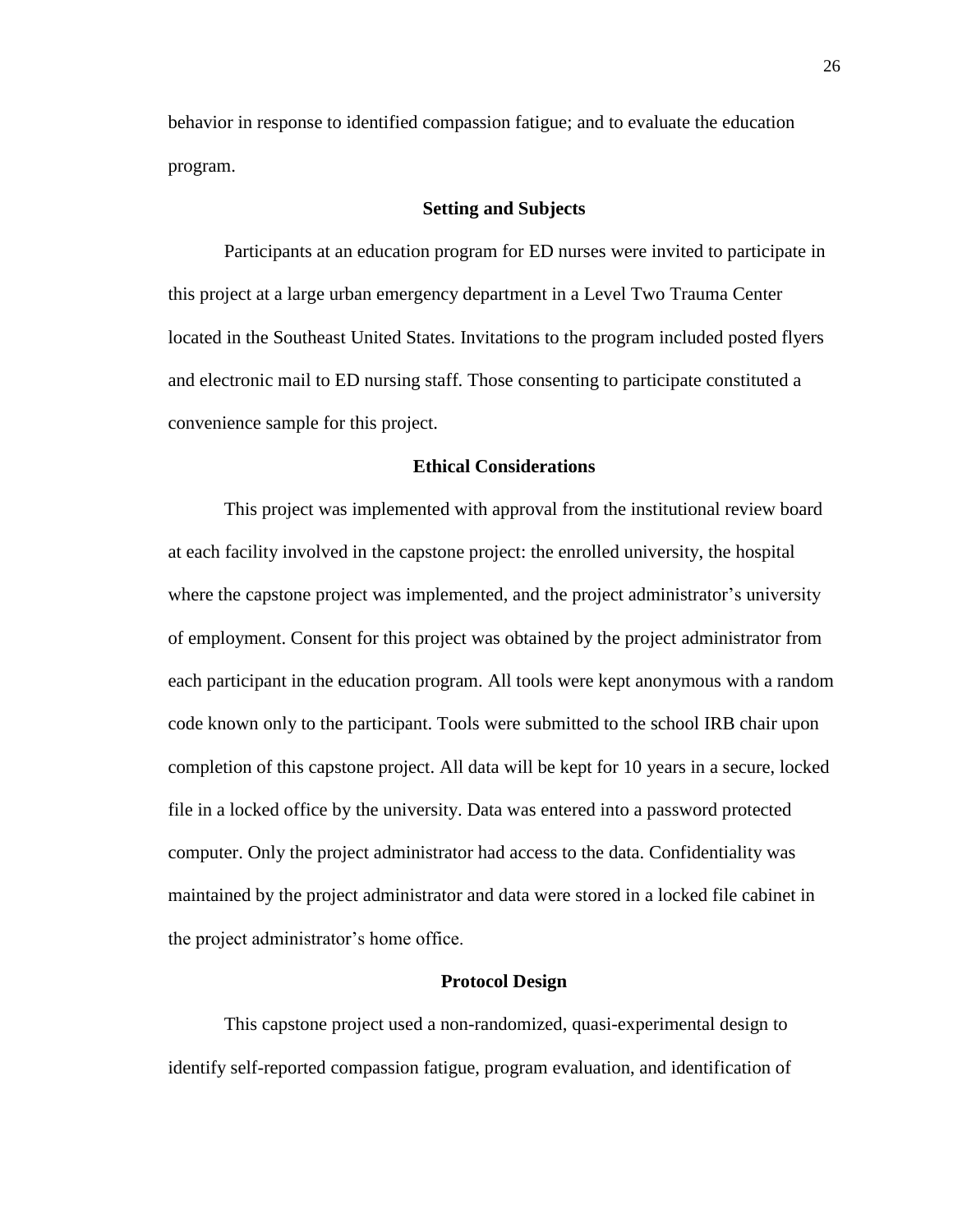behavior changes to decrease compassion fatigue. All tools were completed at the time of the educational program on compassion fatigue.

#### **Step One**

On the day of the educational session, a needs assessment was conducted by asking ED nurses to complete a survey on whether or not they experience any physical or emotional symptoms related to caring for patients in the emergency department. The survey was the Professional Quality of Life (Pro QOL) version 5 assessment tool (Appendix A). Nurses self-scored the Pro QOL using the Self-Scoring Guide (Appendix B).

#### **Step Two**

The education module included an introduction to the concept of compassion fatigue, definition of terms, identification of available resources, and lifestyles changes to balance work and personal life. Reference materials were distributed including the Pro QOL pocket guide for future reference (Appendix C) and an in-house resource list for those nurses needing further follow-up prompted by any information or discussion at the program.

#### **Step Three**

Upon completion of the education module, participants completed a demographic survey (Appendix D), an Identification of Changes tool (Appendix E), and an evaluation of the program (Appendix F), all of which were in an envelope with their Pro QOL survey. They were asked to seal the envelope and return it to the project administrator.

## **Step Four**

Data analysis and statistical review were conducted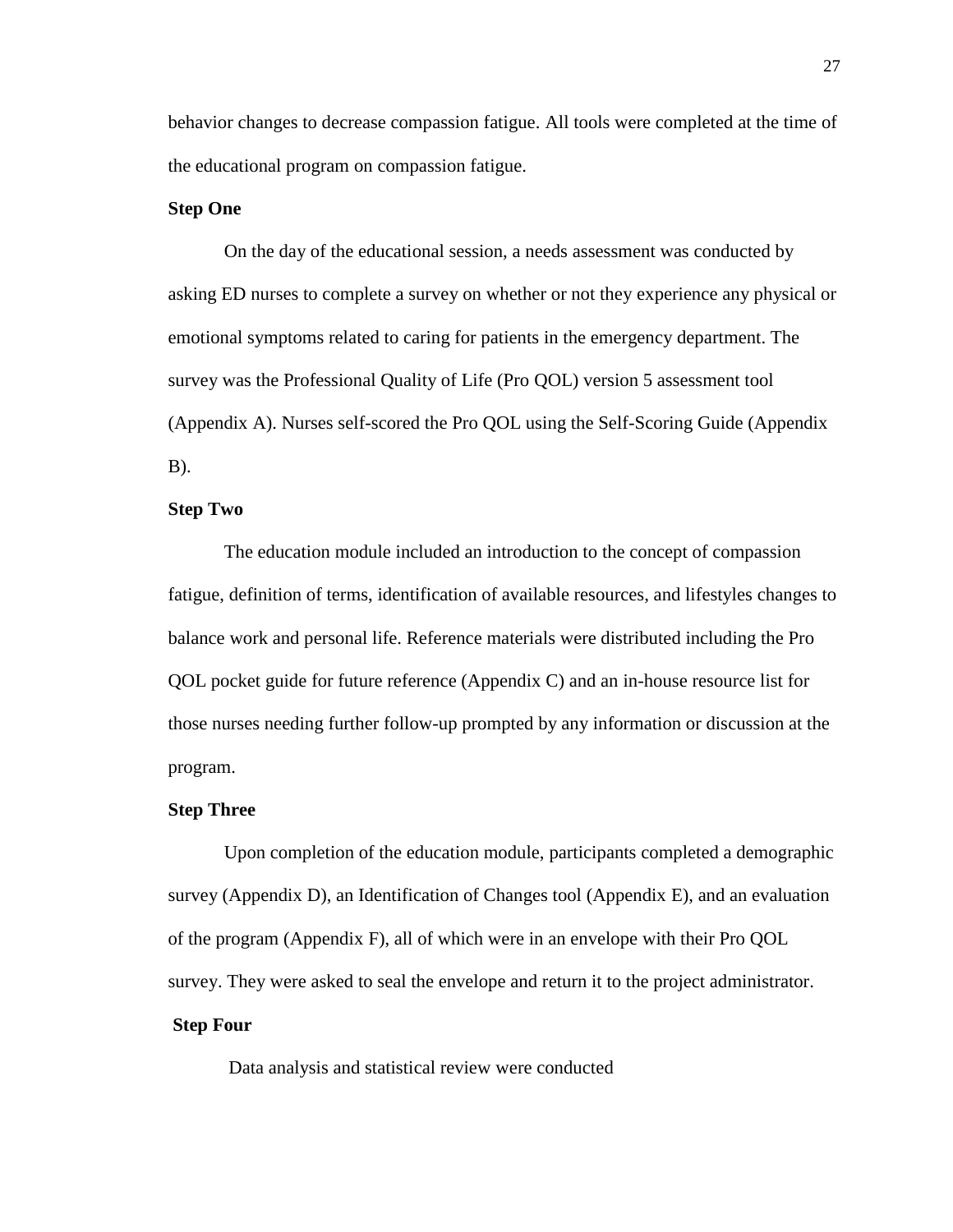#### **Step Five**

Presentation and dissemination of data.

#### **Instruments**

#### **Demographic Survey**

The demographic survey (Appendix D) contained three questions: gender, years as a registered nurse, and years working in the ED. Descriptive statistics including means and standard deviations were calculated. Correlation statistics were conducted.

#### **Professional Quality of Life Scale**

The Professional Quality of Life Scale: Compassion Satisfaction and Fatigue version 5 (Pro QOL, Appendix A) and the Self-Scoring Guide (Appendix B) were developed by B. Hundall Stamm (2009) who grants full license to use these tools provided they credited, not altered, and not sold. The Pro QOL measures the frequency and the level of the nurse's response to a 30-item questionnaire about compassion and their related work experiences. Each item is scored using a five-point Likert-type scale (1  $=$  *never*,  $2 =$  *rarely*,  $3 =$  *sometimes*,  $4 =$  *often*,  $5 =$  *very often*) in response to statements such as "I feel connected to others" and "I feel worn out because of my work as a helper".

Three constructs are measured: compassion satisfaction, compassion fatigue (also defined as burnout), and secondary trauma. Young et al. (2011) reported the alpha reliability scores on a sample of 463 heart and vascular intensive care nurses as follows: Compassion (.87), Burnout (.72), and Compassion Fatigue (.80). The construct validity of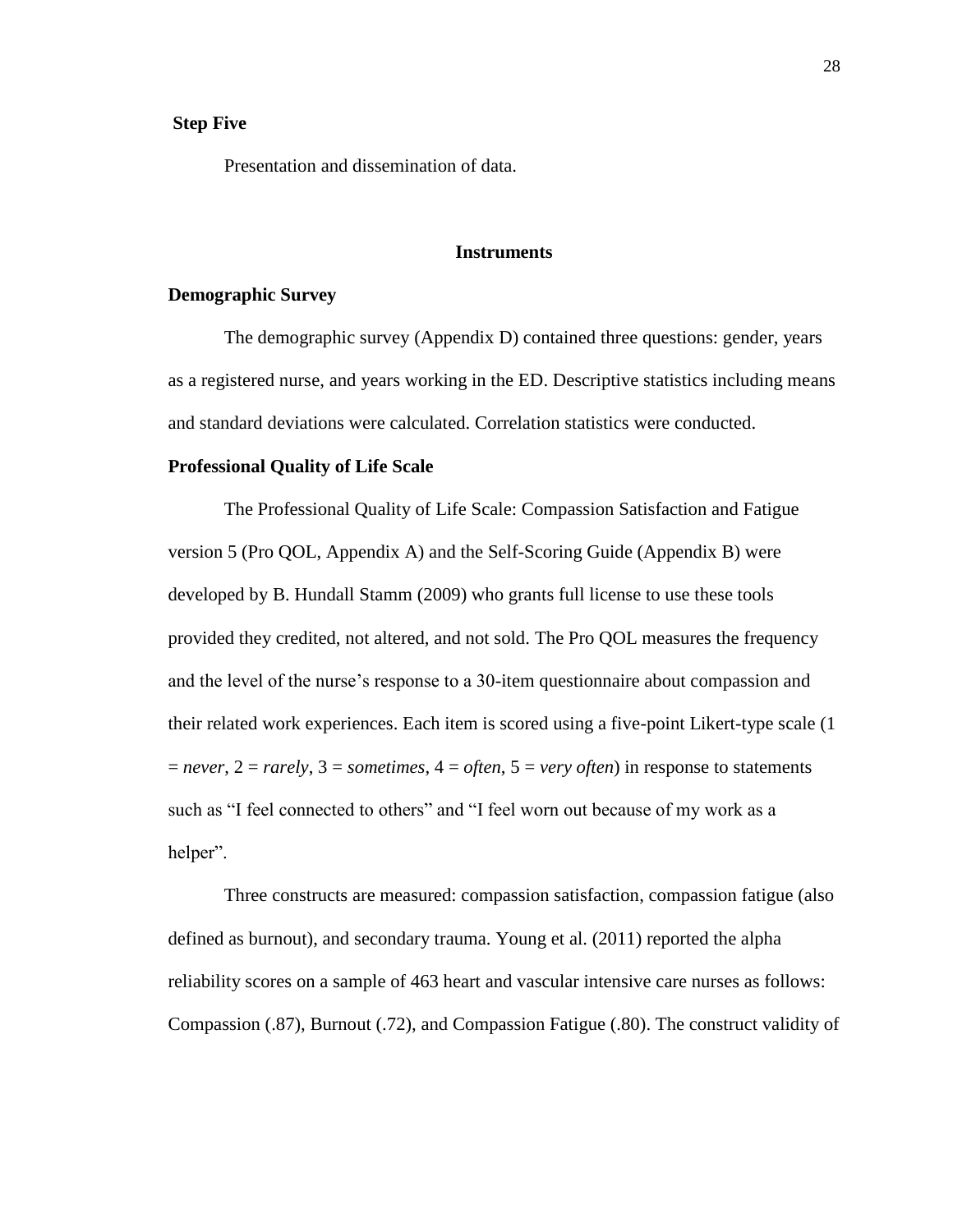the Pro QOL has been well established in the literature. The subscale intercorrelations are low, suggesting that the subscales measure three distinct concepts.

#### **Identification of Change Tool**

On the Identification of Changes tool (Appendix E), attendees listed three changes they intend to implement in the coming month. The changes could be based on those suggested in class materials or could be in their own words. The Identification of Changes tool was created by the project administrator for this project.

#### **Evaluation of Program**

The final instrument was an Evaluation of Program tool (Appendix F). Descriptive statistics were analyzed. The Evaluation of Program tool was created by the project administrator for this project.

#### **Education Program**

 The project administrator presented a one hour teaching session, "Coping with Compassion Fatigue". This class began with completion of a needs assessment using the self-scored Pro QOL.

The project administrator introduced the concepts of CS, CF, and ST, and the balanced life to promote CS and reduce CF. The group discussed potential lifestyles changes to balance work and personal life.

Reference materials were distributed. These included a laminated Pro QOL pocket card (Appendix C) for future reference and a list of in-house resource information for those nurses needing further follow-up prompted by any information or discussion at the program.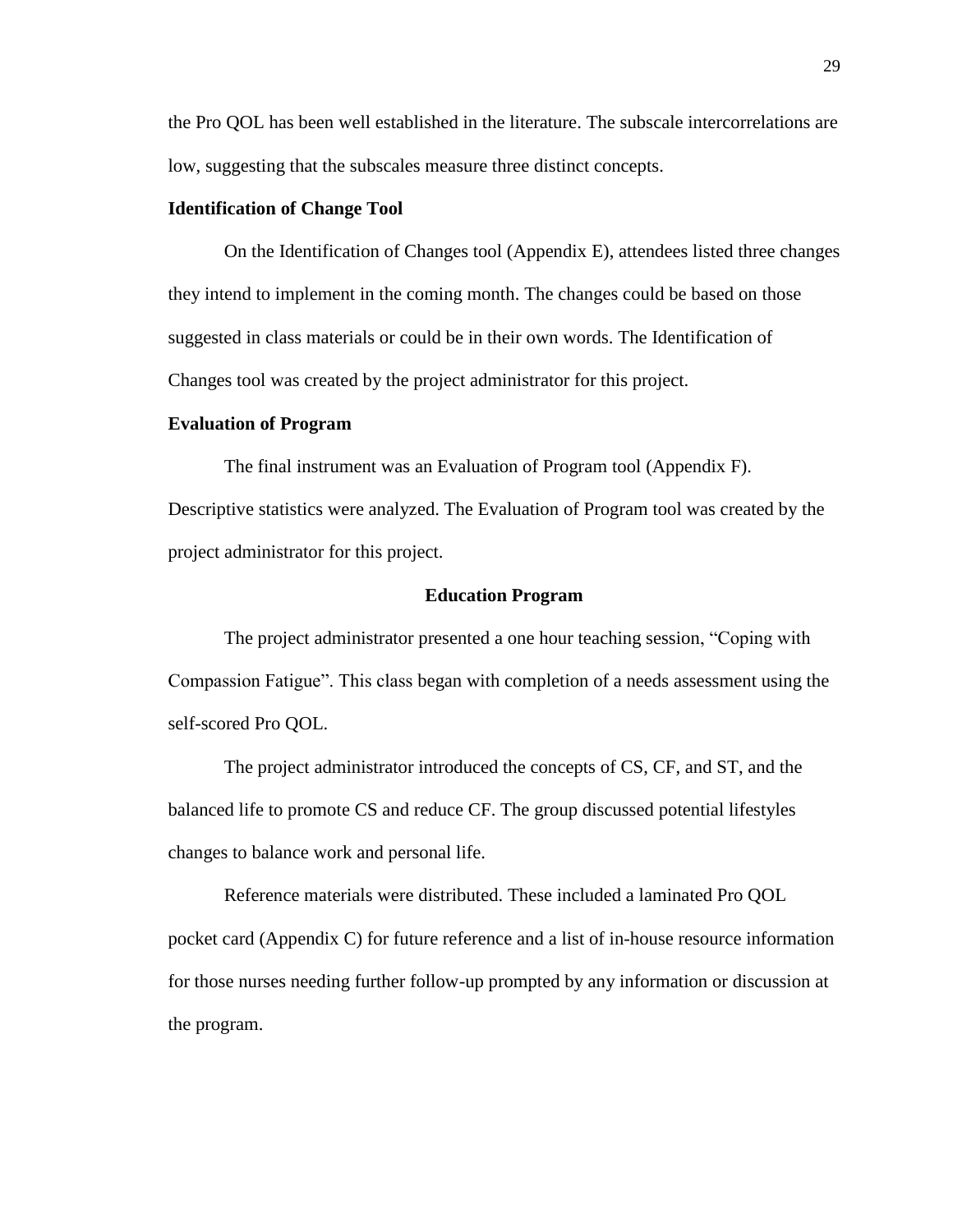The project administrator remained available as a "silent witness" to all attendees whether or not they participated in data collection. Silent witness is a voluntary exercise for participants willing to share their experiences with compassion fatigue, as part of acknowledging their stories to assist the participants in the intentional self reflective analysis process.

### **Evaluation Plan**

 The evaluation process was a formative process during the course of the capstone project. As a part of the educational session, participants were asked to complete the Pro QOL tool. Following the educational session, plans were in place to repeat the Pro QOL in six months for summative evaluation. The data were statistically analyzed using IBM SPSS Statistics 21.

#### **Limitations**

A potential limitation of this project was that participants self-selected to participate may have had more motivation, expressed more optimism, and experienced better life-work balance than if the class was required and participants were not necessarily interested in the topic. Another limitation based on the voluntary nature of the teaching session was the potential for a small sample size.

#### **Summary**

 The intentions of this project were to determine the extent to which emergency department nurses experience CF, CS, and ST; to offer an education program about compassion fatigue, the meaning and impact of compassion fatigue for ED nurses, and possible coping mechanisms; and to determine if ED nurses attending a program on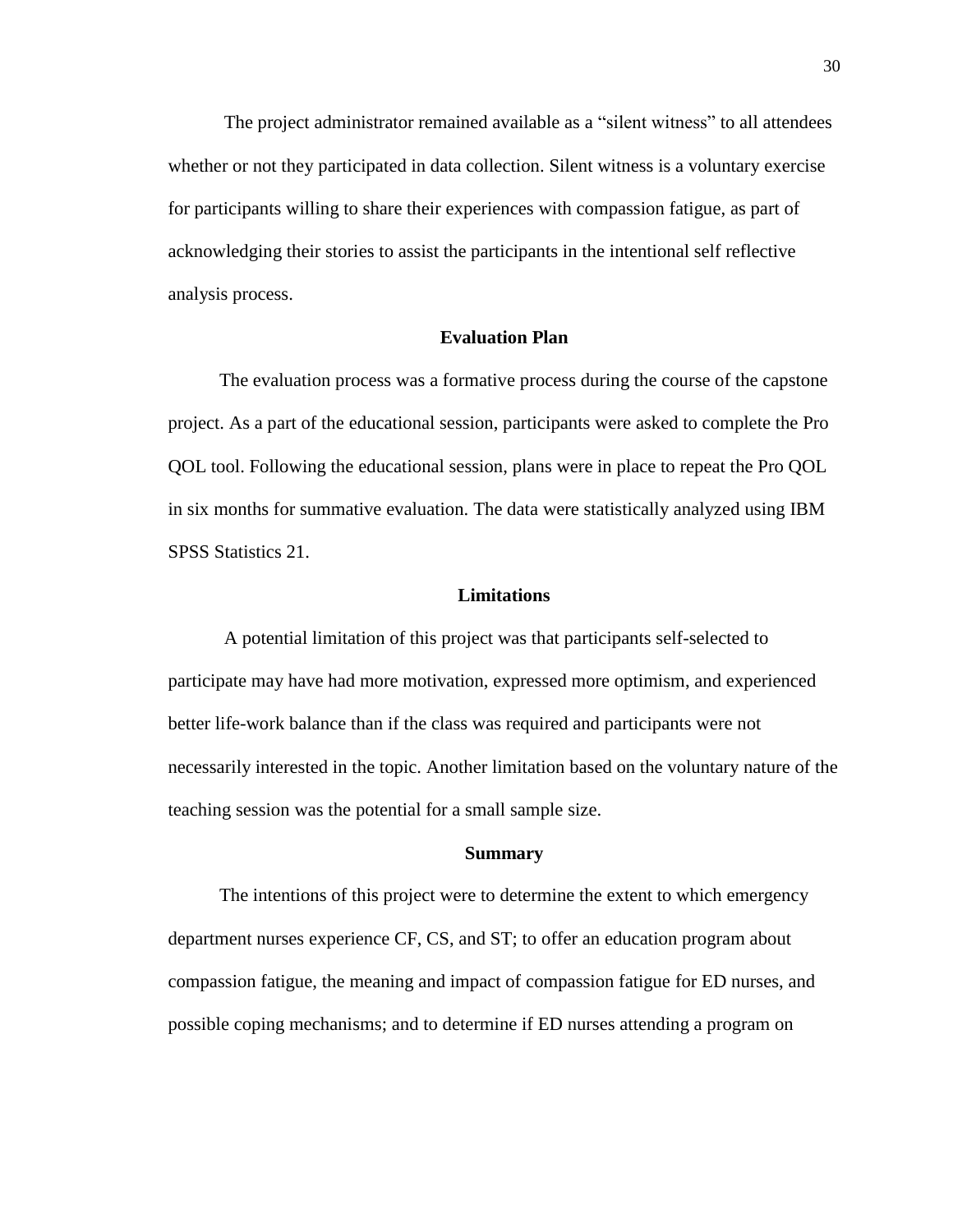compassion fatigue perceive the program to be of value to themselves and potentially to other ED nurses.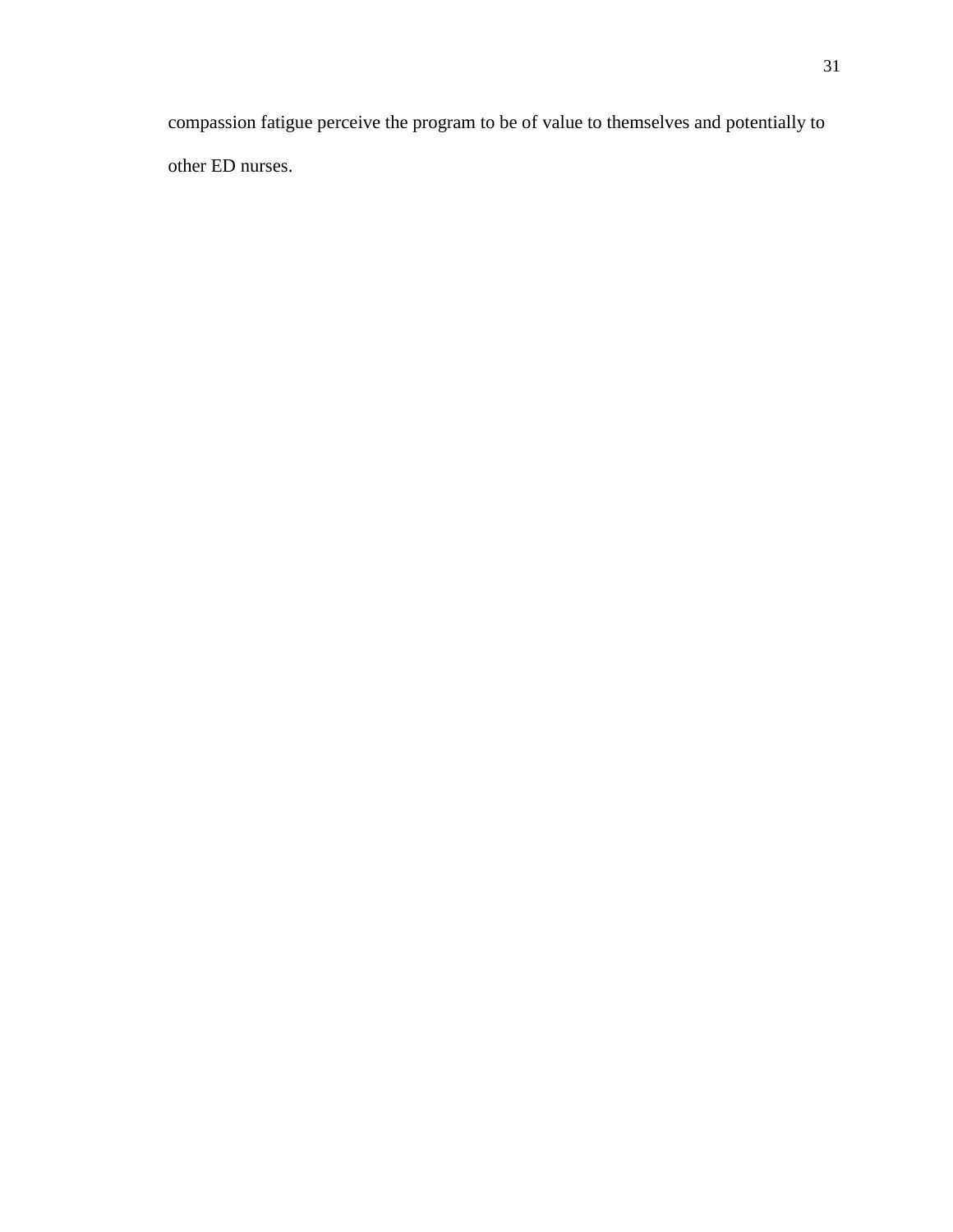#### **CHAPTER IV**

#### **Results**

Emergency Department (ED) nurses may experience compassion fatigue and secondary trauma from the intense relationships that ED nurses have with patients. The relationship between the ED nurse and the patient is vital as patients are experiencing suffering and vulnerability. If the ED nurse can develop a relationship of trust and confidence with the patient, the healing and spiritual needs of the patient are met. Compassion is a thread that unites people during times of suffering and distress. When ED staff experience CF and/or ST, this may negatively impact the potential for a caring relationship between the patient and the ED nurse.

This project included a needs assessment to determine the presence of compassion fatigue among ED nurses as measured by the Pro QOL; a one hour education offering; an opportunity for nurses to identify activities they plan to implement to improve work-life balance to potentially decrease CF; and finally an evaluation of the value of the class. The one-hour education session, "Coping with Compassion Fatigue", included information about CS, CF, and ST, and the balanced life as described by Duffy's Caring Model.

The questions to be answered by this project were:

- 1. What is the RN working in the ED's self-perception of compassion, burnout, and stress related to secondary trauma?
- 2. What changes in lifestyle behavior do RN's working in the ED identify during a Coping with Compassion Fatigue session?
- 3. What is the effect of a Coping with Compassion Fatigue session for an RN working in the ED?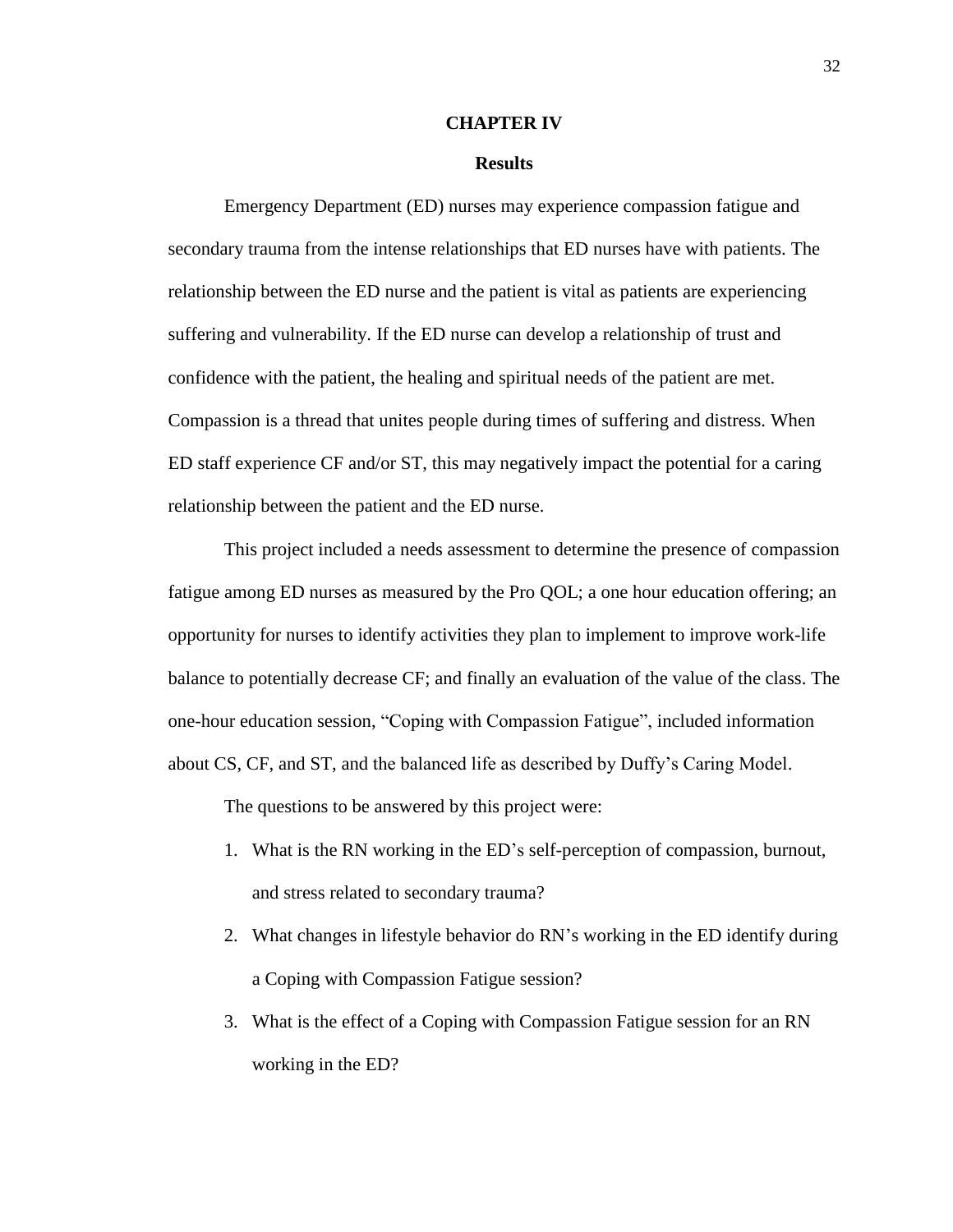#### **Demographics**

The participants included 24 emergency department registered nurses. Ninety-one percent of the subjects were female  $(N = 22)$  and eight percent of the subjects were male  $(N = 2)$ . One nurse did not report years in nursing or years in emergency department. The other 23 nurses reported a mean of 9.13 years of nursing experience (standard deviation 10.56) with a mean of 6.78 years (standard deviation 6.98) in the ED (Table 2) (Appendix G & H).

Table 2

*Participant Demographics*

|                      | N  | Minimum | Maximum | Mean | <b>SD</b> |
|----------------------|----|---------|---------|------|-----------|
| <b>Years Nursing</b> | 23 | 1.00    | 40.00   | 9.13 | 10.56     |
| Years in ED          | 23 | 1.00    | 29.00   | 6.78 | 6.98      |

# **Self-perception of Compassion Satisfaction, Compassion Fatigue (Burnout),**

### **and Secondary Trauma Stress**

The nurses who chose to participate completed the 30-item Pro QOL (Stamm, 2009) and self-scored their responses as part of the education session. Raw scores were converted by the project administrator to t-scores after the education session using the raw score to t-score conversion table published by Stamm (2009) in the Pro QOL manual, which is published on the Pro QOL Internet website. For each measure, t-scores less than or equal to 43 are defined as low, t-scores between 44 and 56 are defined as average, and t-scores 57 or greater are defined as high.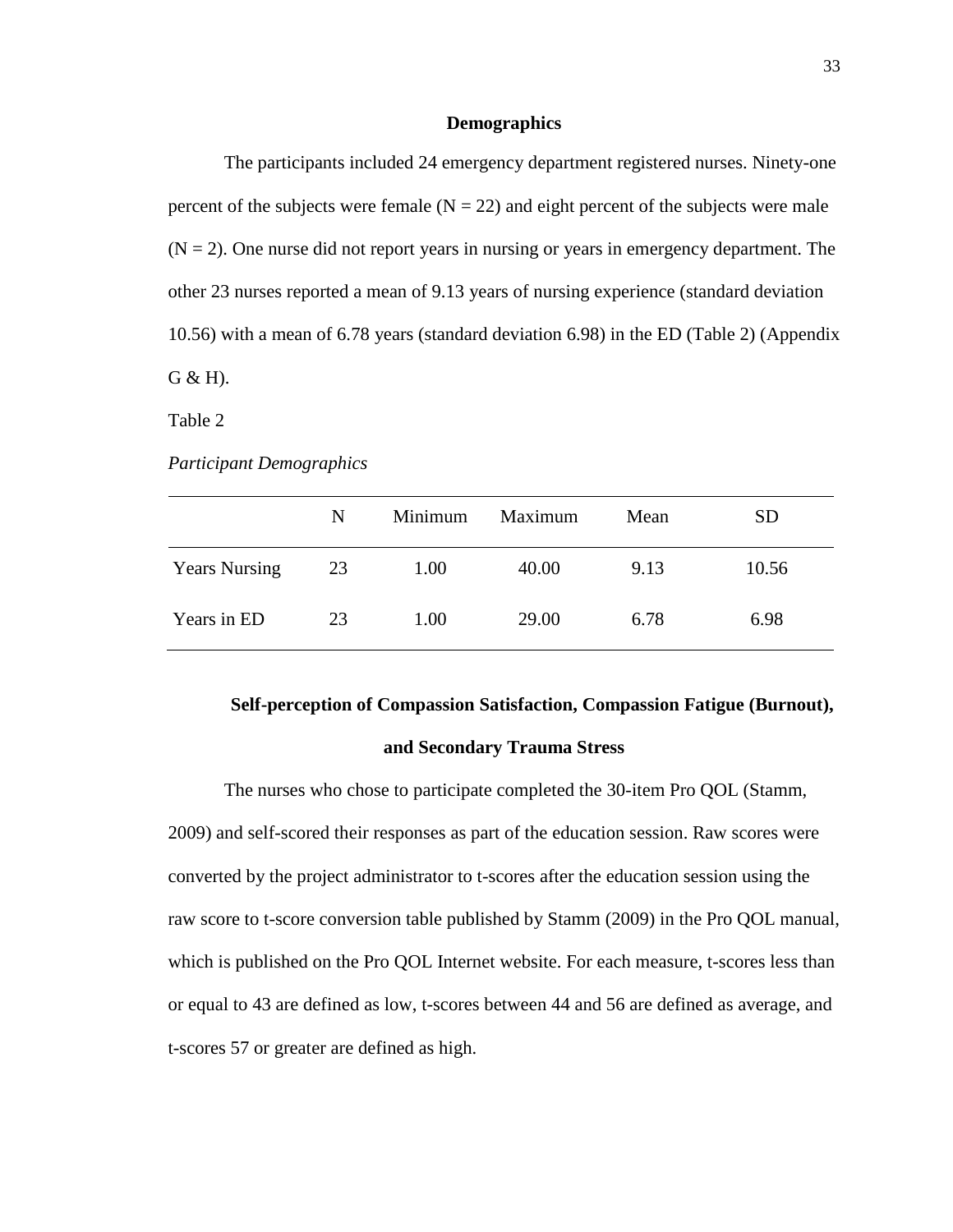Average to high compassion satisfaction was reported by 87.5% of respondents, while all participants reported average to high burnout and average to high secondary trauma stress. High burnout was reported by 29.2% of participants and high secondary trauma by 91.7% of participants (Table 3).

Table 3

|  |  |  |  | <b>Pro QOL Score Distribution</b> |
|--|--|--|--|-----------------------------------|
|--|--|--|--|-----------------------------------|

|                          | Compassion<br>Satisfaction |         | <b>Burnout</b> |                  | Secondary<br>Trauma |          |
|--------------------------|----------------------------|---------|----------------|------------------|---------------------|----------|
|                          | N                          | Percent | $\mathbf N$    | Percent          | N                   | Percent  |
|                          |                            |         |                |                  |                     |          |
| Low (t-score $\leq$ 43)  | 3                          | 12.5    | $\overline{0}$ | $\boldsymbol{0}$ | $\overline{0}$      | $\theta$ |
| Average (t-score 44-56)  | 9                          | 37.5    | 17             | 70.8             | $\overline{2}$      | 8.3      |
| High (t-score $\geq$ 57) | 12                         | 50      | 7              | 29.2             | 22                  | 91.7     |

The mean t-score for compassion satisfaction was  $53.25$  ( $sd = 9.07$ ). The mean tscore for burnout was  $53.54$  ( $sd = 5.43$ ). The mean t-score for secondary trauma was 65.83 (S.D. 6.87) (Appendix I, J & K).

 There was also no correlation between female nurses and the three sub-scales while male nurses reported lower compassion satisfaction scores, and higher scores of burnout and secondary stress.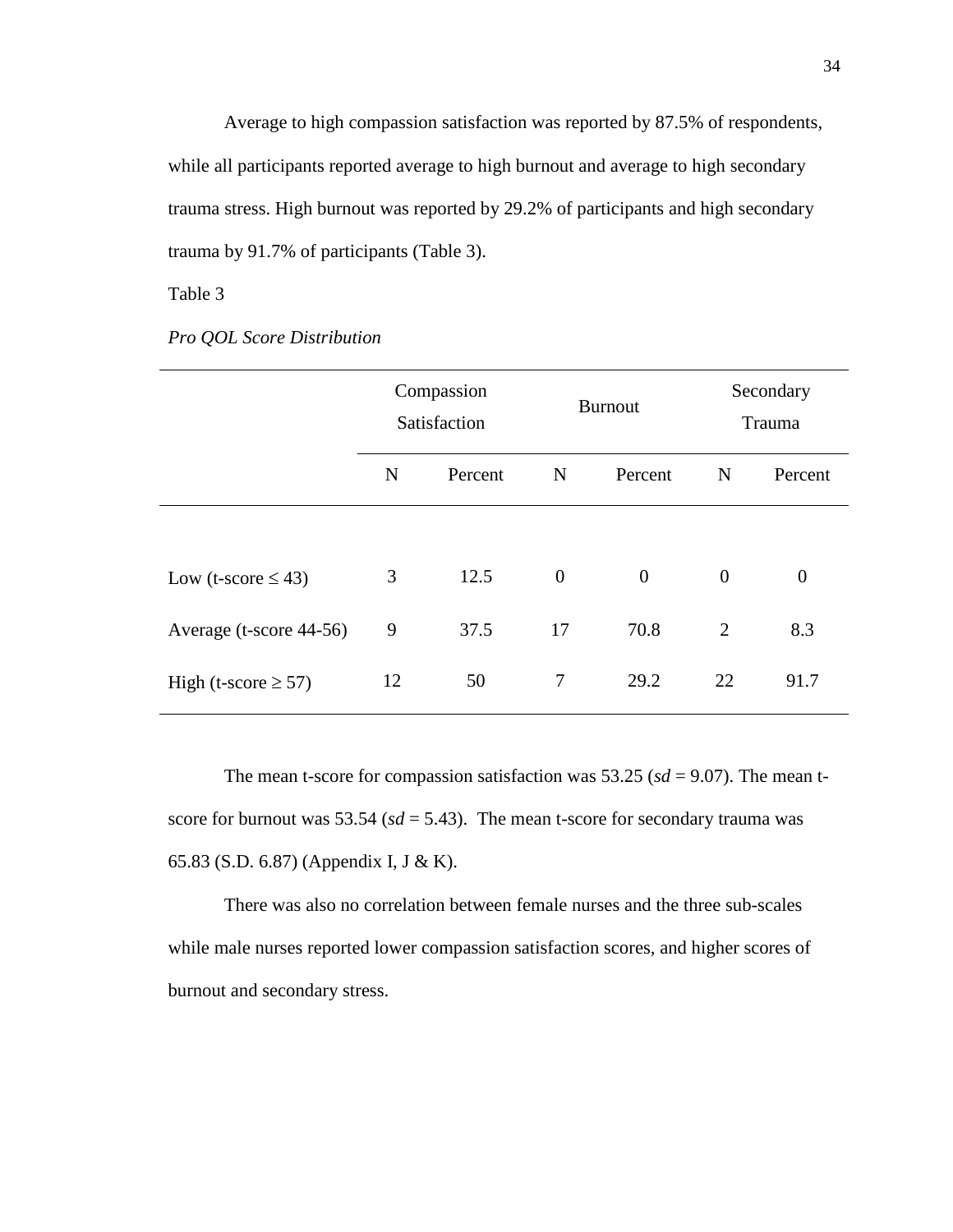#### **Identification of Lifestyle Changes**

 The intervention chosen for this project was a one-hour education session, "Coping with Compassion Fatigue". The education included 10 activities to improve selfcare and work-life balance. These activities potentially assist staff to cope more effectively with the compassion fatigue and secondary trauma associated with working as an ED nurse.

 After the education session was completed, the participants were asked to identify three lifestyle changes that they would implement in the next two weeks to help them cope with working in the ED. The activities and themes are listed in Table 4. The themes most often identified by the subjects were: getting more exercise, meditating, deep breathing exercises, getting more sleep, increasing communication, going to lunch, and taking 15 minute breaks during their work day.

Table 4

| Theme          | Specific Activities Identified |
|----------------|--------------------------------|
| Exercise       | Running                        |
| Meditation     | Yoga                           |
| Deep breathing | <b>Cleansing Breaths</b>       |
| Sleep          | Regular Sleeping schedule      |
| Communication  | Practice communicating         |
| <b>Breaks</b>  | Take break when offered        |

#### *Lifestyle Changes*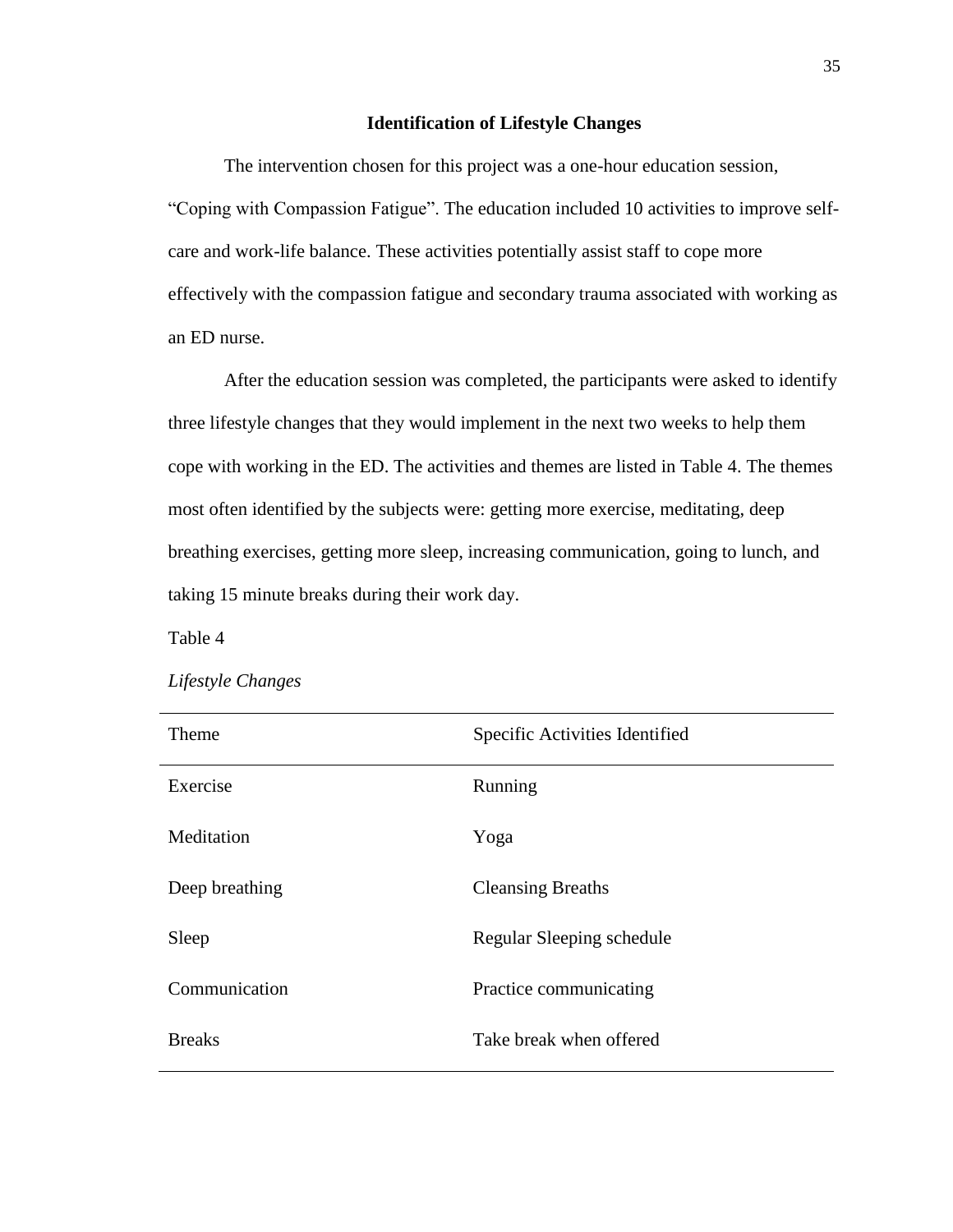### **Evaluation of a Coping with Compassion Fatigue Education Session**

 Participants of the education session were invited to complete a course evaluation tool to determine the effectiveness of the class and their opinion on the value of the class to other ED nurses. Seven nurses completed written evaluations tools. Their responses to questions 1, 2, 3, 5, and 6 are summarized in Tables 5 through 7.

Table 5

| Question                                                                                           | Responses                                                                                                                                                                               |
|----------------------------------------------------------------------------------------------------|-----------------------------------------------------------------------------------------------------------------------------------------------------------------------------------------|
| What will you do<br>differently in your<br>practice as a result of<br>this educational<br>session? | Develop an awareness of the different concepts of<br>compassion satisfaction, compassion fatigue, burnout and<br>secondary stress that come along with caring for patients in<br>the ED |
|                                                                                                    | Be more aware of other peoples feeling and address<br>changes to address their attitudes towards their work                                                                             |
|                                                                                                    | Work on anticipating changes and plan more effectively to<br>deal with the changes during their shift                                                                                   |
|                                                                                                    | Use more communication and identify the need to diffuse<br>stressful events while working in the ED                                                                                     |
|                                                                                                    | Take more time for self- care like taking more breaks                                                                                                                                   |
|                                                                                                    | Use delegation frequently                                                                                                                                                               |

*Evaluation Responses-Question 1*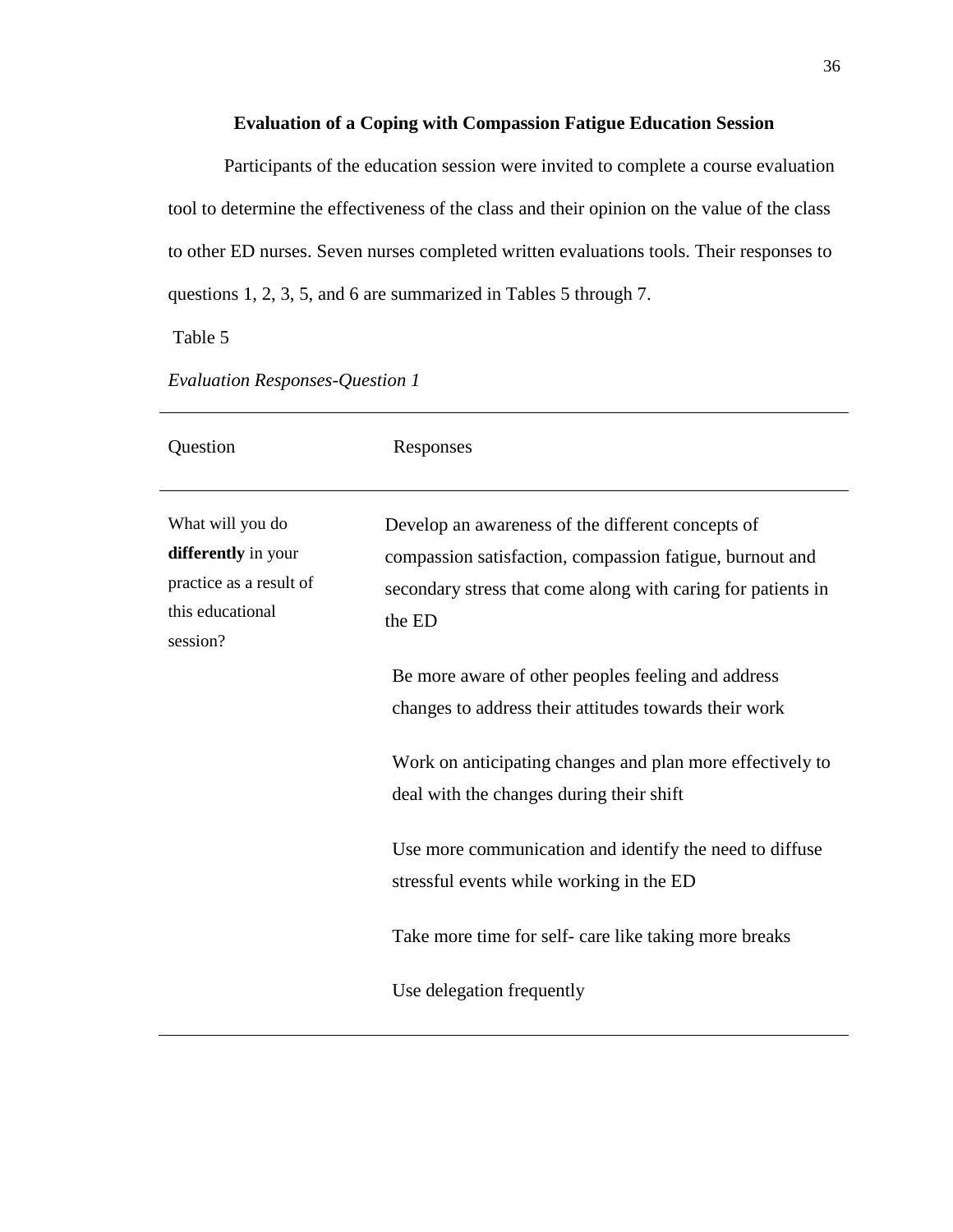# Table 6

# *Evaluation Responses-Questions 2 and 3*

| What do you feel your strengths are after this | What do you feel your <b>weaknesses</b> are after this                                                      |  |  |
|------------------------------------------------|-------------------------------------------------------------------------------------------------------------|--|--|
| presentation?                                  | presentation?                                                                                               |  |  |
| Longevity                                      | Lack of experience and practical<br>knowledge                                                               |  |  |
| Experience as a nurse                          | Becoming stressed over uncontrollable                                                                       |  |  |
| Life experience                                | events                                                                                                      |  |  |
| Compassion                                     | Doing too much and not delegating                                                                           |  |  |
| Consistency                                    | appropriate tasks to others                                                                                 |  |  |
|                                                | Changing technology                                                                                         |  |  |
|                                                | Responsibility of keeping up with<br>current policies and best practice to be<br>prepared to work in the ED |  |  |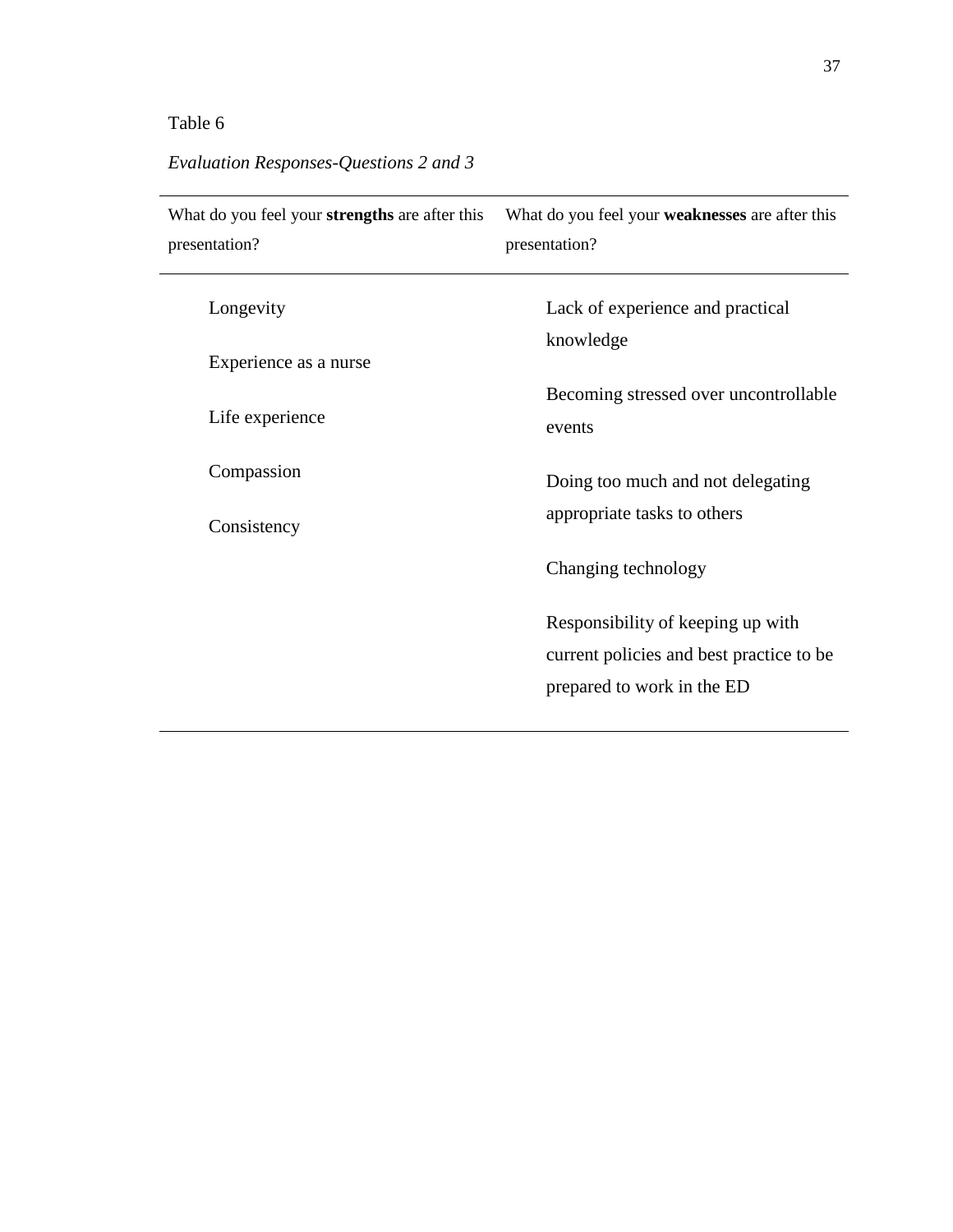### Table 7

### *Evaluation Responses-Questions 5 and 6*

| How can we <b>improve</b> this process of caring<br>for patients in the Emergency department? | What <b>additional</b> education would you like to<br>have in the future? |
|-----------------------------------------------------------------------------------------------|---------------------------------------------------------------------------|
| Hire more nurses                                                                              | Coping skills                                                             |
| Work shorter hours                                                                            | Team building                                                             |
| Take more breaks                                                                              | Communication                                                             |
| Communication                                                                                 | Compassion fatigue                                                        |
| Team building                                                                                 |                                                                           |
| Debriefing sessions                                                                           |                                                                           |
|                                                                                               |                                                                           |

The fourth question on the evaluation survey invited participants to identify the degree to which they would recommend this program to other nurses in the ED. The choices were based on a Likert-type scale with  $1 =$  "definitely not",  $2 =$  "probably not", 3  $=$  "neutral",  $4 =$  "probably yes", and  $5 =$  "definitely yes". The results were reported as definitely yes.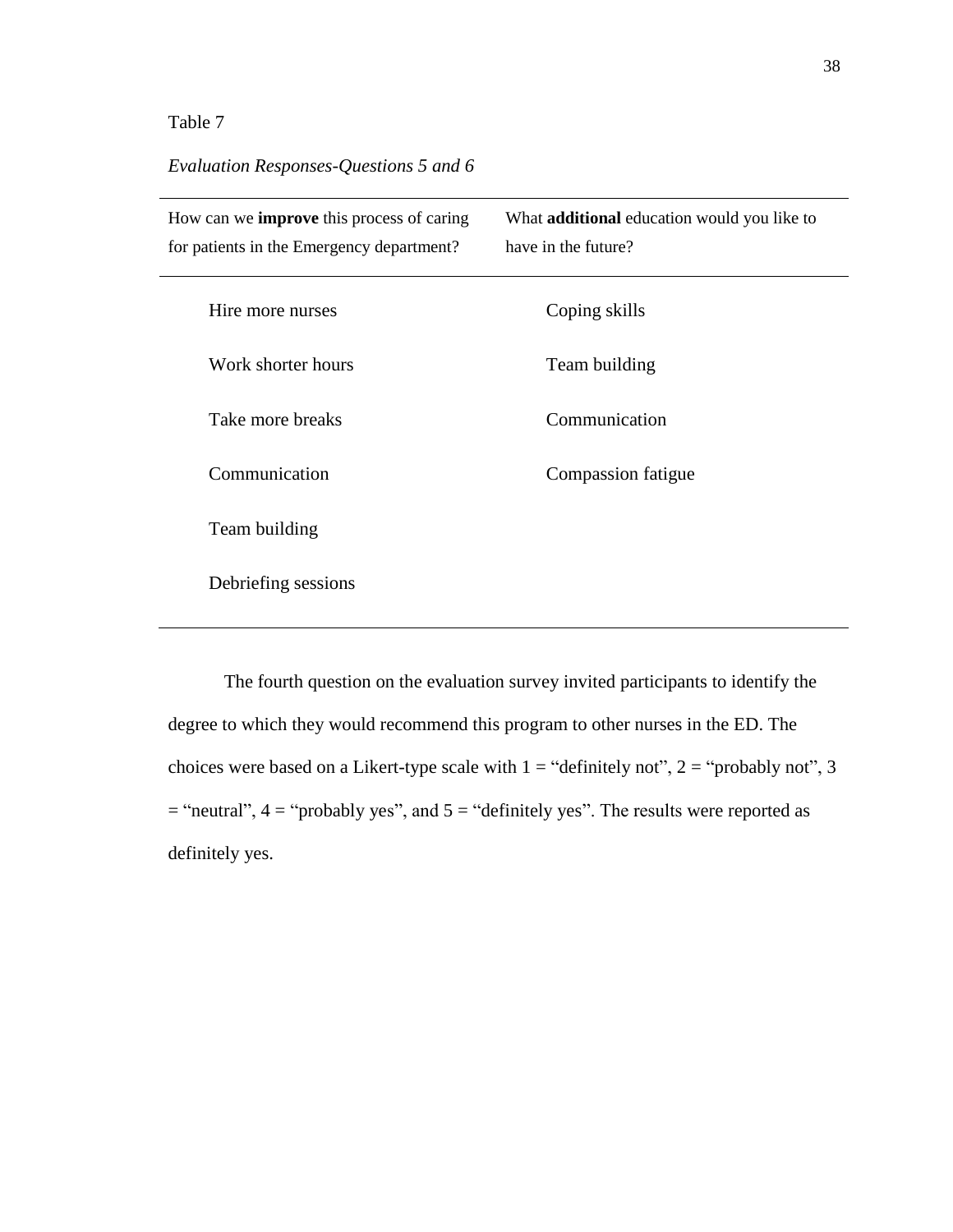#### **CHAPTER V**

#### **Discussion**

Emergency department nurses are at risk of compassion fatigue, burnout, or secondary stress as a result of the intensity of the work environment. Although the literature highlights the presence of compassion fatigue in healthcare workers, a gap exists in terms of ED nurses and their self perceptions of compassion satisfaction, compassion fatigue, burnout, and secondary stress. This project demonstrated results consistent with the literature review in terms of validating the presence of compassion fatigue and secondary trauma among healthcare workers

 The findings indicated gaps in literature between the male nurses in this project. Self-reported lower compassion satisfaction scores, and higher self- reported burnout scores and secondary stress scores indicating the need for further education and assessment of compassion satisfaction and compassion fatigue among male emergency department nurses. This project was developed to measure the presence of compassion fatigue among emergency department nurses..

# **Self-perception of Compassion Satisfaction, Compassion Fatigue (Burnout), and Secondary Trauma Stress**

 Nurses surveyed during this project were employed full-time as emergency department staff. The distribution of female and male (91% and 8% respectively) is reflective of the emergency department where this project was completed. Over 87% of participants reported average to high compassion satisfaction. However, almost one-third of participants reported high burnout and over 90% reported high secondary trauma stress related to their work as emergency department nurses.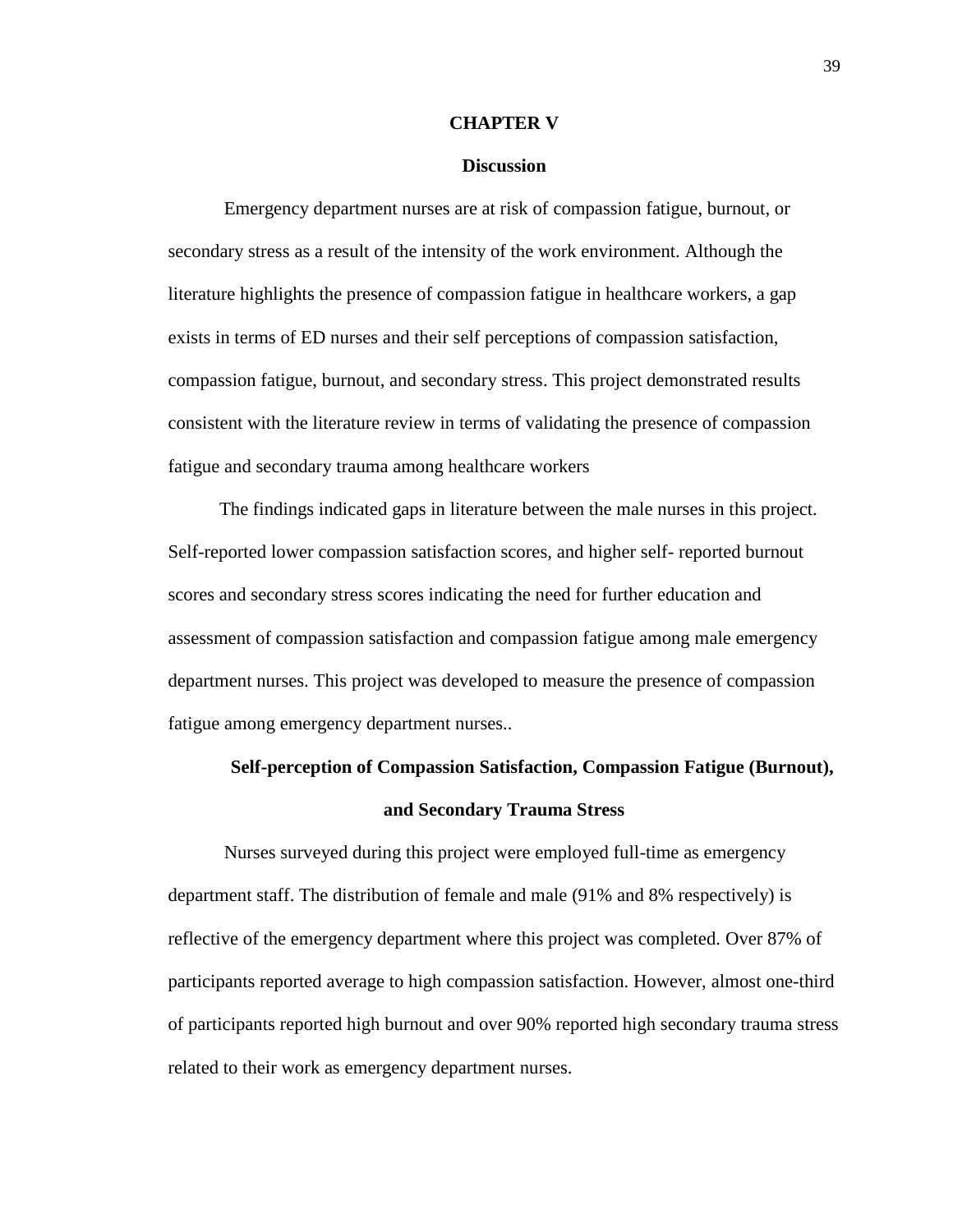These data are consistent with results in the literature which describe that nurses caring for patients experiencing illness, traumatic life events, and death are vulnerable to experiencing compassion fatigue, burnout, and secondary traumatic stress.

#### **Identification of Lifestyle Changes**

Participants were given the Pro QOL pocket card as a reminder to implement positive lifestyle changes. Nurses reported that they would implement three changes in the next two weeks. The changes most often identified by the participants are consistent with The Quality of Caring Model (Duffy, 2009) and the concept of life-work balance. These included: getting more exercise, meditating, deep breathing exercises, getting more sleep, increasing communication, going to lunch, and taking 15 minute breaks during their work day.

Nurses participating in this project commented on the importance of learning about the different concepts and how they affected their practice as ED nurses. Participants reported feeling surprised by learning the physical and emotional symptoms associated with these concepts and the easy steps they could take to improve their coping skills.

#### **Evaluation of a Coping with Compassion Fatigue Education Session**

Evaluation of the education program by participants underscored the concept and importance of personal reflection in Duffy's Quality of Caring Model. This model assumes that humans are capable of change and grow over time, and that humans exist in relationships to self, others, and communities. It is through caring relationships that nurses have with self and others that allow them to change.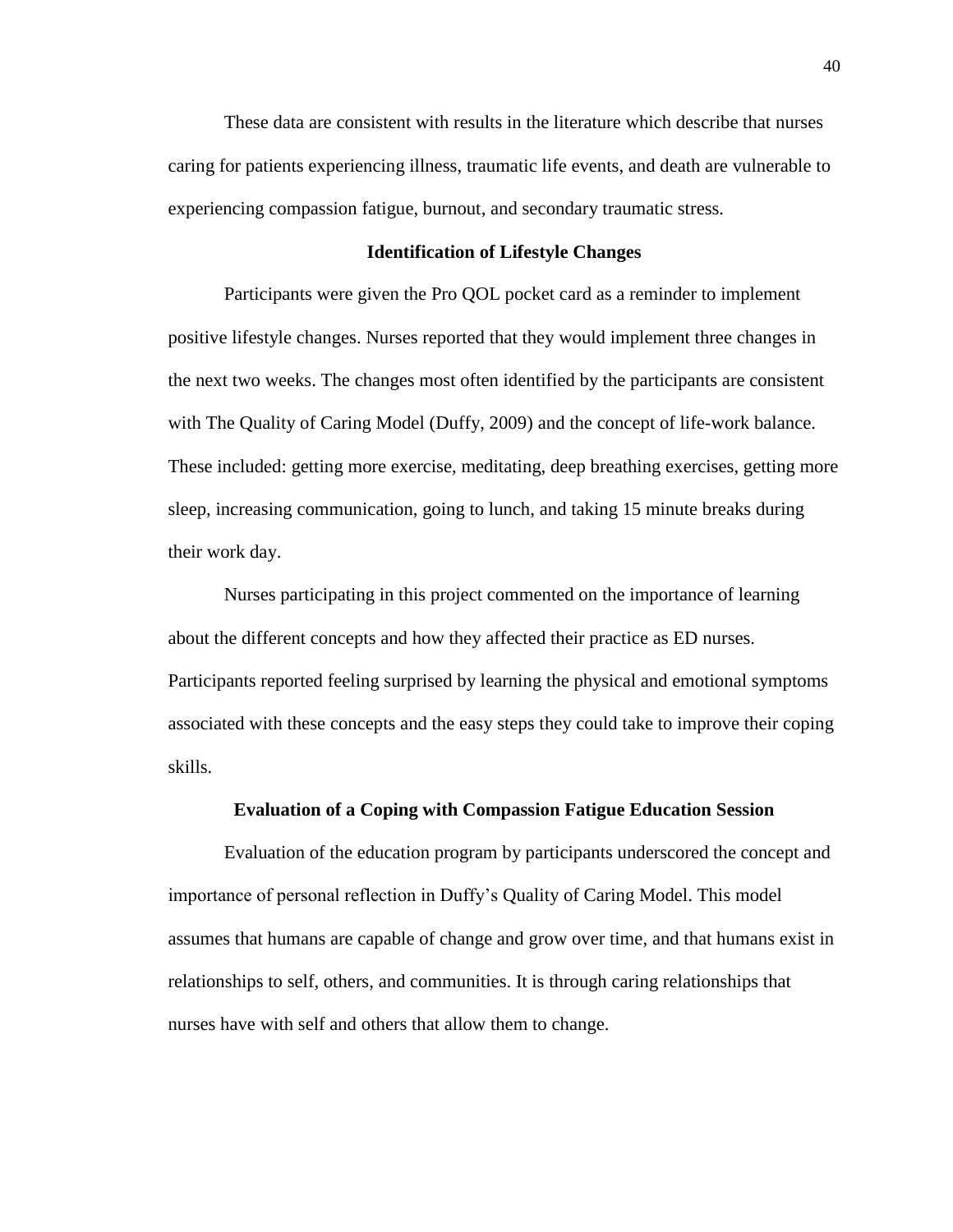Participants reported the importance of taking time to make a commitment to selfcare activities away from work. They also reported feelings of relief and encouragement after the one hour education session. The relief was a result of learning that what they were feeling about their work was real. The encouragement was a result of their learning that they could change their sense of burnout or secondary trauma by implementing lifestyles activities to relieve the burdens of their work. Participants reported an awareness of having coping skills they could use to deal with the stressor of returning to work in a high acuity setting.

Participants identified several future learning topics. These included the request for more opportunities to learn about CF, burnout and ST.

#### **Application to the Conceptual Framework**

This project demonstrated support of the theoretical framework. All participants had average to high burnout and secondary trauma scores on the Pro QOL. Nurses who attended the "Coping with Compassion Fatigue" program learned about compassion fatigue, self-care activities, the importance of developing relationships with others, and the effects of caring for others on nurses. They were able to identify changes in self-care behavior they would implement and their personal strengths and weaknesses in that regard. They also evaluated the program as effective. The theoretical framework suggested that when nurses change their attitudes about self and others, they can improve their compassion satisfaction which would hopefully improve their care of patients.

Nurses participating in this project reported having a strong sense of mind-body intelligence and a stronger need for a balanced self, which is supported by the theoretical framework. They identified a relationship between self-reflection and self-care activities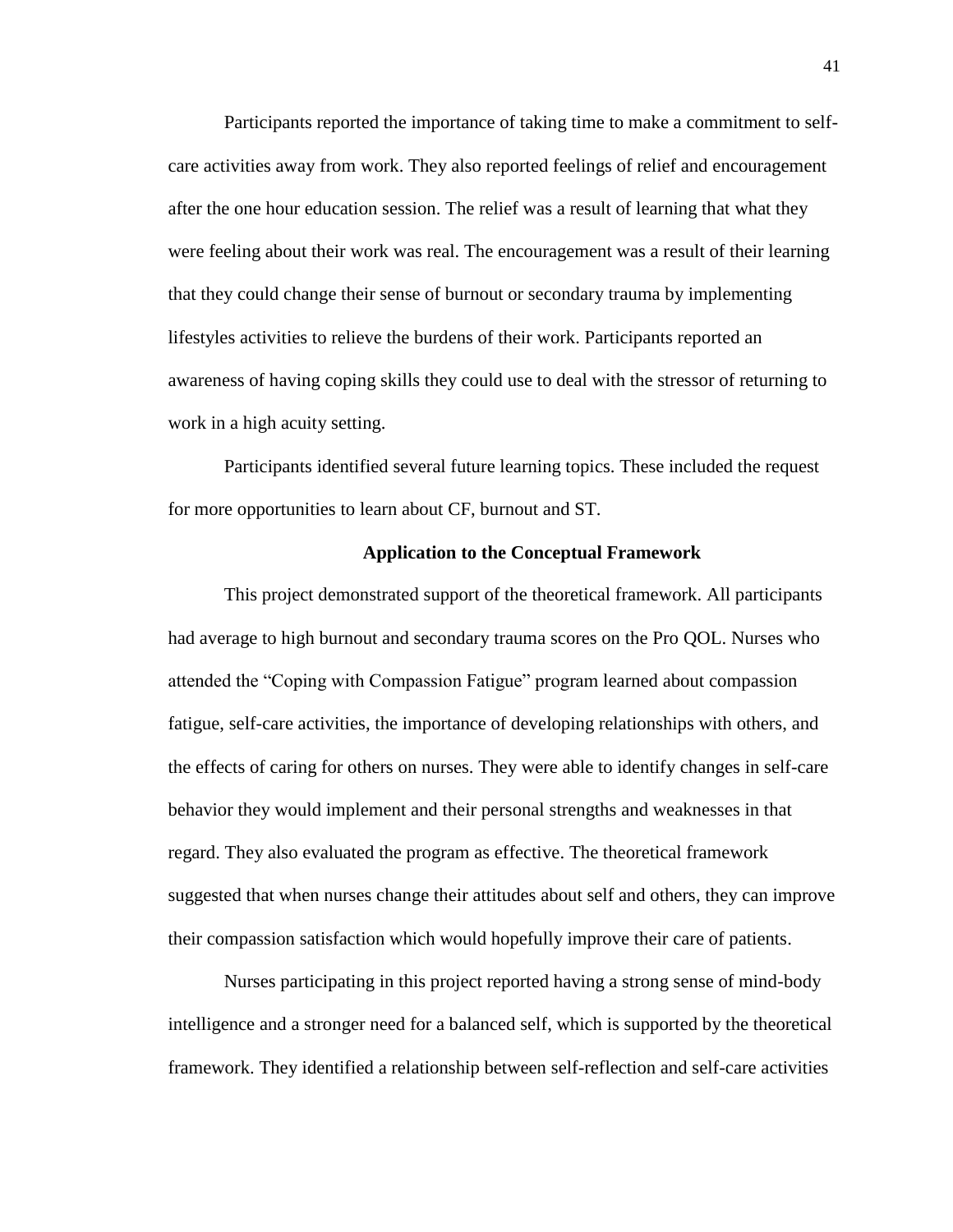with compassion satisfaction. The framework suggests that nurses must practice self-care before they can effectively care for others.

Male nurses reported higher self perception scores of burnout and secondary stress than did female nurses. Data reported by male nurses is an indication for the need of future education sessions and replication of this project. A replication project will help to validate these findings. Sprang (2009) surveyed a variety of healthcare workers across six states using the Pro QOL version IV, Stamm (2009) questionnaire and also found that male nurses reported significantly higher rates of burnout than did female nurses. These reports support the findings of male nurses in this project, reporting higher self perception scores of burnout and secondary stress than were previously revealed in the literature review.

 The current literature provided minimal guidance on specific variables affecting burnout and secondary stress among male emergency department nurses. Sprang (2009) suggests that all healthcare workers who are repeatedly exposed to working in a stressful environment with minimal organizational support are more likely to experience burnout and secondary stress. Payne (2001) also correlated job stress as a strong predictor for burnout and secondary stress among male nurses which resulted in male nurses reporting higher turnover rates than female nurses.

#### **Unanticipated Outcomes**

Several unanticipated outcomes were observed. The first was the perception by the project administrator that the nurses attending the program were unexpectedly willing to discuss openly their feelings of compassion satisfaction, compassion fatigue, burnout, and secondary stress as a result of working in the emergency department.

42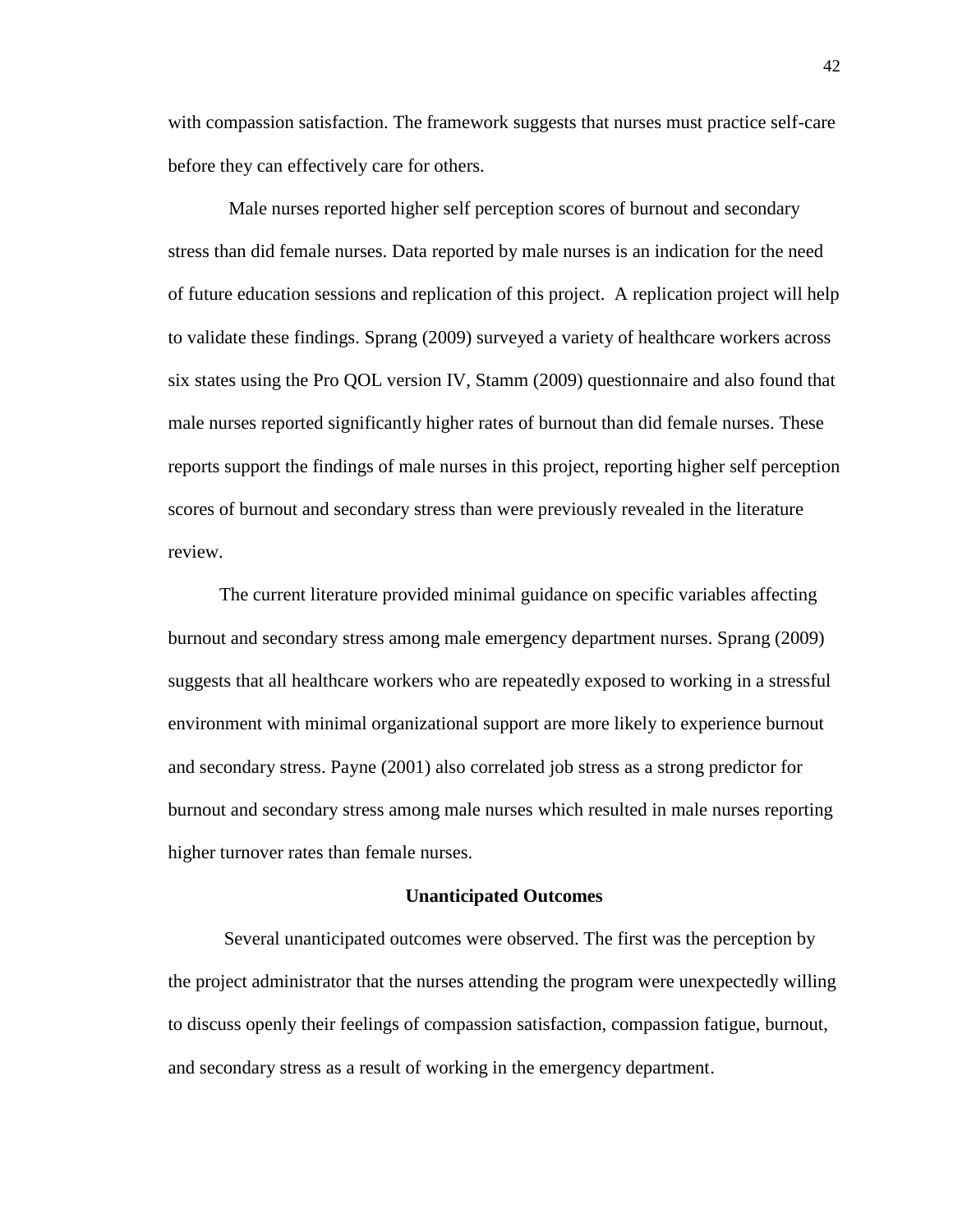Only seven nurses returned their written evaluation forms, which was an unanticipated limitation. However, nurses participating in this project verbally denied feelings of secondary stress from caring for patients who were experiencing stressful events. Rather, they reported experiencing feelings of secondary stress from other nurses' outward manifestation of stress and feeling secondary stress as a result of departmental stressors like overwhelming assignments, call outs, and short staffing.

Nurses attending the class did report experiences such as dreaming about work, feelings of dread before coming to work, frequent headaches, or gastric complaints. Before the class, they did not correlate these symptoms with compassion fatigue, burnout, or secondary stress. They verbally acknowledged this awareness as a result of the program.

A final unexpected finding was that the participants were so enthusiastic about participating in this project, they shared their experiences with other staff nurses who asked to participate in future Pro QOL surveys and educational sessions. The ED educator and clinical shift supervisors invited the project administrator to repeat the education session two more times the day of the project presentation. Data was not collected at these two additional sessions.

#### **Limitations**

Nurses participating in this project may demonstrate higher emotional intelligence than those who chose not to participate in the project. Nurses participating in the education session and survey seemed to demonstrate stronger professional inquiry and demonstrate a stronger desire for life-long learning. The issue of under-reporting may also have affected the findings of this project as the participants may not be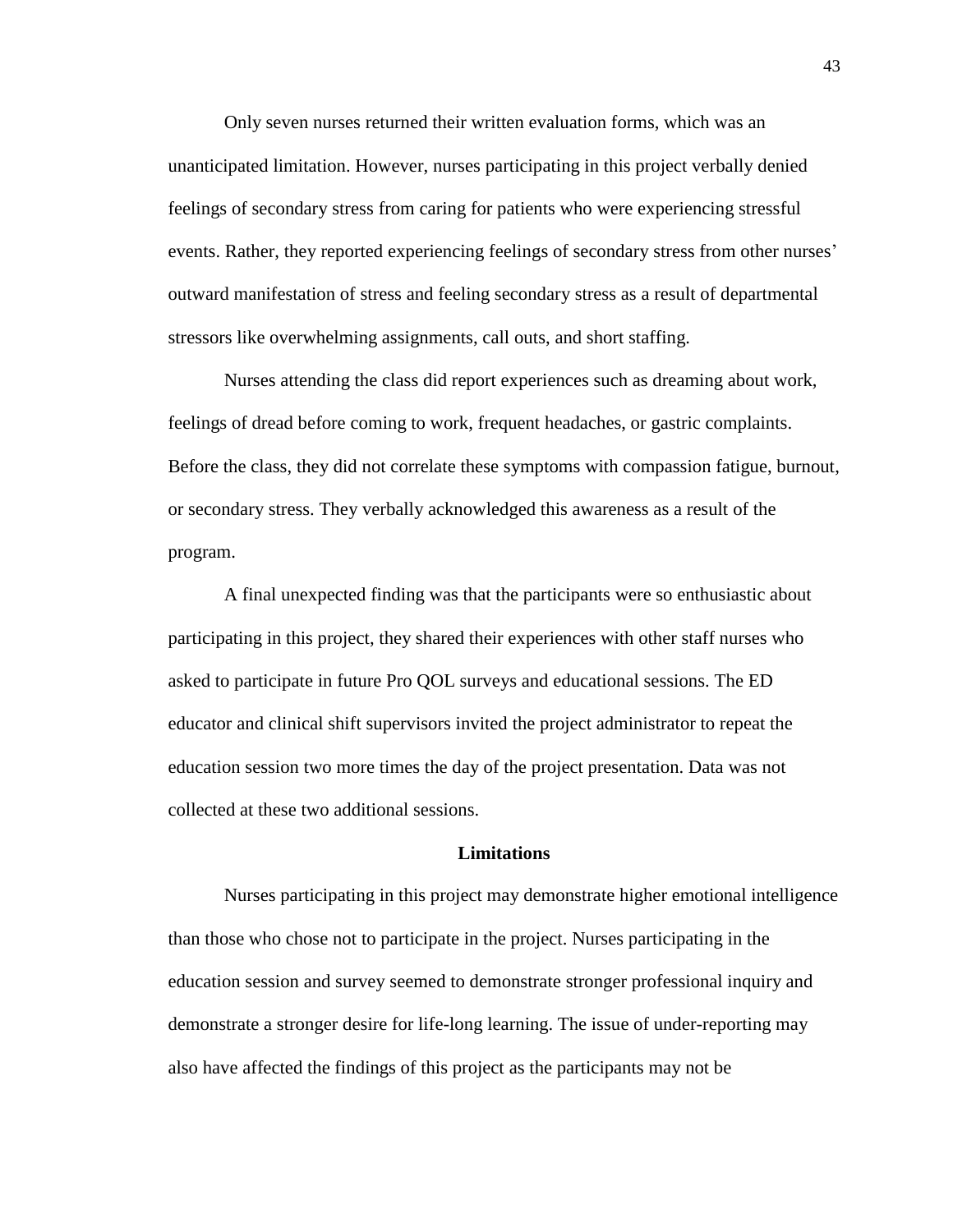representative of all ED nurses. Identifying and applying these concepts to the role of the ED nurses' care was the most difficult for the participants involved. Participants were reluctant to associate their feelings and practice to theory and knowledge. Application of theory to practice seemed to be limitation of the participants.

The date and setting of the educational session was determined by the facility. The facility wanted the education session and data collection to take place in the ED so nurses could report to work immediately after participating in the project. The week of implementing the education session, the ED lost power and the air conditioning went out. This may have affected the willingness of nurses to participate due unfavorable classroom conditions.

#### **Implications for Nursing**

 Nurses have a great potential for influencing healthcare outcomes. If nurses working in the ED experience compassion fatigue, burnout, and secondary stress from their work, this may affect their ability to care for patients in the ED. Nurses can develop self-awareness of compassion satisfaction, compassion fatigue, burnout, and secondary stress through an education program such as that offered in this project. Nurses participating in this project were also able to identify potential changes in behavior in order to improve compassion satisfaction and self-care in order to improve the care they provide patients in the ED.

#### **Recommendation**

 The literature suggests that nurses working in high acuity areas experience more emotional exhaustion, sleep disturbances, and burnout as a result of their work. Compassion fatigue is progressive and accumulative for nurses working in higher acuity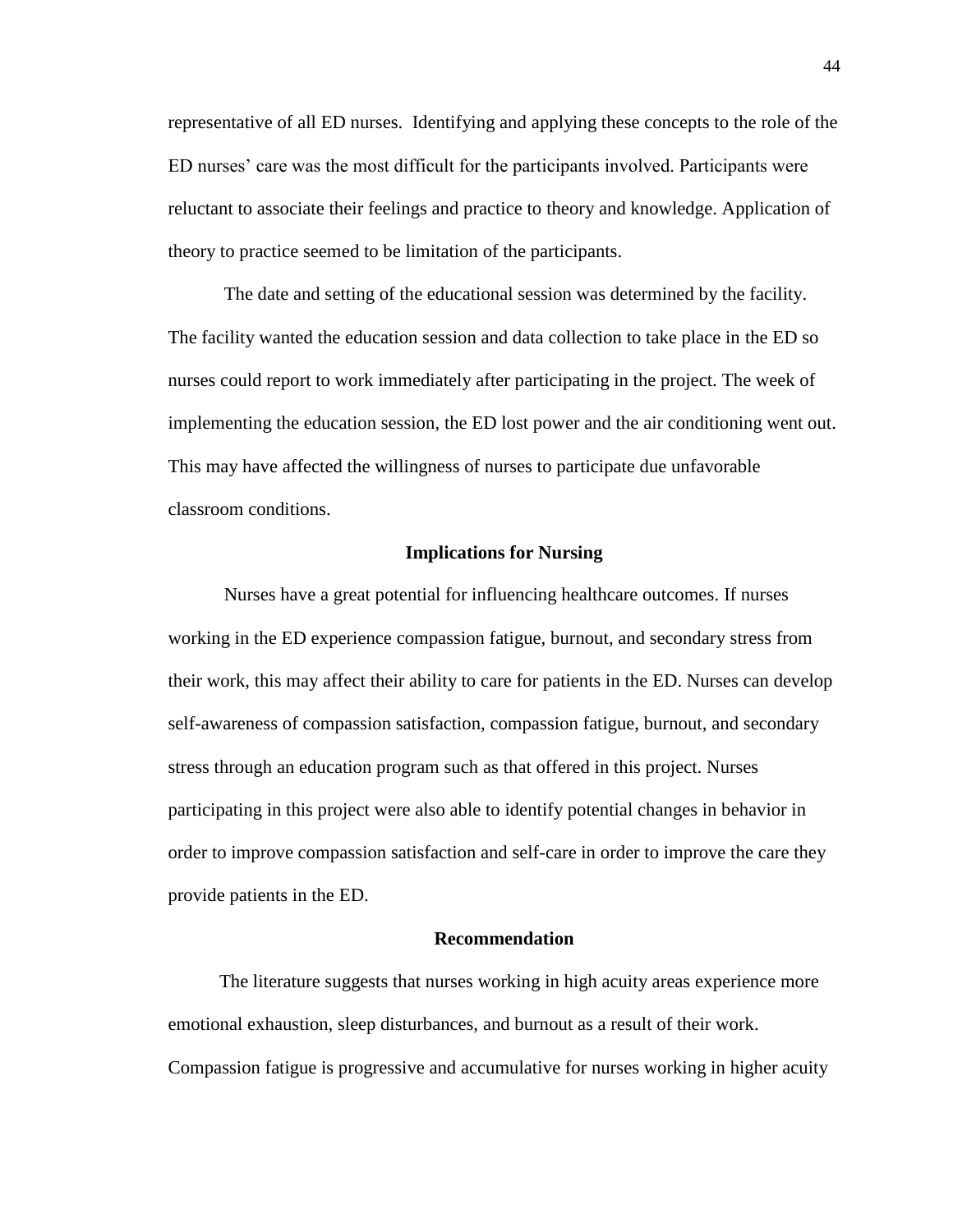areas. This project demonstrated that nurses can change the way they feel about their work, learn coping skills, and implement self-care activities that may reduce the risk of compassion fatigue. Nurses can also implement daily debriefing sessions and initiate weekly or monthly support groups to continue open lines of communication between staff.

This project suggests that education of nurses about compassion satisfaction, compassion fatigue, burnout, and secondary trauma is of value to high-intensity clinical areas such as the ED. Future programs have been requested at the same ED to assist nurses in learning about these concepts and lifestyle changes that can be implemented to reduce the emotional and physical effects that ED experience as a result of their work. Further validation regarding the appropriateness of the theoretical framework and intervention could be gleaned by conducting further assessment and evaluation of nurses working in the ED.

#### **Conclusion**

 Nurses involved in this project demonstrated a willingness to be present and open during class discussions. Many of the nurses seemed to have a strong sense of internal foci of self care, while other others reported after the class that they wanted to make a stronger commitment to self care activities. Nurses reported wanting to learn more about balancing self and work, practice self-reflection, and engage in more self care activities. Nurses verbalized the link between understanding self and changing their behaviors to ultimately become a more fully integrated human better able to provide care to patients in a stressful environment.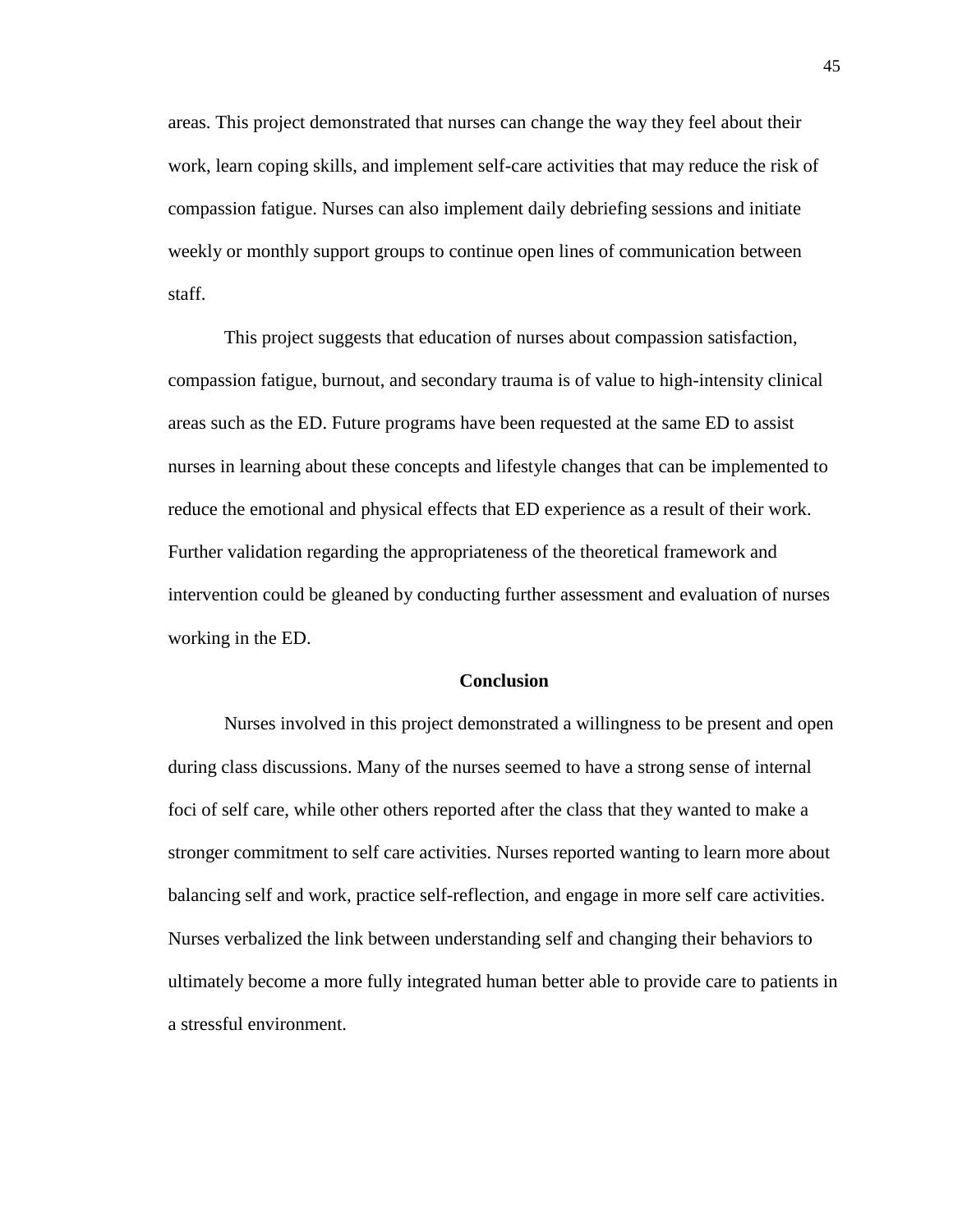#### References

- Aycock, N., & Boyle, D. (2009). Interventions to manage compassion fatigue in oncology nursing. *Clinical Journal of Oncology Nursing*, 183-191. doi:10.1188/09.cjon.183-191
- Burnell, L. (2010). Exploring the compassionate care connection. *Journal of Christian Nursing, 27*(4), 306-311. doi:10.1097/CNJ.0b013e3181eedc23
- Bush, N. (2009). Compassion fatigue: Are you at risk? *Oncology Nursing Forum*, 24-28. doi:10.1188/09.onf.24-28
- Butts, J., & Rich, K. (2011). Theories focused on caring. Philosophies and theories for advanced nursing practice. pp 507-525. Jones and Bartlett Learning. Sudbury, MA.
- Cingel, M. (2009). Compassion and professional care: exploring the domain. *Nursing Philosophy*. 10, 124-136.
- Coetzee, S. (2010). Compasssion fatigue within nursing practice: A concept analysis. *Nursing and Health Sciences*. doi:10.111/j.1442-2018.2010.00256.x
- Diggins, K. (2010). Compassion or pity? *Journal of Christian Nursing, 27*(3), 274. doi:10.1097/CNJ.06013e3181e1acd0
- Duffy, Joanne. (2009). Applying theroy to clinical practice, education, and leadership. *Quality Caring in Nursing.* (pp.27-113 ) New York. Springer Publishing Company.
- Dunn, D. (2009). The intentionality of compassion energy. *Holistic Nursing Practice*.
- Edmonds, A., & Hooker, R. (2002) Perceived changes in life meaning following bereavement. *Omega*, 25, 307-318.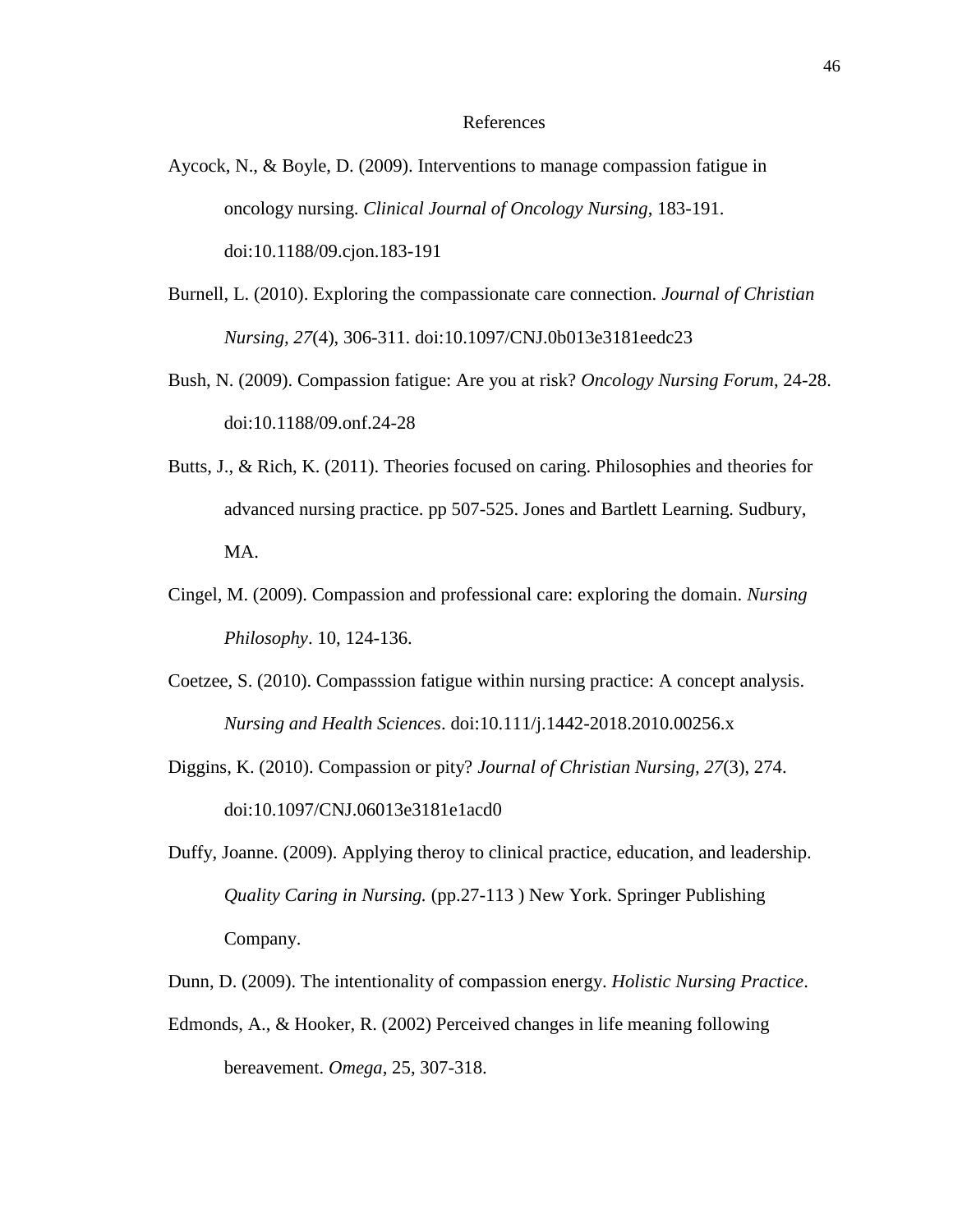- Figley, C. (1995). *Compassion Fatigue: Coping with Secondary Traumatic Stress Disorder in Those Who Treat the Traumatized.* New York: Brunner/Mazel.
- Frank, D., & Adkinson, L. (2007). A developmental perspective on risk for compassion fatigue in middle-age nurses caring for hurricane victims in Florida. *Holistic Nursing Practice*.
- Heffernan, M., Griffin, M. T., McNulty, R., & Fitzpatrick, J. J. (2010). Self-compassion and emotional intelligence in nurses. *International Journal of Nursing Practice*. doi:10.111/j.1440-172x.2010.01853.x
- Joinson, C. (1992). Coping with compassion fatigue. *Nursing*. 116-121.
- Keyser, S. (2012). Definition of Nursing (opinion). *Novant Health.org*
- Kret, D. (2011). The qualities of a compassionate nurse according to the perceptions of medical-surgical patients. *MEDSURG Nursing*.
- Lester, N. (2010). Compassion fatigue (opinion). *Mental Health Practice, 14*(2), 11.
- McCloskey, S. & Taggart, A. (2010) How much compassion have I left? *International Journal of palliative nursing.* 16 (5), 233-240.
- McHolm, F. (2006). Rx for compassion. *Journal of Christian Nursing, 23*(4), 12-19.
- Moses, S., Koloroutis, M., & Ydarraga, D. (2011). Testing a "caring assessment for care givers" instrument. *Creative Nursing*. 17 (1), 43-50. Doi: 10.1891/1078- 4535.17.43
- Newsome, R. (2010). Compassion fatigue: Nothing left to give. *Nursing Management*.
- Patterson, R. (2011). Can we mandate compassion? *Hastings Center Report*. 41 (2), 20- 23.

Payne N. (2001). Occupational stressors and coping as determinants of burnout in female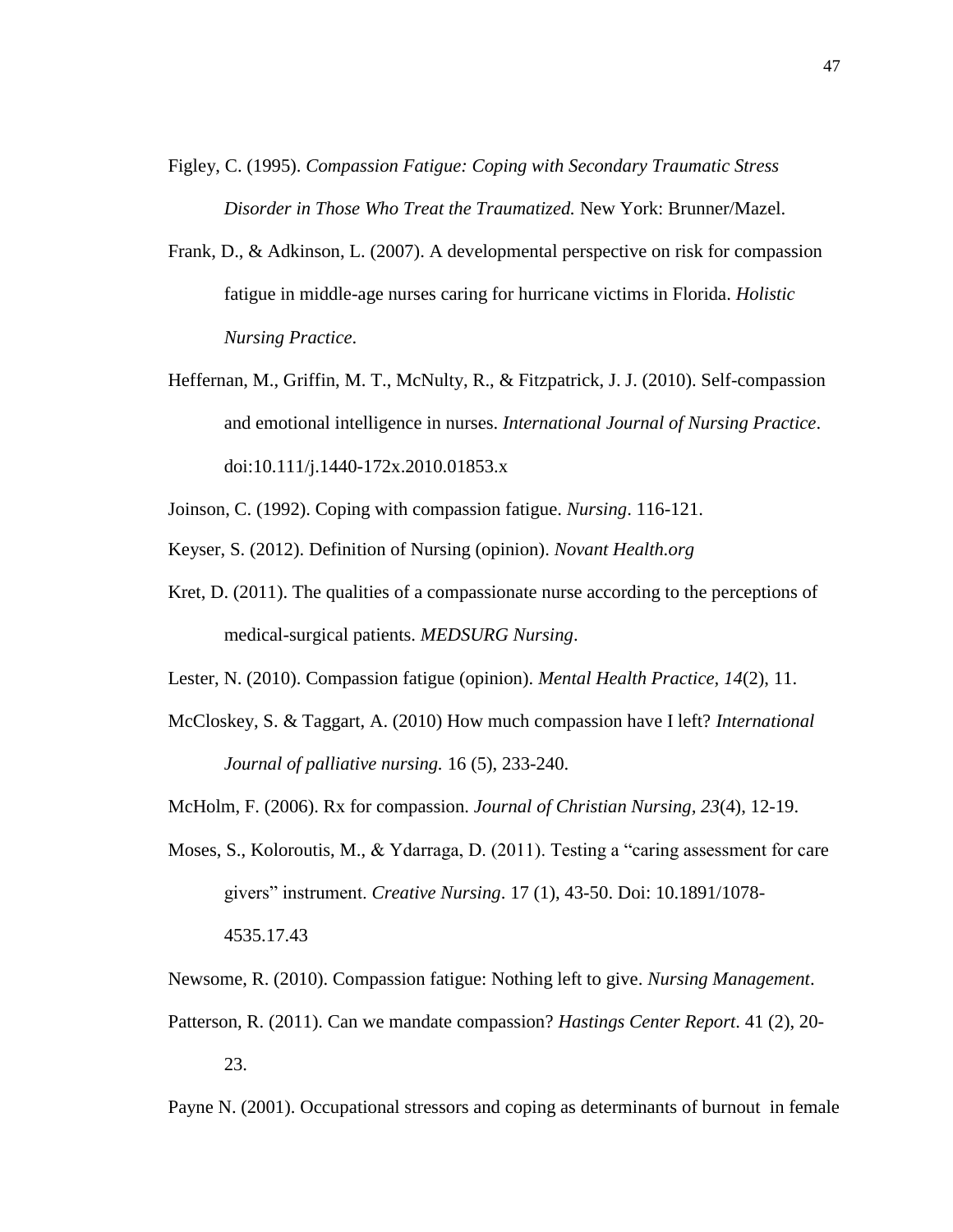hospice nurses. Journal of Advanced Nursing 33(3), 396–405.

- Perry, B. (2009). Family caregivers' compassion fatigue in long-term facilities. *Nursing Older People*. 22 (4), 26-31.
- Rourke, M. (2006). Compassion fatigue in Pediatric Palliative Care Providers. Pediatric Clinics of North America, 54 (5), 631-644.
- Roy, C. (2000). Critical Illness. Family centered care. *Critical care nursing*. 28 (4). 1196- 1201.
- Sabo, B. (2006). Compassion fatigue and nursing work: Can we accurately capture the consequences of caring work? *Journal of Compilation*. doi:10.111/j.1440- 172x.2006.00562.x

Schantz, M. (2007). Compassion: A concept analysis. *Nursing Forum*.

- Sprang, G., Clark, J., & Woosley, A. (2007). Compassion fatigue, compassion satisfaction, and burnout: factors impacting a professional's quality of life. *Journal of loss and Trauma*. 259-280. Doi: 10.1080/15325020701238093.
- Stamm, B. H. (2009). *Professional Quality of Life.* Retrieved from Idaho State University: http://www.isu.edu/~bhstamm/
- Sturgeon, D. (2008). Measuring compassion in nursing. *Nursing Standard*.
- Torjuul, K., Elstad, I., & Sorlie, V. (2007). Compassion and responsibility in surgical care. *Nursing Ethics, 14*(4), 522-534.
- Tuckett, A. (1999). Nursing practice: Compassionate deception and the Good Samaritan. *Nursing Ethics*.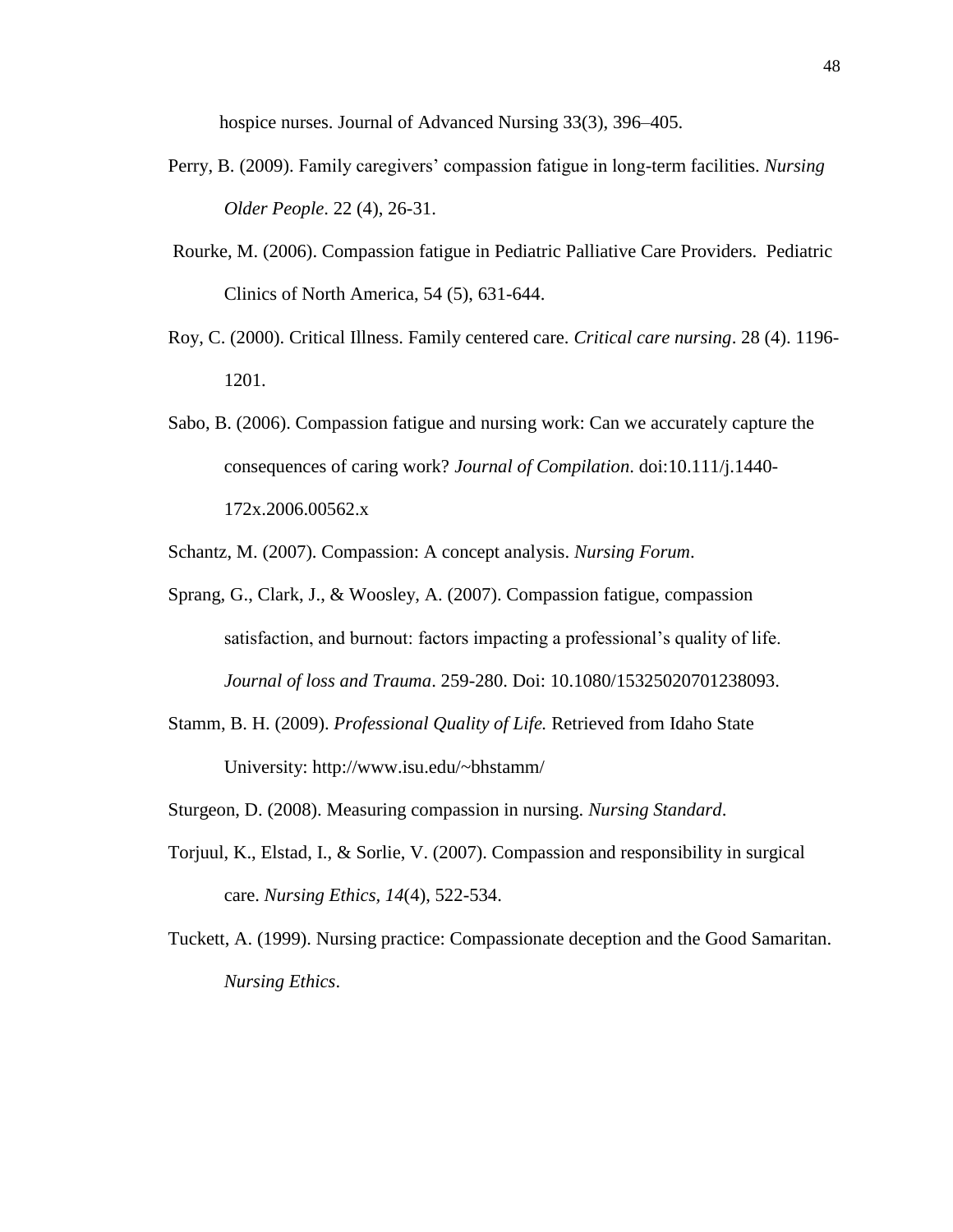Young, J., Cicchillo, V. J., & Bressier, S. (2011). Compassion satisfaction, burnout, and secondary traumatic stress in heart and vascular nurses. *Critical Care Nursing Quarterly*. doi:10.1097/cnq.0b013e31821c7d5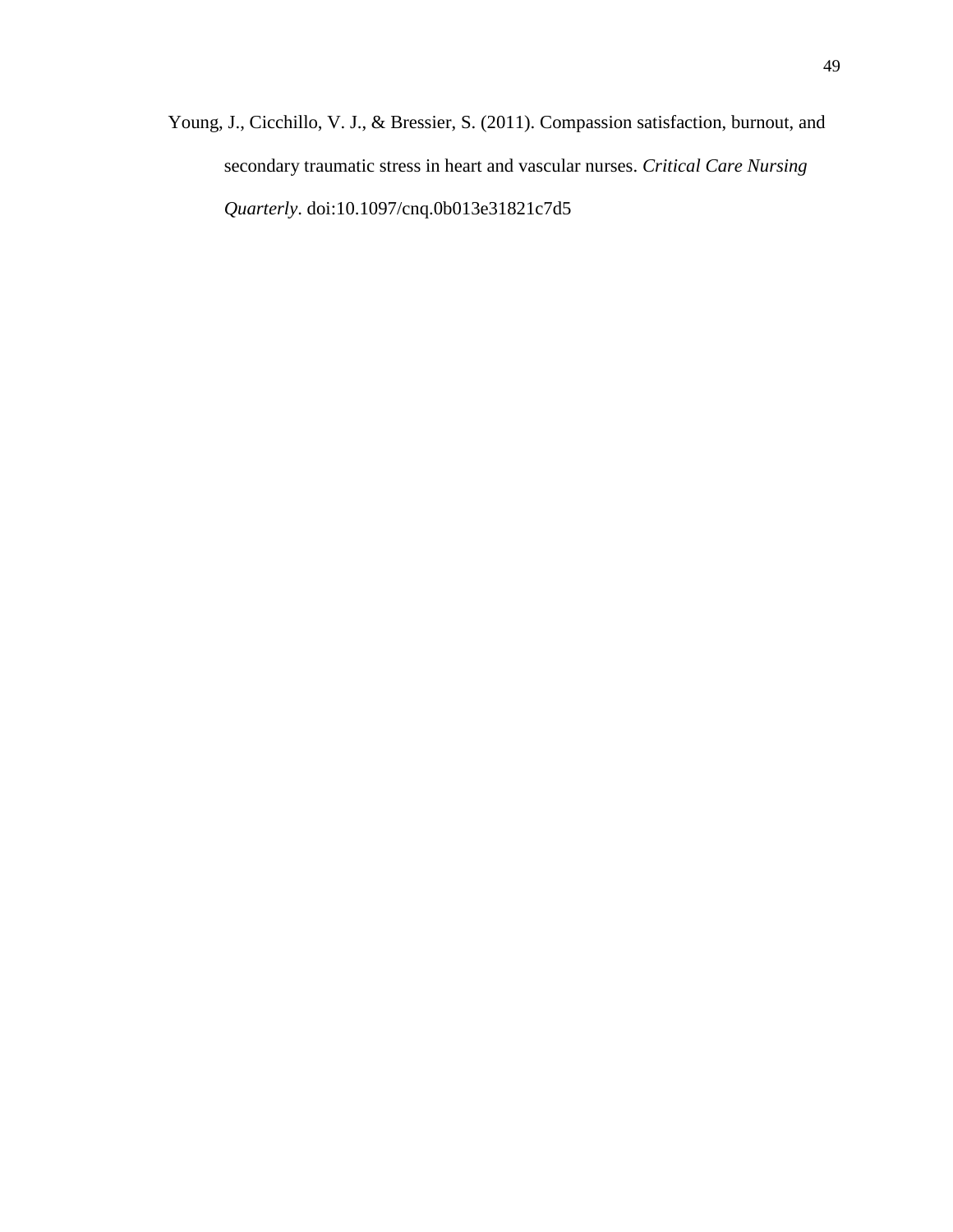#### Appendix A

### Pro QOL

# Professional Quality of Life Scale (ProQOL)

#### Compassion Satisfaction and Compassion Fatigue (ProQOL) Version 5 (2009)

When you [help] people you have direct contact with their lives. As you may have found, your compassion for those you [help] can affect you in positive and negative ways. Below are some-questions about your experiences, both positive and negative, as a [helper]. Consider each of the following questions about you and your current work situation. Select the number that honestly reflects how frequently you experienced these things in the last 30 days.

3=Sometimes

 $4 = 9$ ften

5=Very Often

I=Never

2=Rarely

| ۱.  | I am happy.                                                                                |
|-----|--------------------------------------------------------------------------------------------|
| 2.  | I am preoccupied with more than one person I [help].                                       |
| 3.  | I get satisfaction from being able to [help] people.                                       |
| 4.  | I feel connected to others.                                                                |
| 5.  | I jump or am startled by unexpected sounds.                                                |
| 6.  | I feel invigorated after working with those I [help].                                      |
| 7.  | I find it difficult to separate my personal life from my life as a [helper].               |
| 8.  | I am not as productive at work because I am losing sleep over traumatic experiences of     |
|     | a person I [help].                                                                         |
| 9.  | I think that I might have been affected by the traumatic stress of those I [help].         |
| 10. | I feel trapped by my job as a [helper].                                                    |
| н.  | Because of my [helping], I have felt "on edge" about various things.                       |
| 12. | I like my work as a [helper].                                                              |
| 13. | I feel depressed because of the traumatic experiences of the people I [help].              |
| 14. | I feel as though I am experiencing the trauma of someone I have [helped].                  |
| 15. | I have beliefs that sustain me.                                                            |
| 16. | I am pleased with how I am able to keep up with [helping] techniques and protocols.        |
| 17. | I am the person I always wanted to be.                                                     |
| 18. | My work makes me feel satisfied.                                                           |
|     | 19. I feel worn out because of my work as a [helper].                                      |
| 20. | I have happy thoughts and feelings about those I [help] and how I could help them.         |
|     | 21. I feel overwhelmed because my case [work] load seems endless.                          |
| 22. | I believe I can make a difference through my work.                                         |
| 23. | I avoid certain activities or situations because they remind me of frightening experiences |
|     | of the people I [help].                                                                    |
|     | 24. I am proud of what I can do to [help].                                                 |
|     | 25. As a result of my [helping], I have intrusive, frightening thoughts.                   |
| 26. | I feel "bogged down" by the system.                                                        |
|     | 27. I have thoughts that I am a "success" as a [helper].                                   |
| 28. | I can't recall important parts of my work with trauma victims.                             |
| 29. | I am a very caring person.                                                                 |
| 30. | I am happy that I chose to do this work.                                                   |

C B. Hudnall Stamm, 2009. Professional Quality of Life: Compassion Satisfaction and Fatigue Version 5 (ProQOL). /www.tsu.edu/-bhstamm or www.propol.org. This test may be freely cooled as long as (a) suthor is credited, (b) no changes are made, and (c) it is not sold.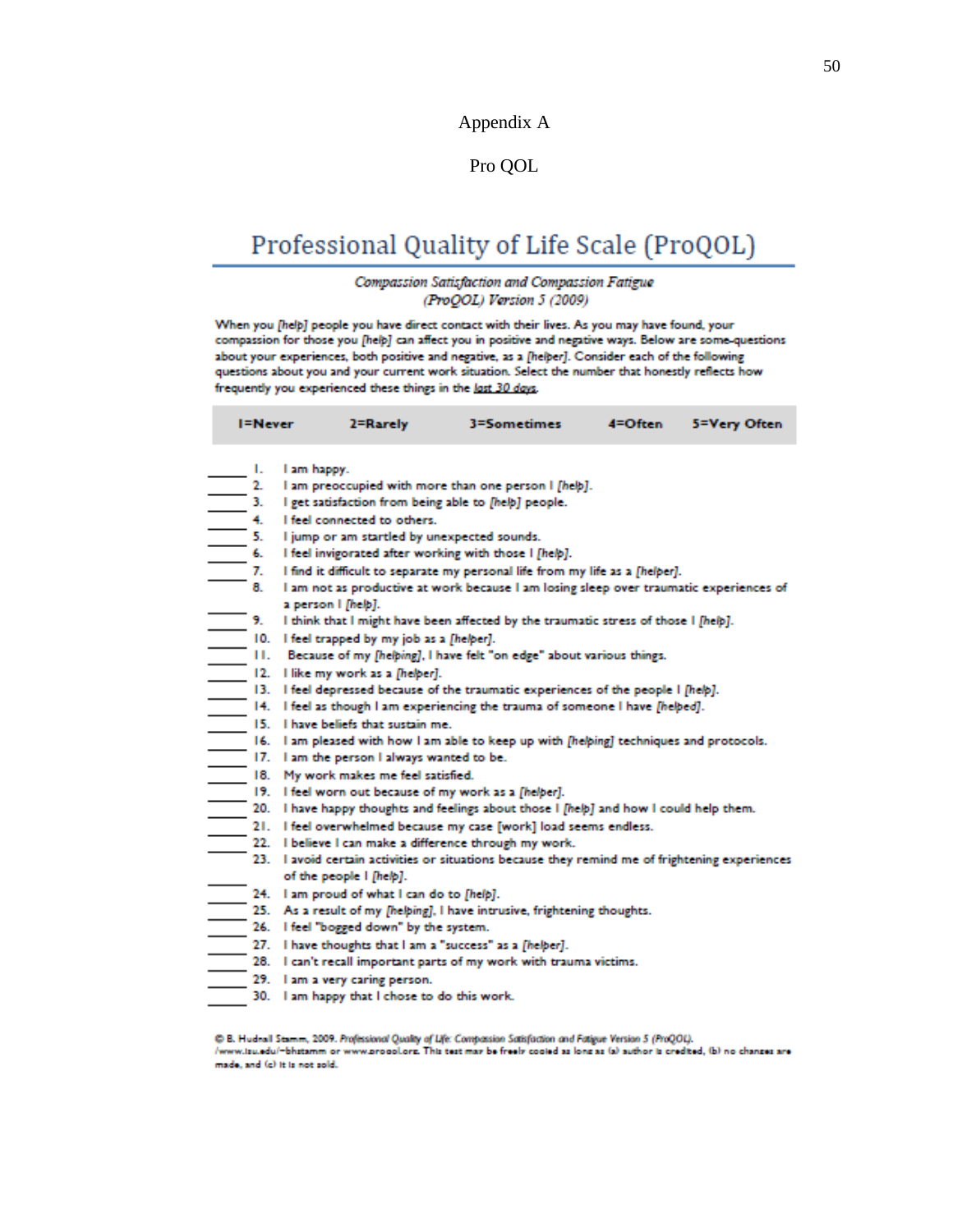#### Appendix B

#### Pro QOL Self-Scoring Guide

#### WHAT IS MY SCORE AND WHAT DOES IT MEAN?

In this section, you will score your test so you understand the interpretation for you. To find your score on each section, total the questions listed on the left and then find your score in the table on the right of the section.

#### **Compassion Satisfaction Scale**

| Copy your rating on each of these<br>questions on to this table and add<br>them up. When you have added then<br>up you can find your score on the<br>table to the right. | 16.<br>18.<br>20.   | The sum<br>of my<br>Compassion<br><b>Satisfaction</b><br>questions is | So My<br>Score<br><b>Equals</b> | And my<br>Compassion<br><b>Satisfaction</b><br>lovel is |
|--------------------------------------------------------------------------------------------------------------------------------------------------------------------------|---------------------|-----------------------------------------------------------------------|---------------------------------|---------------------------------------------------------|
|                                                                                                                                                                          | 22.<br>$24.$ $\_\_$ | 22 or less                                                            | 43 or less                      | Low                                                     |
|                                                                                                                                                                          | 27.<br>30.          | Between<br>23 and 41                                                  | Around 50                       | <b>Average</b>                                          |
|                                                                                                                                                                          | Total:              | 42 or more                                                            | 57 or more                      | High                                                    |

#### **Burnout Scale**

On the burnout scale you will need to take an extra step. Starred items are "reverse scored." If you scored the item 1, write a 5 beside it. The reason we ask you to reverse the scores is because scientifically the measure works better when these questions are asked in a positive way though they can tell us more about their ke form. For example, a

| negative form, ror example, question<br>1. "I am happy" tells us more about |        |             |  |
|-----------------------------------------------------------------------------|--------|-------------|--|
| You                                                                         | Change | the effects |  |
| Wrote                                                                       |        | of helping  |  |
|                                                                             |        | when you    |  |
|                                                                             |        | are not     |  |
|                                                                             |        |             |  |

|     | м. —                     |
|-----|--------------------------|
| 8.  |                          |
| 10. |                          |
|     | $+15.$                   |
|     | 17.<br>=                 |
| 19. | $\overline{\phantom{a}}$ |
|     | 21.                      |
| 26. |                          |
|     | $+29.$                   |
|     |                          |

| The sum of<br>my Burnout<br><b>Ouestions is</b> | So my<br>score<br>oquals | And my<br><b>Burnout</b><br>lovel is |
|-------------------------------------------------|--------------------------|--------------------------------------|
| 22 or less                                      | 43 or less               | Low                                  |
| Between 23<br>and 41                            | Around 50                | Aver 290                             |
| 42 or more                                      | 57 or more               | High                                 |

Total: \_\_\_

#### **Secondary Traumatic Stress Scale**

you reverse

the score

#### Just like you did on Satisfaction, copy x

ъ

| Just like you did on Compassion<br>Satisfaction, copy your rating on each of<br>these questions on to this table and add<br>them up. When you have added then up<br>you can find your score on the table to<br>the right. | 13. L<br>$14.$ $-$<br>23. | The sum of<br>my<br>Secondary<br><b>Trauma</b><br>questions is | So My<br>Score<br><b>Equals</b> | And my<br>Secondary<br><b>Traumatic</b><br><b>Stress level</b><br>īs |
|---------------------------------------------------------------------------------------------------------------------------------------------------------------------------------------------------------------------------|---------------------------|----------------------------------------------------------------|---------------------------------|----------------------------------------------------------------------|
|                                                                                                                                                                                                                           |                           | 22 or less                                                     | 43 or loss                      | Low                                                                  |
|                                                                                                                                                                                                                           | 25.<br>28.                | Between 23<br>and 41                                           | Around 50                       | <b>Average</b>                                                       |
|                                                                                                                                                                                                                           | Total:                    | 42 or more                                                     | 57 or more                      | High                                                                 |

C B. Hudnall Stannn, 2009-2012. Professional Quality of Life: Compassion Satisfaction and Fatigue Version 5 (ProQOL). www.proqol.org. This test<br>may be freely copied as long as (a) author is credited, (b) no changes are mod www.progol.org to verify that the copy they are using is the most current version of the test. Þ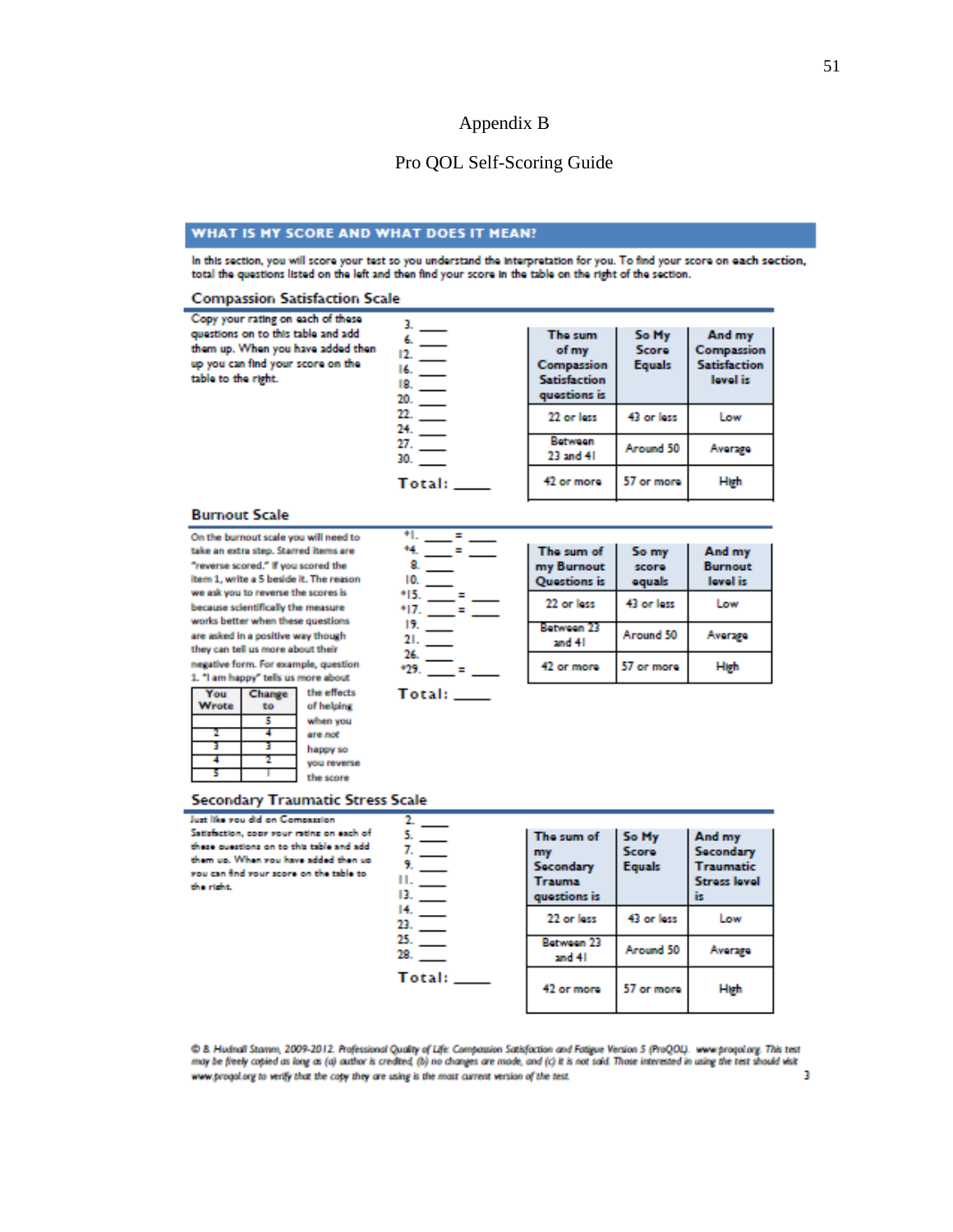#### Appendix C

#### Pro QOL Pocket Card

#### **CARING FOR YOURSELF IN THE FACE OF DIFFICULT WORK** Our work can be overwhelming. Our challenge is to maintain our resilience so that we can keep doing the work with care, energy, and compassion. 10 things to do for each day 1. Get enough sleep. 6. Focus on what you did well. 2. Get enough to eat. 7. Learn from your mistakes. 3. Do some light exercise. 8. Share a private joke. 4. Vary the work that you do. 9. Pray, meditate or relax. 5. Do something pleasurable. 10. Support a colleague. For more Information see your supervisor and visit www.psychosocial.org or www.progol.org Beth Hudnall Stamm, Ph.D., ProQOL.org and Idaho State University

Craig Higson-Smith, M.A., South African Institute of Traumatic Stress Amy C. Hudnall, M.A., ProQOL.org and Appalachian State University Henry E. Stamm, Ph.D., ProQOL.org

# **SWITCHING ON AND OFF**

It is your empathy for others helps you do this work. It is vital to take good care of your thoughts and feelings by monitoring how you use them. Resilient workers know how to turn their feelings off when they go on duty, but on again when they go off duty. This is not denial; it is a coping strategy. It is a way they get maximum protection while working (switched off) and maximum support while resting (switched on).

#### How to become better at switching on and off

- 1. Switching is a conscious process. Talk to yourself as you switch.
- 2. Use images that make you feel safe and protected (switch off) or connected and cared for (switch on) to help you switch.
- 3. Find rituals that help you switch as you start and stop work.
- 4. Breathe slowly and deeply to calm yourself when starting a tough job.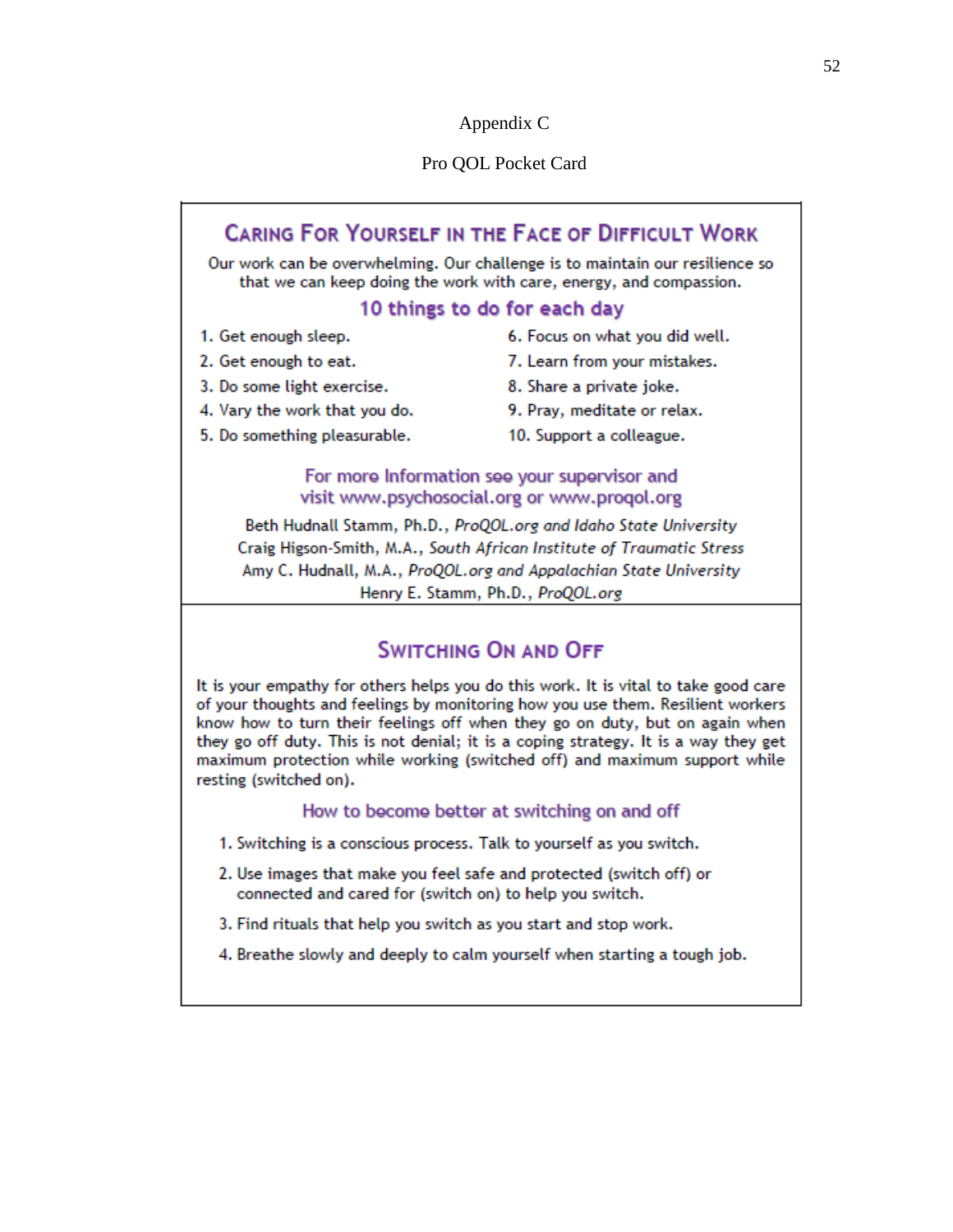# Appendix D

# Demographic Questionnaire

ID \_\_\_\_\_\_\_\_\_\_\_\_\_\_\_\_\_\_\_\_\_\_

Gender: \_\_\_\_\_\_ Female \_\_\_\_\_\_ Male

Years in Nursing: \_\_\_\_\_\_\_ years

Years in Emergency Department Nursing: \_\_\_\_\_ years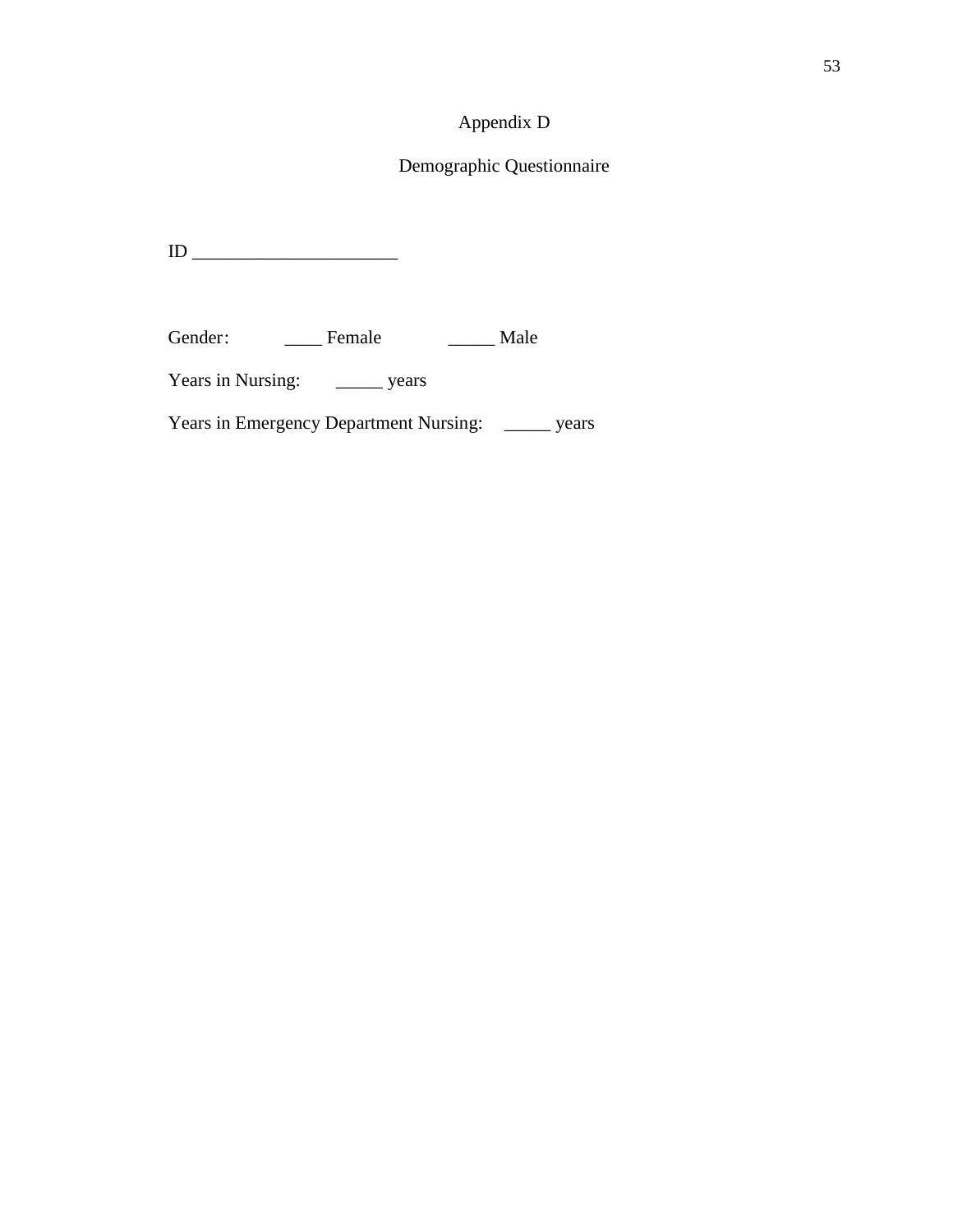# Appendix E

# Identification of Changes

 $ID \_$ 

Three things I will do in the next two weeks to care for myself or cope with stressful work in the Emergency Department:

| 1. |  |
|----|--|
|    |  |
| 2. |  |
|    |  |
| 3. |  |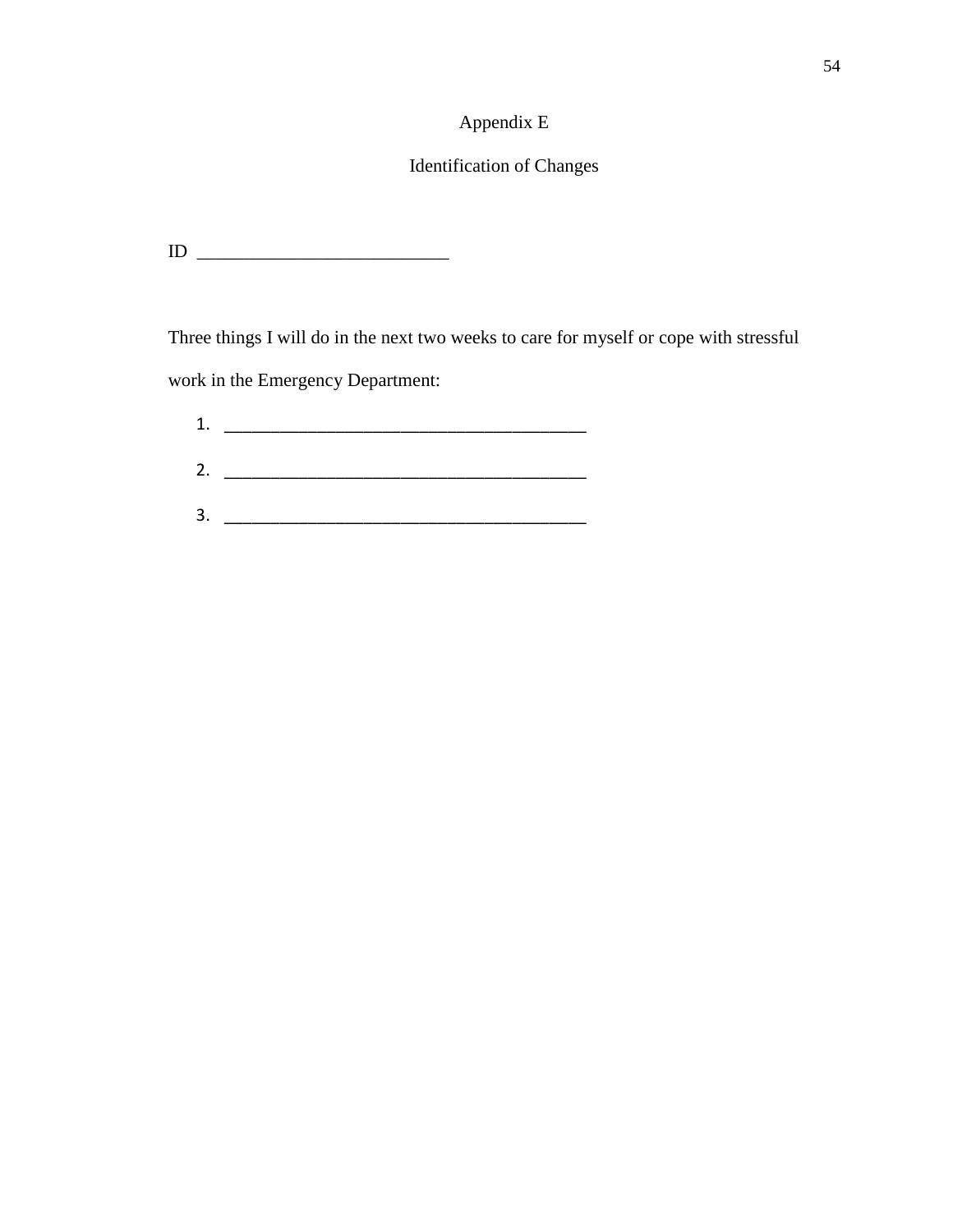#### Appendix F

#### Evaluation

#### **COMPASSION FATIGUE Tracy Petleski, MSN Gardner-Webb University EVALUATION OF PRESENTATION**

Please take a moment to answer the following questions. Your comments are an important contribution to my capstone project.

What will you do **differently** in your practice as a result of this educational session?



How likely are you to make this change?1 = not at all likely  $2 =$  not likely  $3 =$  neutral  $4 =$  likely  $5 =$  very likely

What do you feel your **strengths** are after this presentation?



What do you feel your **weaknesses** are after this presentation?



Would you recommend this program to other nurses in the ED?

1 = definitely not 2 = probably not 3 = neutral  $4$  = probably yes 5 = definitely yes

How can we **improve** this process of caring for patients in the Emergency department?



What **additional** education would you like to have in the future?

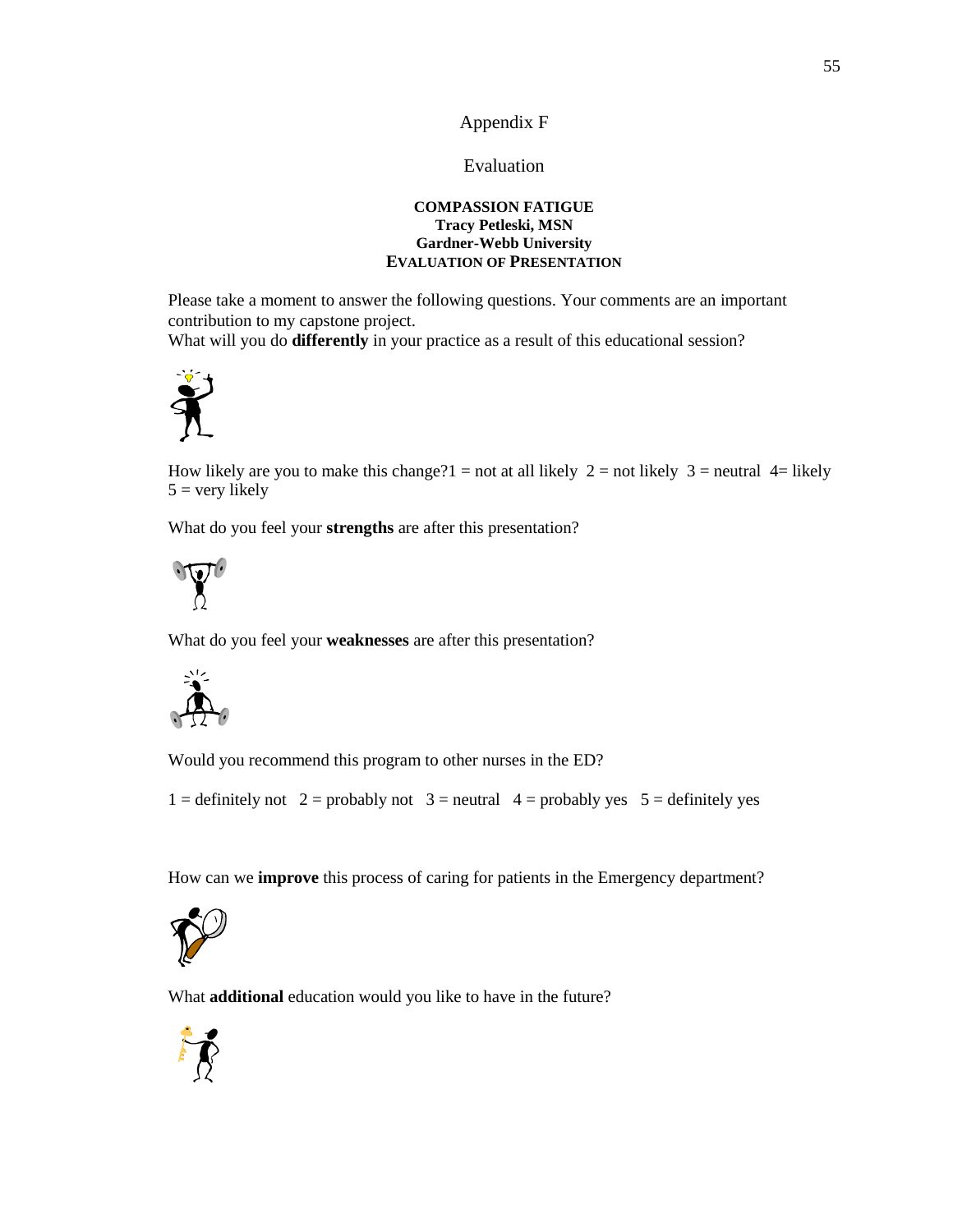# Appendix G

Years in Nursing

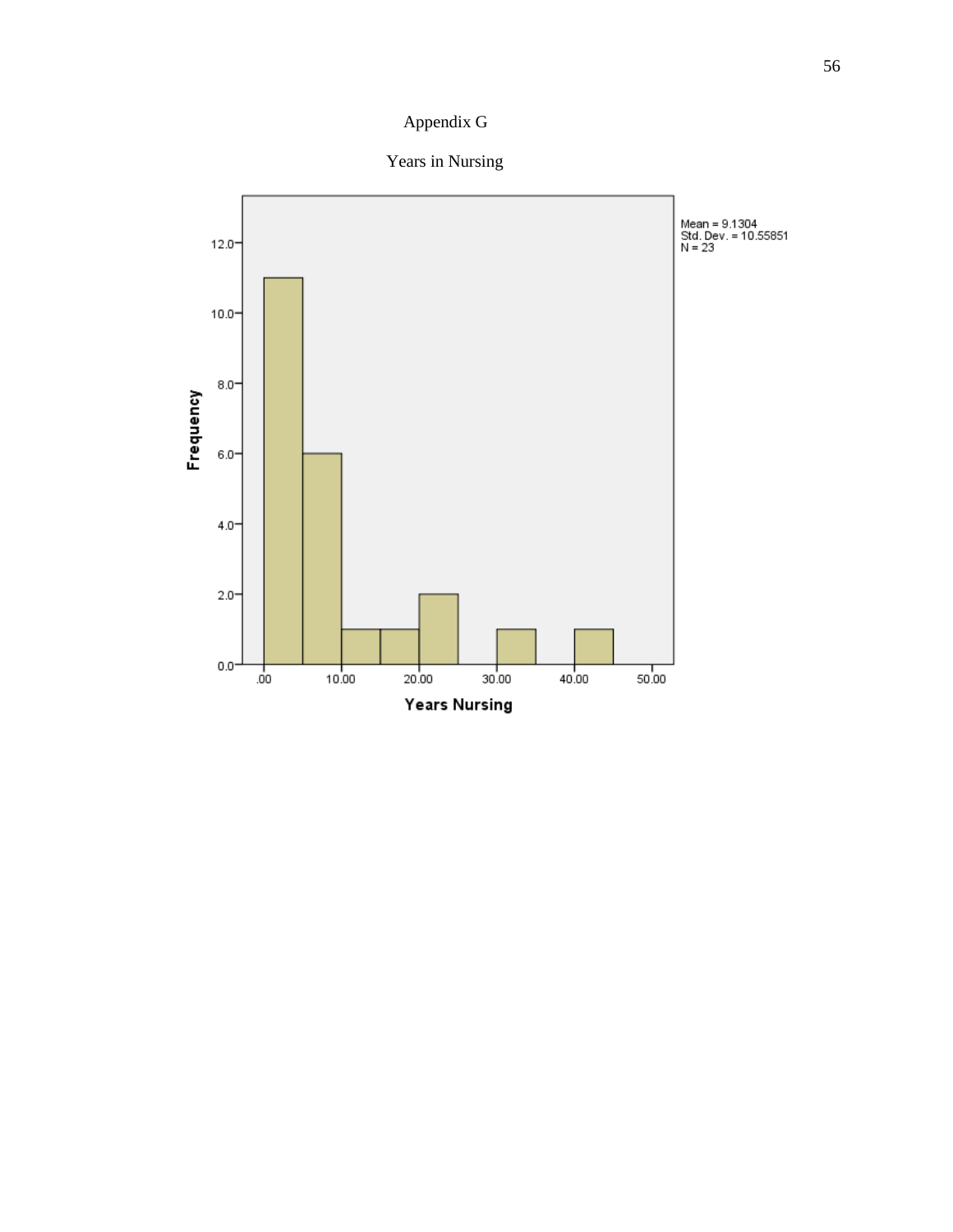# Appendix H



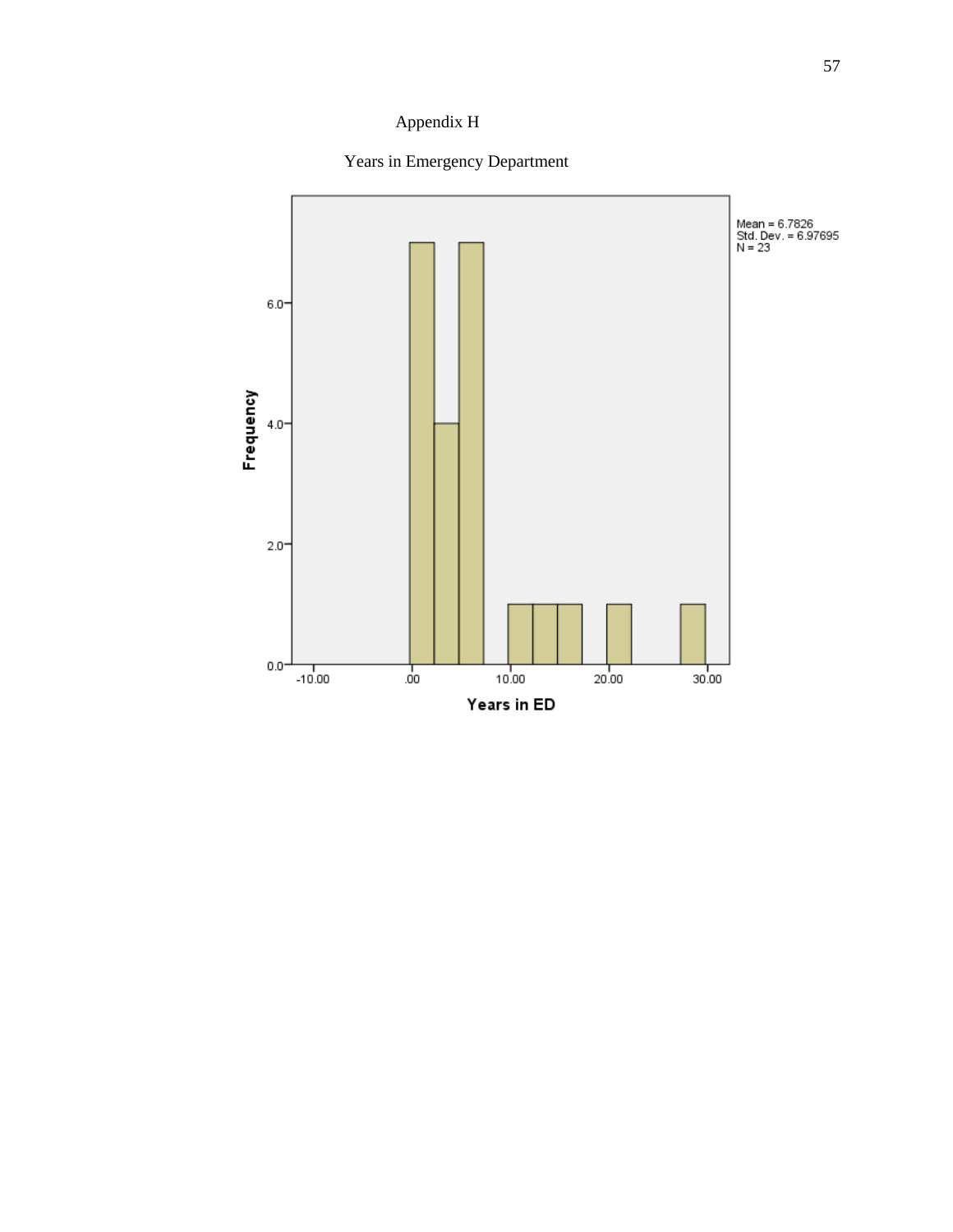# Appendix I

# Compassion Satisfaction

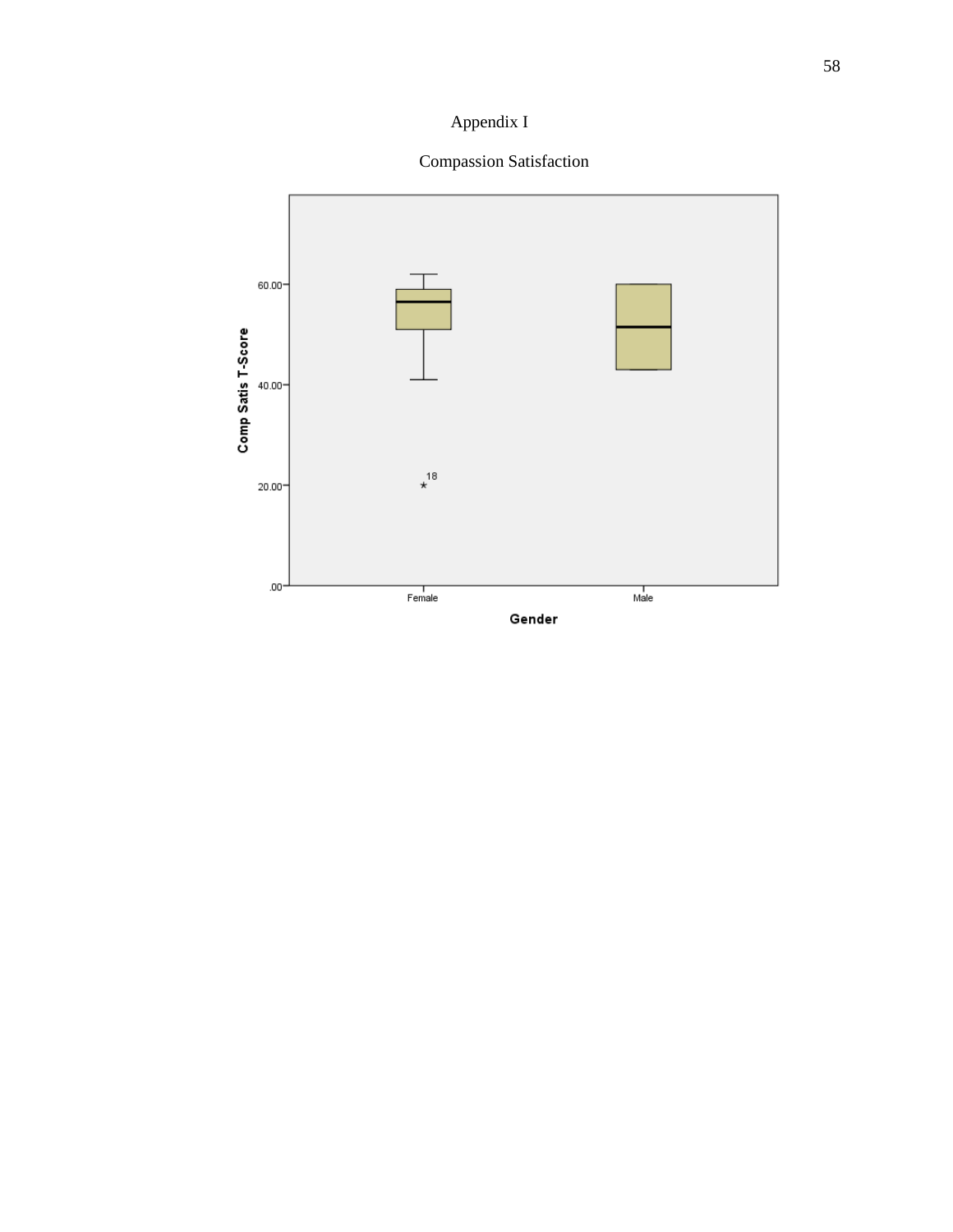Appendix J